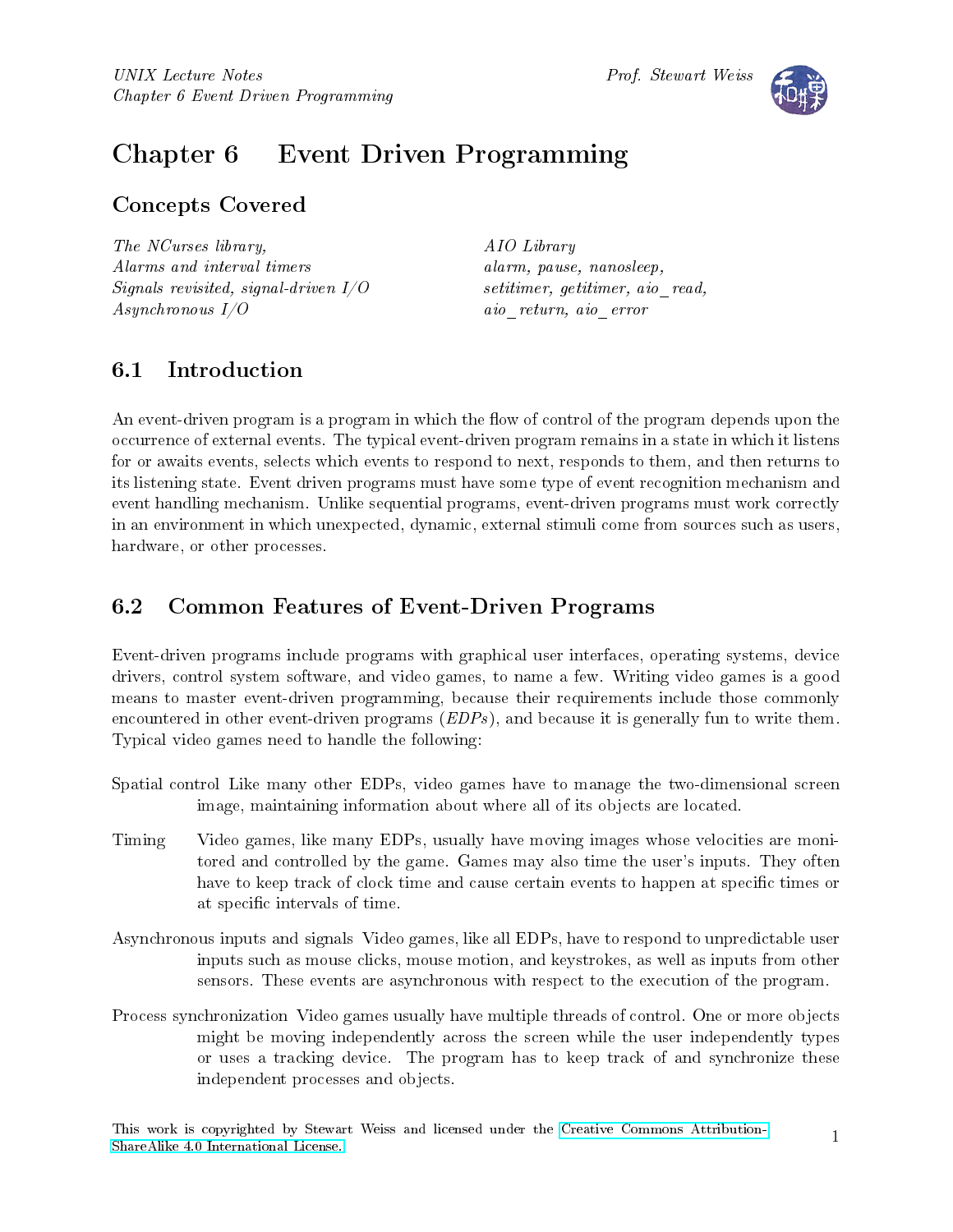

## 6.3 Terminal-based Games

Early UNIX systems often came bundled with a large variety of terminal-based games, i.e., games that ran in a pseudo-terminal window rather than a console window. The distinction between these is that a terminal window is a character  $I/O$  device that treats its display area as a twodimensional array whose cells can contain characters, whereas a console window is a bit-mapped display device each of whose pixels can be accessed individually. Historically, these games were located in /usr/games.

These days, system administrators do not install the games, one reason being because they know that users tend to use up system resources having fun instead of working<sup>[1](#page-1-0)</sup>. Another reason for not installing the terminal-based games is that there are now many free games that run on top of the X Windows system, using bit-mapped displays, making the older games seem less fun to those accustomed to the advanced technology. Perhaps those who appreciate the old terminal-based games are the same people who still appreciate black-and-white movies.

The great advantage of writing a terminal-based game over one that uses a GUI, is that it is easier to concentrate on the principles rather than the details of the windowing system. Although it is more exciting to create a game that runs in a graphics window, that requires an entirely different set of topics to learn and it would be a distraction from the objective of learning how to control and use signals, how to use time and synchronization, and how to control what the user is able to do with the keyboard. If you also had to learn about video cards, X Windows, and widgets and windows, your time would be consumed with that instead.

We will write a game similar to the game of pong, which runs in a terminal window. The game of pong is a simplication of an arcade game. In pong, there are two controlled objects: a ball and a paddle. The ball is a small circle or square that moves across the screen at some fixed speed. The paddle is a vertical line segment that the user can move up and down with keystrokes. The edges of the terminal window are walls off of which the ball bounces.

## 6.4 The Curses (NCurses) Library

Recall that in Chapter 1 we saw that we could configure the terminal by sending various escape sequences to it, such as " $\frac{033}{7m}$ " to reverse the colors of the video display. We also saw how we could move the cursor around, clear various portions of the screen, and do other things by sending escape sequences to the terminal. With different kinds of terminals requiring different escape sequences, the task of writing a program that controls a terminal becomes complex, if this is the only means of configuring and controlling terminals.

Fortunately, in UNIX, it is relatively easy to write programs that control the terminal, because UNIX systems come bundled with a character-oriented graphics library called Curses, the header file for which is  $\langle \text{curses.h} \rangle$ . Curses is basically a library that wraps the complexity of terminal capabilities into an easy to use interface. According to Eric Raymond in the September issue of the Linux Journal,

"The first Curses library was hacked together at the University of California at Berkeley in about 1980 to support a screen-oriented dungeon game called rogue. It leveraged an earlier facility called termcap, the terminal capability library, which was used in the vi editor and elsewhere."

<span id="page-1-0"></span> $^1$ In the past, people would spend idle time playing snake, worm, hangman, chess, or even rogue. The first thing one did when given an account on a UNIX system was to check the contents of /usr/games.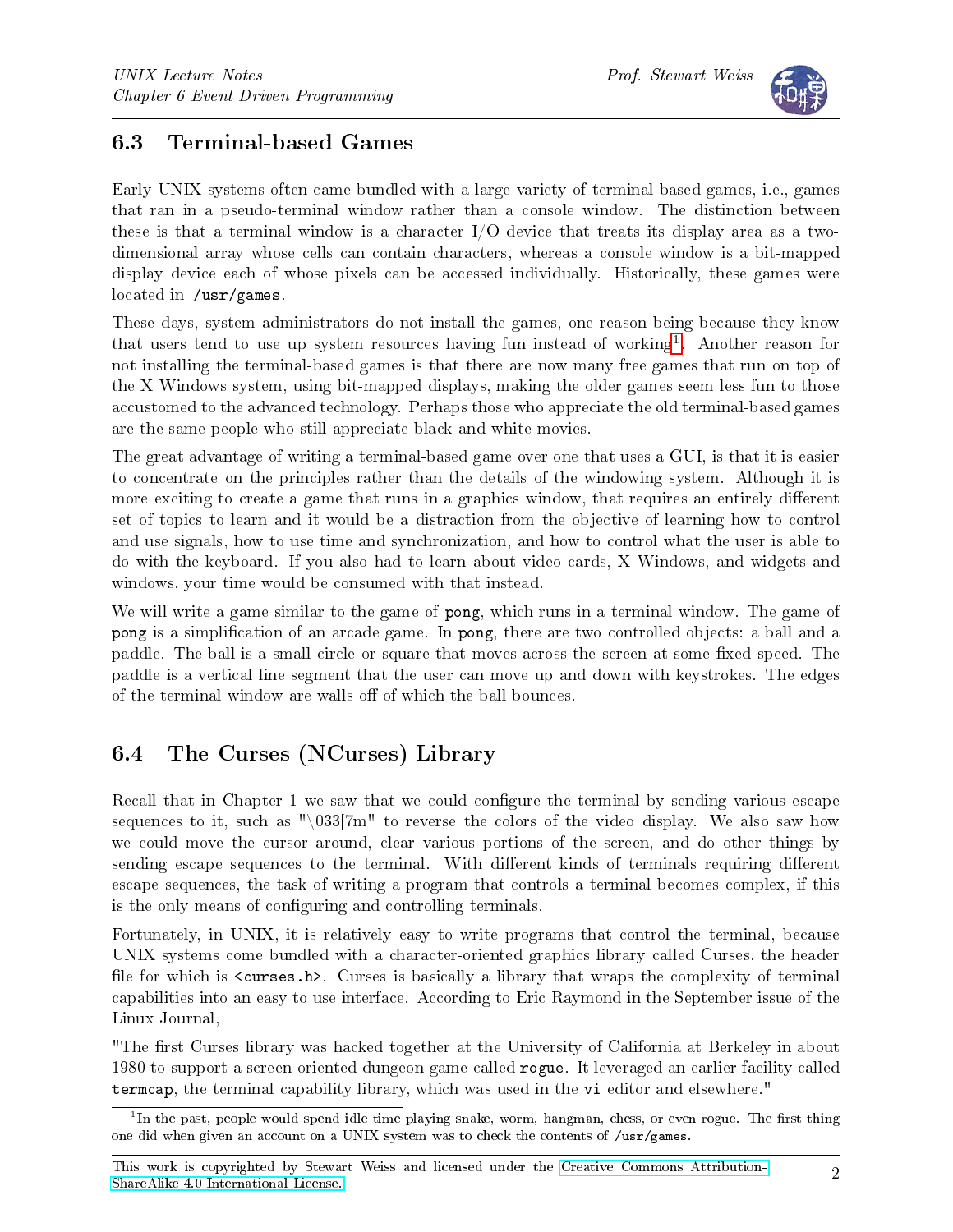

AT&T Bell Labs saw the virtues of Curses and developed their own version and incorporated it into SVR1. The SVR1 Curses library had many attractive features, but it was proprietary and it was based on a binary file format called terminfo, while the BSD version was free and based on the termcap file, a plain text file. Programmers were torn between the proprietary, enhanced Curses of SVR1 and the free, but limited feature BSD version. In 1982, Pavel Curtis solved the problem by rewriting a version of Curses based on the SVR1 version, but his was free and text-based. This made it possible for hackers to improve on it. To shorten the story, from Curses eventually came NCurses (new curses), with more features and multi-terminal capabilities.

We will use the NCurses library. The NCurses library is a library of more than one hundred graphics functions for manipulating a character-oriented display device. The functions treat the display device as a two-dimensional array of characters, with coordinate (0,0) in the upper left corner. The library also contains routines for creating and manipulating windows, sub-windows and panels, and menus. We will focus our attention on a small set of features of the library.

#### 6.4.1 NCurses Basics

Most window managers, whether on UNIX, the Macintosh operating systems, or the various Windows operating systems, follow the same principle of drawing: they maintain two data structures representing the canvas on which they draw. One, the visible canvas, is what is currently in view on the physical display device, and the other, the hidden canvas, is a canvas stored in memory, on which drawing operations take place. This terminology is not standardized and goes by various names, depending on the particular system one uses. I will use the term *double-buffering* to describe this method of rendering, which is what it is called in graphics applications.

In double buffering, applications draw on the hidden canvas, and when it is ready to be displayed, it is drawn onto the screen. In effect the hidden canvas becomes the visible canvas, and the memory used for the visible canvas becomes the hidden canvas. The operation of drawing the hidden canvas on the screen is known by various names, but the most common is *screen updating*. In reality, screen updating is optimized to redraw only those portions of the screen that are different than what is on display.

NCurses uses a form of double buffering. Because NCurses manages the content of a terminal window, the concept of a "screen" in this context is not the monitor's full visible area, but the area enclosed within the terminal emulation window. Henceforth, a screen refers to the content area of a terminal window. In NCurses, screen updating is called refreshing.

NCurses, like many graphical libraries, uses a coordinate system derived from matrix coordinates rather than Cartesian coordinates. The origin is at the upper left corner of the screen, and the pair (y,x) representing the coordinates of a point (or character in this case) is the row number followed by the column number, as shown in Figure [6.1.](#page-3-0)

It defines a data structure called a WINDOW to represent a window. A WINDOW structure describes a sub-rectangle of the screen, possibly the entire screen. It includes the window's starting position on the screen (the (y, x) coordinates of the upper left hand corner), its size, and various properties. It is opaque to the programmer; you do not have access to its members. You can write to a window as though it were a miniature screen, scrolling independently of other windows on the physical screen. A window is a purely internal representation. It is used to build and store a potential image of a portion of the terminal. It doesn't bear any necessary relation to what is really on the terminal screen.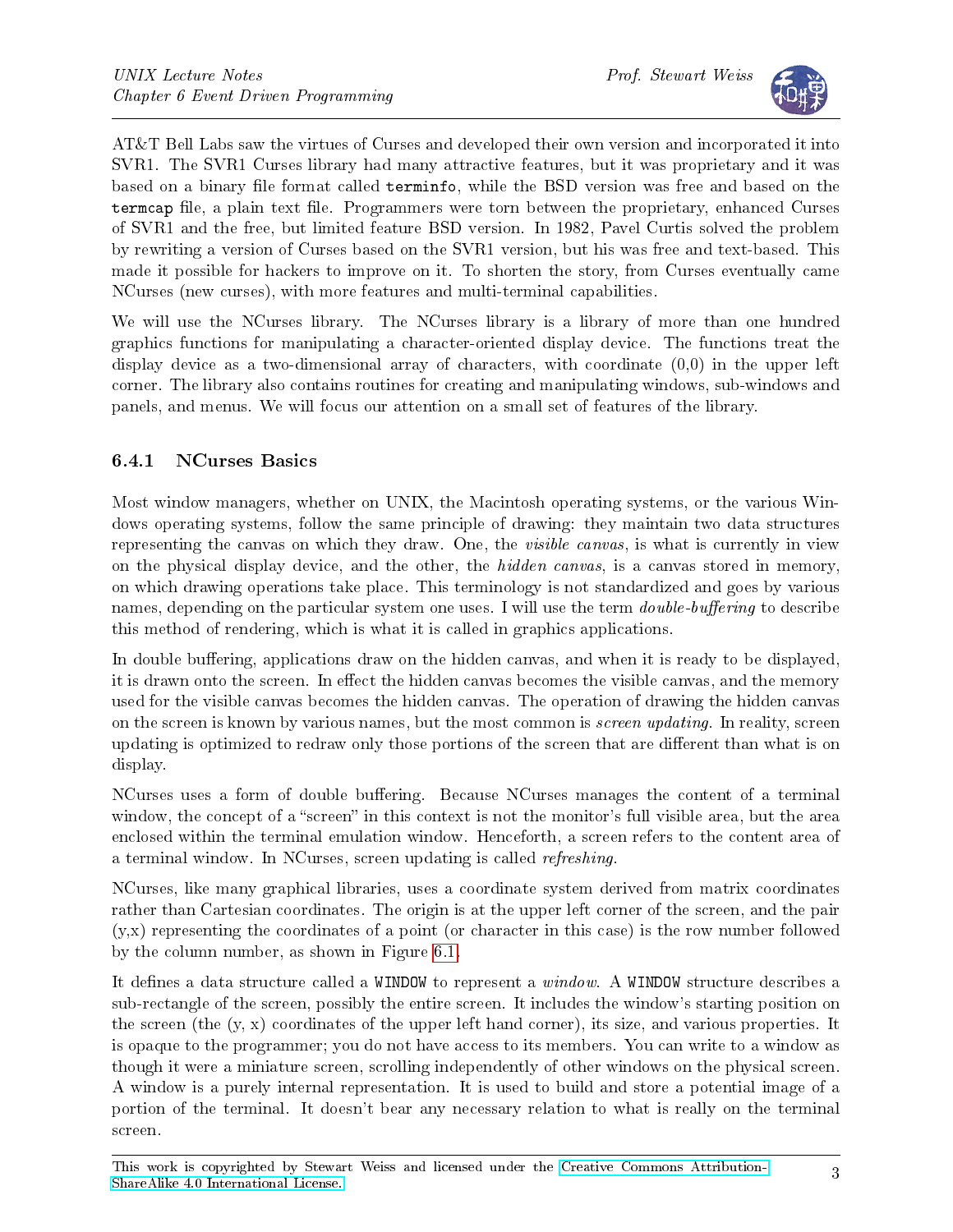



<span id="page-3-0"></span>Figure 6.1: NCurses coordinate system

A screen is a special window that is the size of the terminal screen, i.e., it starts at the upper left hand corner and extends to the lower right hand corner. There are two predefined screens<sup>[2](#page-3-1)</sup>: stdscr, which is automatically provided for the programmer, and curscr, for current screen, which is a screen image of what the terminal currently looks like. The programmer can draw on stdscr, but not on curscr.

#### 6.4.2 Screen Updating

Each time that the application makes changes to a window that it wants to become visible on the screen, it needs to refresh the screen. There are two functions that make the section of the terminal screen corresponding to a window reflect the contents of the window structure: refresh() and wrefresh(). If the application is drawing on stdscr, which is the default screen, then it simply calls

refresh()

If it is drawing on a WINDOW named win, and it wants to draw that window's content on the screen, it calls

```
wrefresh(win)
```
refresh() is equivalent to wrefresh(stdscr). It is actually a macro.

A piece of screen "real estate" may be within the extent of any number of overlapping windows. If two windows, win1 and win2, overlap, and wrefresh(win2) is called, the library determines how to redraw the screen most efficiently, replacing those portions of the screen within the intersection of win1 and win2. It only redraws a window if that window's content has changed in some way. You can call touchwin(win) to tell NCurses that the entire window win has changed, forcing a redraw when wrefresh(win) is called.

<span id="page-3-1"></span> $2$ There is a third, hidden screen that represents the logical screen on which the hidden drawing takes place. NCurses documentation calls it the virtual screen.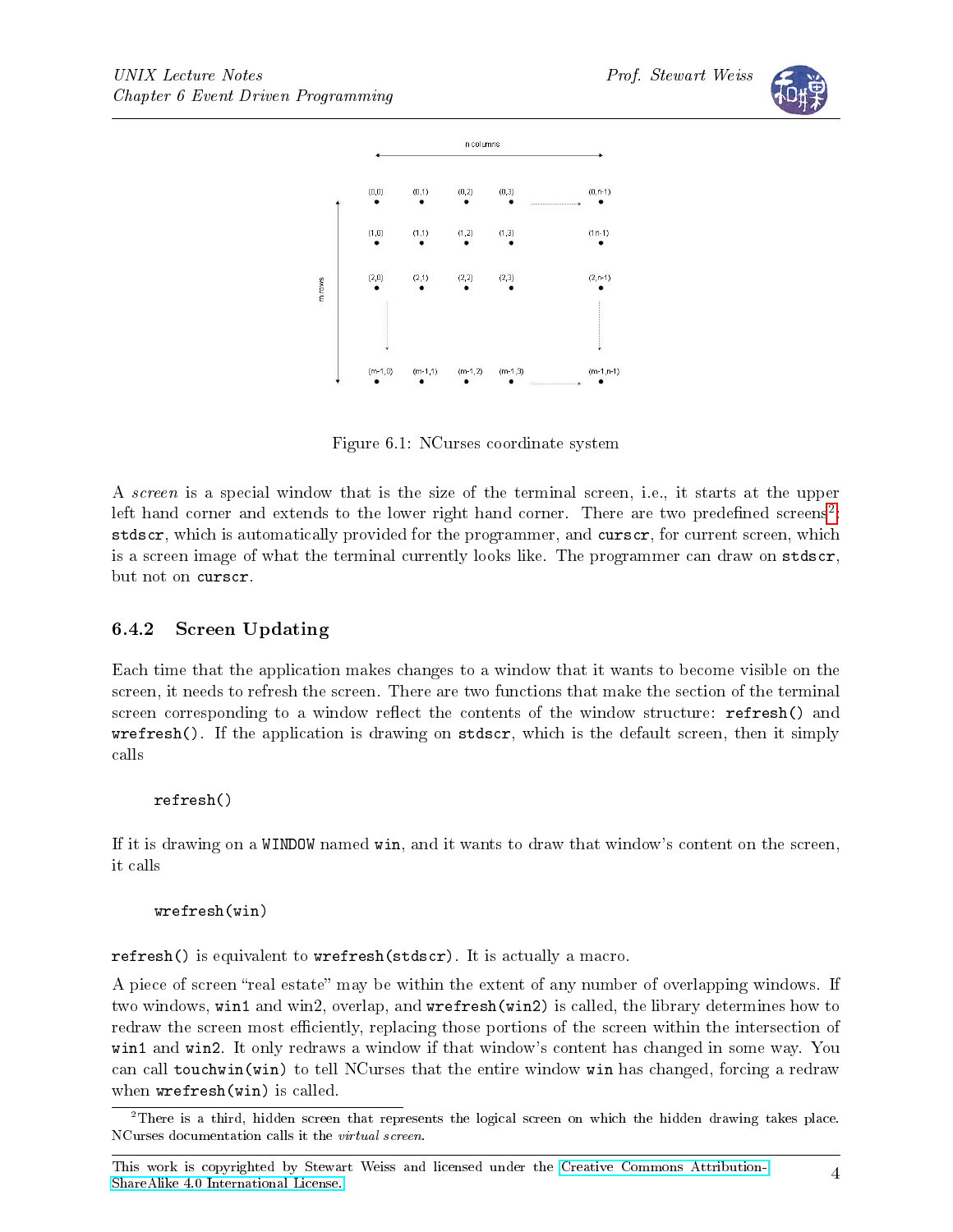

#### 6.4.3 Building Programs

All programs using NCurses must include the  $\langle$ ncurses.h> header file and the standard C I/O library header file  $\text{static.h}$ . The header file  $\text{success.h}$  is often just a symbolic link to  $\text{curses.h}$ . so they are often interchangeable. Because the NCurses library is not in the linker's standard set of libraries, you have to build explicitly with -lncurses in the command (following all files that reference NCurses symbols):

\$ gcc -o myprog myprog.c -lncurses

#### 6.4.4 A Core Repertoire of Functions

This is not intended to be a comprehensive tutorial on NCurses. For that you should consult any of the several on-line reference manuals or tutorials. The objective here is to explain the underlying concepts of the core library and to describe many of the functions that it provides. Below is a collection of the most important, and basic, representative functions for terminal configuration, cursor movement, output and input.

| Configuration Functions               |                                                            |
|---------------------------------------|------------------------------------------------------------|
| initscr()                             | Initialize the curses library and create a logical screen. |
| endwin()                              | Turn off curses and reset the screen.                      |
| wrefresh(win)                         | Draw what is in the logical window win into the physical   |
|                                       | display. Remember that refresh() is the same as            |
|                                       | wrefresh(stdscr).                                          |
| clear()                               | Clear the screen.                                          |
| keypad(stdscr, TRUE)                  | Enable use of function and keypad keys (arrows, $F1$ , )   |
|                                       |                                                            |
| <b>Output and Cursor Movement</b>     |                                                            |
| $m \alpha$ $\sigma$ $\tau$ $\sigma$ ) | Move the cursor to screen position $(r, c)$                |

#### **Configuration Functions**

| move(r, c)       | Move the cursor to screen position $(r,c)$ .                         |  |  |  |
|------------------|----------------------------------------------------------------------|--|--|--|
| getyx(win, y, x) | Get the current cursor position. This is a macro so y and x          |  |  |  |
|                  | do not have to be passed by address.                                 |  |  |  |
| addch(c)         | Draw character c on the screen at the current cursor                 |  |  |  |
|                  | position, advancing the cursor to the end of the character. If       |  |  |  |
|                  | c is a tab, newline, or backspace, the cursor is moved               |  |  |  |
|                  | appropriately within the window. It wraps if it reaches the          |  |  |  |
|                  | right margin.                                                        |  |  |  |
| addr(str)        | Draw the character string str on the screen at the current           |  |  |  |
|                  | cursor position, advancing the cursor to the end of the              |  |  |  |
|                  | string. It is equivalent to calling addch() for every character      |  |  |  |
|                  | in the string.                                                       |  |  |  |
| addnstr(str, n)  | Like $addstr()$ , except that at most n characters of $str$ will     |  |  |  |
|                  | be written. If <b>n</b> is -1, then the entire string will be added, |  |  |  |
|                  | up to the maximum number of characters that will fit on the          |  |  |  |
|                  | line, or until a terminating null is reached. Thus,                  |  |  |  |
|                  | $addstr(str)$ is the same as $addnstr(str, -1)$ .                    |  |  |  |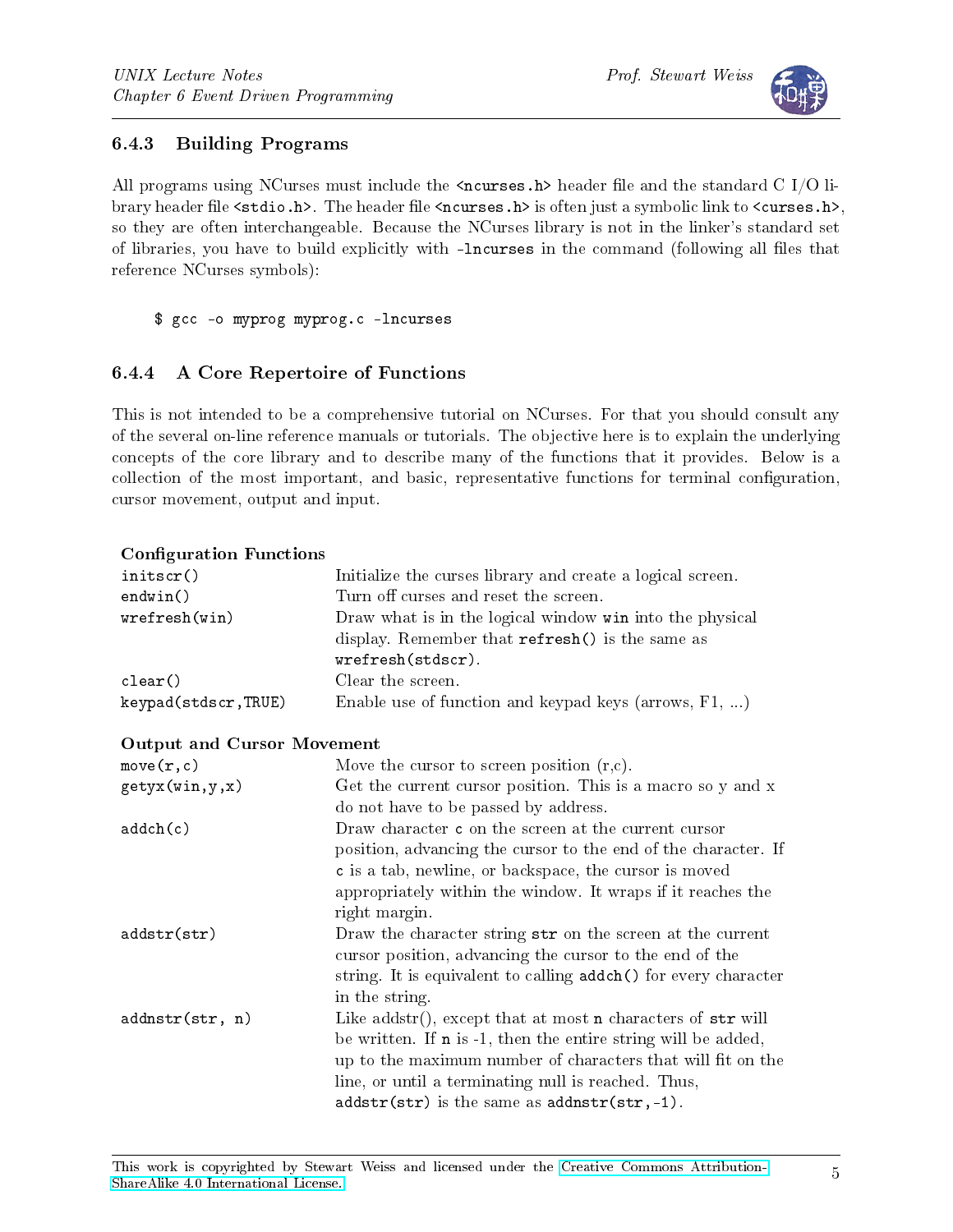

| mvaddch(x, y, c)      | Move the cursor to position $(x, y)$ on the screen and draw                           |
|-----------------------|---------------------------------------------------------------------------------------|
|                       | the character at that position, advancing cursor to the end                           |
|                       | of the character.                                                                     |
| addchstr(str)         | Like $addstr(str)$ , except that: the cursor does not                                 |
|                       | advance, it does not perform any kind of checking (such as                            |
|                       | for the newline, backspace, or carriage return characters), it                        |
|                       | does not expand other control characters to ^-escapes, and                            |
|                       | it truncates the string if it crosses the right margin, rather                        |
|                       | than wrapping it around to the new line.                                              |
| $printw(fmt, \ldots)$ | The same as $print()$ in C but prints to current cursor<br>position.                  |
| Input                 |                                                                                       |
| getch()               | Read a character from the window.                                                     |
| getstr(str)           | Read characters until a newline is received and store                                 |
|                       | (without newline) in $str$ (allocated by caller)                                      |
| $scanw(fmt, \ldots)$  | The same as scanf() in $C$ – like calling getstr(), passing<br>to $\text{sscanf}()$ . |

### Window Functions

| win = $newwin(1, c, y, x)$ | Create a new window with 1 lines, c columns, whose upper    |
|----------------------------|-------------------------------------------------------------|
|                            | left corner is at $(y, x)$ . Returns pointer to new window. |
| $m$ vwin $(win, y, x)$     | Move window pointed to by win to position $(y, x)$          |
| $win = dupwin(oldwin)$     | Make a duplicate of oldwin, returning pointer to the new    |
|                            | window.                                                     |
| delwin(win)                | Delete the window win, releasing all of its resources.      |
| putwin(win, filep)         | Write all data associated with the window pointed to by win |
|                            | into the FILE stream to which filep points. Returns ERR if  |
|                            | the underlying write fails.                                 |
| $win = getwin(filep)$      | Read all window data stored into the file by putwin, and    |
|                            | create and initialize a new window with that data. This     |
|                            | returns a pointer to the new window.                        |

#### Synopsis.

The initscr() function initializes the terminal in curses mode. It may also clear the screen in certain implementations. This always must be called first. It initializes the NCurses system and allocates memory for the stdscr and curscr windows and some other data-structures. When a program is finished, it should always call endwin() to reset the terminal and release curses resources.

After initializing curses, there are several functions that can be used to configure the terminal. It is usual to clear the screen with  $\text{clear}()$ , and if the program wants to receive key-presses from the keypad and function keys, then it should call keypad(stdscr, TRUE). Other functions not shown above include functions that affect the terminal driver processing modes  $-$  raw() and cbreak(), echo() and noecho(), and halfdelay(). We will discuss these later.

Output functions can be divided into three families: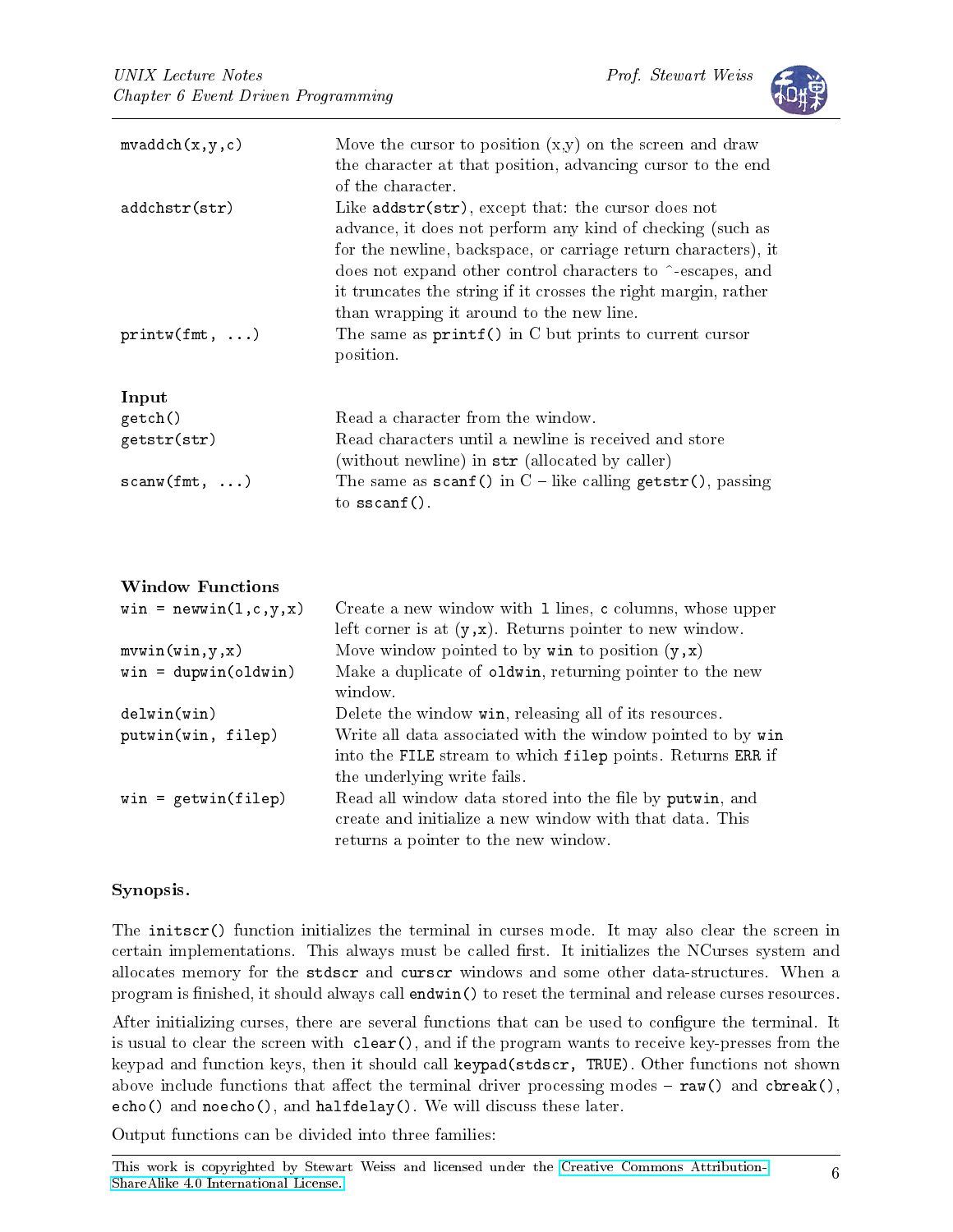

addch() Print a character at the cursor position, advancing cursor

addstr() Print a string at the cursor position, advancing cursor

printw() Print formatted output similar to printf(), advancing cursor

Thus, addch() adds a character, addstr() adds a string, and printw() prints formatted text. For each of these there are many variants, which are described below.

The cursor can be moved without output using the move() function. Its current position can be retrieved using getyx(). The mvaddch() function is a representative of a class of functions that perform a cursor movement prior to an output operation. Generally speaking, for each output function such as addch(), there is a corresponding function of the form mvaddch(). For example, there is a mvaddstr() function and a mvprintw() function.

The basic input functions are getch() and the string counterpart, getstr(), and the C-like scanw(), which is like scanf(). Notice that getch() has no argument, but getstr() expects a pointer to an allocated buffer in which to store the entered text.

Finally, all of the above functions work on the standard screen, stdscr. They are all macros. For each of them, there is a function that operates on arbitrary windows, and a naming convention that makes it pretty easy to guess what they are. For example, wgetch(win) is an input function that reads a character from the current window, win, and getch() is defined as wgetch(stdscr). Similarly, waddch(win,ch) puts a character at the cursor position in win and addch(ch) is defined as waddch(stdscr,ch).

One can create windows using newwin(), which allocates the memory on the heap and returns a pointer to it. If newwin() is passed 0 for either lines or columns, that dimension is set to the maximum it can be and fit within the terminal window. The function makes sure that the new window does not extend beyond the bounds of the terminal screen in all cases. A window can be moved using mvwin(); you have to refresh to see the change. This does not erase the old window from the screen, which you have to do yourself. You can make a copy of a window with dupwin(), and delete a window with delwin().

#### 6.4.5 Important Points About Windows and Refreshing

- It is a good idea to call refresh() or wrfresh() whenever you make changes to the screen, but you should bear in mind several important points.
- The functions of the addch() and addstr() families that write strings and characters to the screen always call wrefresh() themselves, so that it is not necessary to refresh when adding strings or characters. This is not true of the printw() functions.
- When drawing many windows to the screen, if wrefresh() is called for each window, it can cause bursty output and poor performance. The wrefresh() function actually calls two functions, wnoutrefresh() and doupdate(). A call to wnoutrefresh(win) copies the WINDOW pointed to by win onto the logical screen, and doupdate() copies the logical screen to the physical screen. Therefore, it is better to call wnoutrefresh(win) for each window to be written to the screen, followed by a single call to doupdate().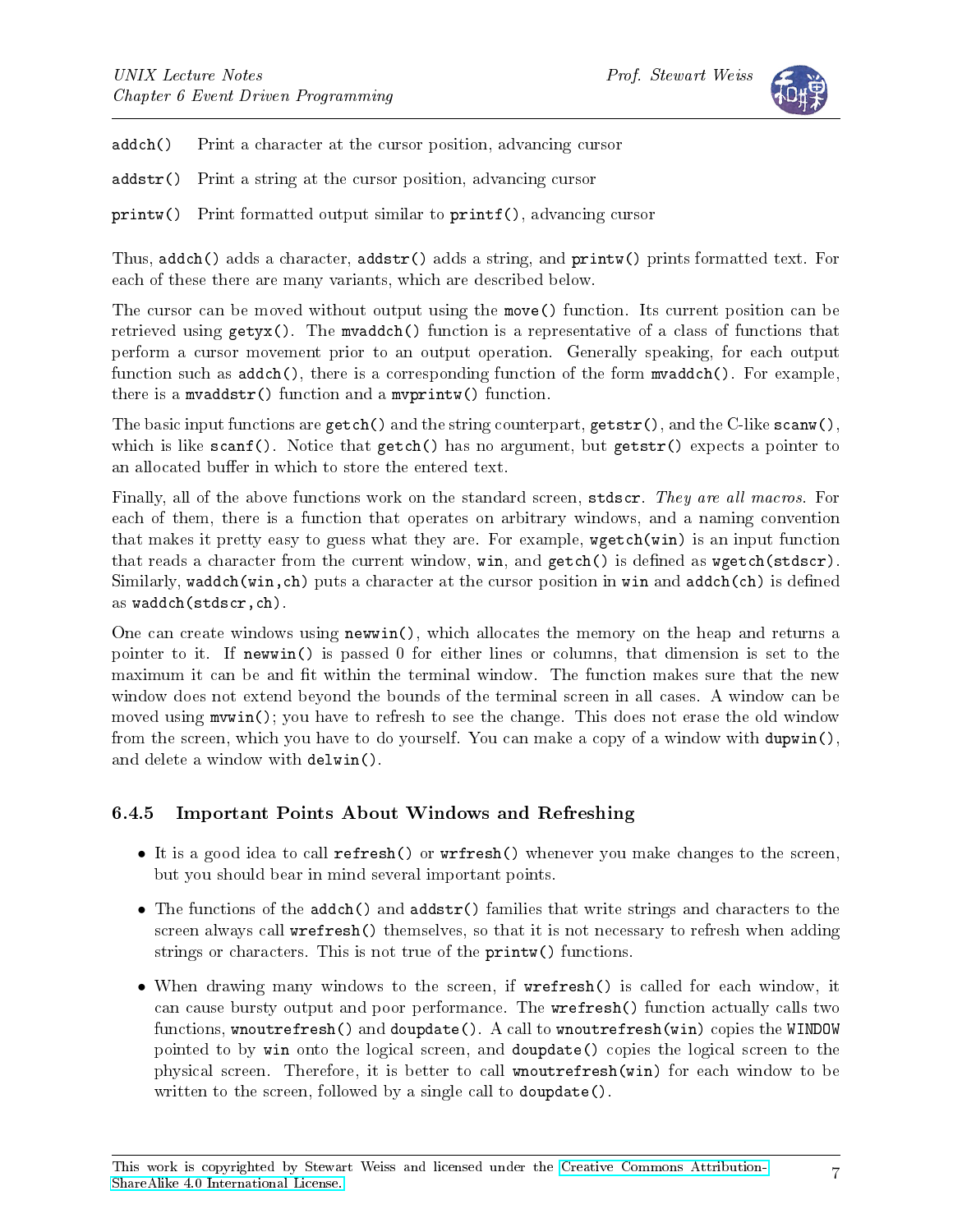

- The input functions of the getch() and getstr() families will call wrefresh() on the given window if it has been moved or modified since its last refresh. If echo is on, then automatically a refresh will take place, since this is a modification. To be clear,  $\text{getch}()$  will call  $\text{refresh}()$ , and wgetch(win) will call wrefresh(win). This can have serious consequences on the behavior of your program, since the cursor will move into the window on which wgetch(win) is being called, and refreshes may have unexpected consequences as well.
- Lastly, as a general rule, you should never write NCurses programs that mix the use of the standard screen, stdscr, and other windows. The functions that perform input and output and refreshing on the standard screen interact in unexpected ways with other windows. If you want to write simple programs, do not use windows in them, and conversely, if you feel that the program would benefit from using windows, then do not use any functions that operate on the standard screen.

#### 6.4.6 A Few Simple Programs

In keeping with the tradition, we start with a hello-world program.

Listing 6.1: helloworld.c

```
Listing. helloworld.c
\#\texttt{include} <nclude \texttt{<ncures.h>}int main ()
\left\{ \right\}initscr(); /* initialize the library */printw ("Hello World !!! \n"); /* print at cursor */
   refresh(); /* update screen (unnecesssary) */
   get ch (); /* wait for a keypress */endwin (); /* clean up and quit curses */return 0;}
```
The input call getch() is used so that the screen does not disappear before we can see it. The next program is a bit more interesting.

Listing 6.2: drawpattern.c

```
\#\texttt{include}\ \texttt{<stdio.h>}\#\mathrm{in}\,\mathrm{cl}\,\mathrm{ud}\,\mathrm{e} \,< \mathrm{c}\,\mathrm{ur}\,\mathrm{ses}\, . \mathrm{h}\!\!>int main ()
\left\{ \right.char pattern | = 1234567890";
       int i;
       /* Initialize NCurses and clear the screen */
        initscr();
       c l e a r ( ) ;
```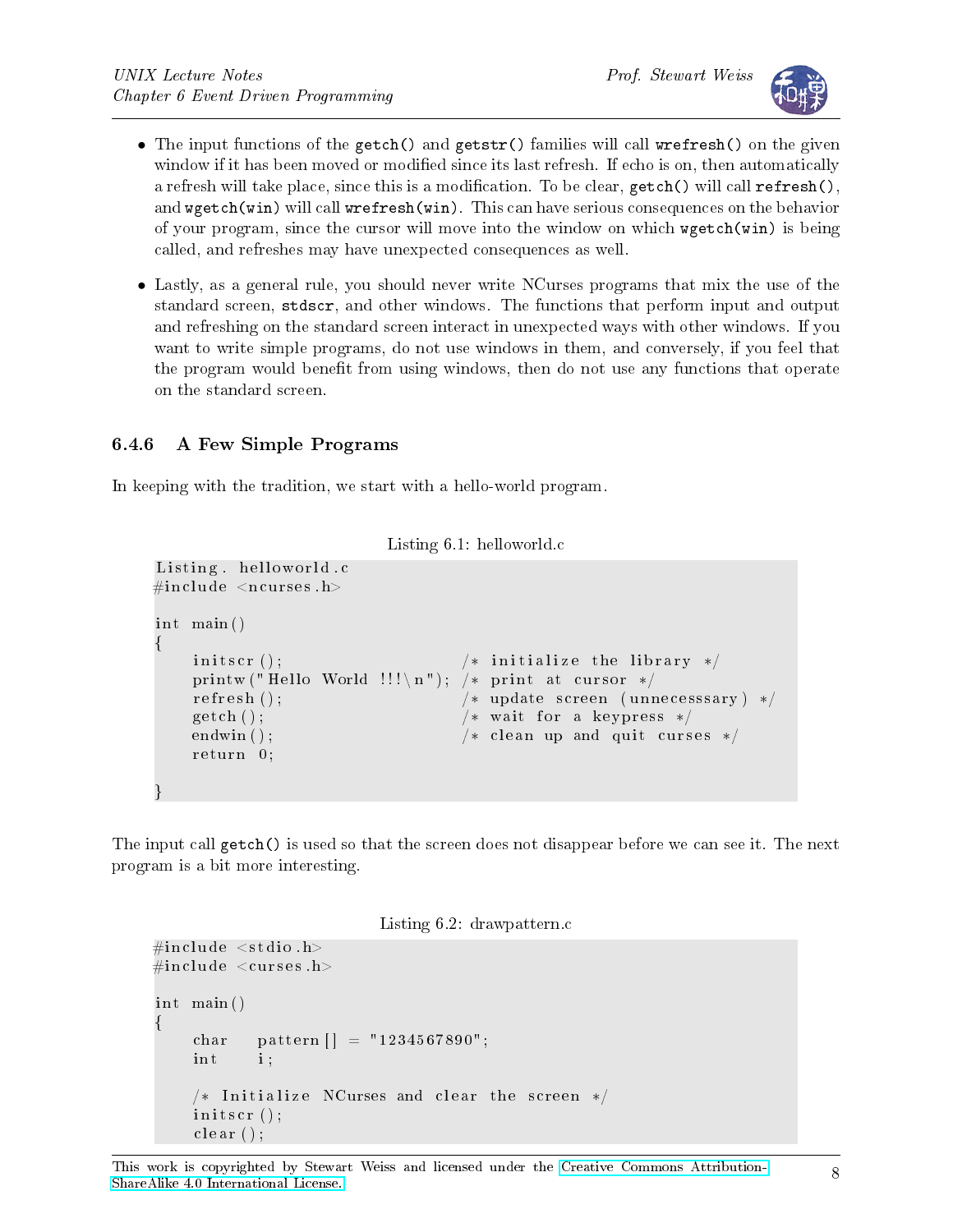```
/* This will wrap across the screen */
move (LINES / 2 , 0);for ( i = 1; i <= 8; i++ ) {
    addstr ( pattern );
    addch (, ');}
/* Park the cursor at bottom */
move (LINES-1, 0);addstr("Type any char to quit:");refresh(); /* not needed */
/* Wait for the user to type something, otherwise
   the screen will clear. */getch();
endwin ( ) ;
r et urn 0;
```
#### Comments

}

- 1. NCurses has a predefined constant, LINES, that contains the number of rows in the terminal window, and a constant COLS that stores the number of columns.
- 2. Notice too that the program calls refresh() each time it changes the screen. This is unnecessary, because addstr() forces the refresh automatically.
- 3. If you delete the call to getch(), you will not see anything, and if you delete the call to endwin(), the screen will not be restored.

The next program draws a grid of periods centered on the screen.

Listing 6.3: drawgrid.c

```
\# \text{define} \quad \text{CENTERY} \qquad (\text{LINES}/2 \; -2) \qquad \text{/*} \; \; \text{The \; middle \; line \; in \; terminal \; *} / \; \;\#\text{define} CENTERX (COLS/2 −2) /* The middle column in terminal */
\#d e f i n e NUMROWS (LINES / 2)
\#\text{define} NUMCOLS (COLS/2)
int main ()
{
    int r, c;char MESSAGE[ = "Press any character to exit:";
     int length, i, j;
    length = strlen(MESSAGE);
     initscr (); \sqrt{\frac{1}{\pi}} Initialize screen */clear (); /* Clear the screen */noecho (); /* turn off character echo */
     char grid [NUMROWS] [NUMCOLS];
```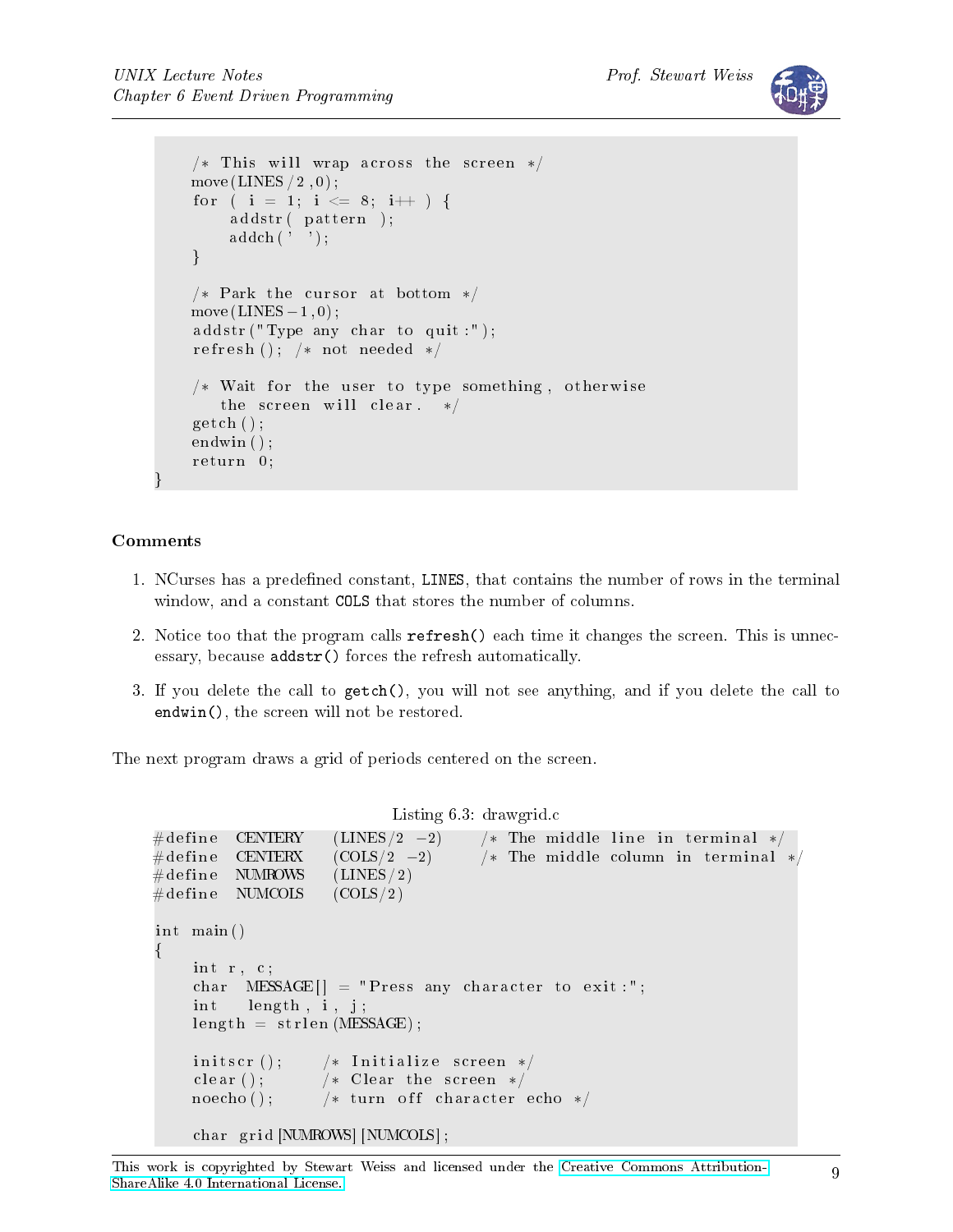}



```
for ( i = 0; i < NUMROWS; i++ ) {
    for ( j = 0; j < NUMCOLS-1; j++ )
        grid [i][j] = '.';
    grid [i ] [NUMCOLS-1] = '\setminus 0';
}
/* move to center to draw grid */
r = \text{CENTERY} - (\text{NUMROWS}/2);c = \text{CENTERX} - (\text{NUMCOLS}/2);move(r, c);/* Draw each row of grid as a string */for ( i = 0; i < NUMROWS; i++ ) {
    mvaddstr(r+i, c, grid[i]);}
/* Move to bottom of screen, post message to display */
move (LINES-1, 0);addstr (MESSAGE);
get ch (); \frac{1}{x} wait for the user to type something */
clear (); /* clear the screen */endwin (); /* delete curses window and quit */;r et urn 0;
```
NCurses makes it easy to save any window to a file. The putwin() function will write the contents of a window to a FILE stream, and this can be read back into a program using getwin(). The next two listings show how to do both. The first is a program that draws a face in a window and also saves it to a file specified on the command line.

Listing 6.4: Saving a window: drawface2.c

```
\#\texttt{include}\ <\texttt{stdio} .h>
\#\texttt{include}~<\texttt{string}~\text{.} h>\#\texttt{include}\> <\!\! \texttt{nc} \, \texttt{uc} \, \texttt{se} \, \texttt{.} \, \texttt{h}>
\#\texttt{include}\ < \texttt{stdlib} .h>\#\text{define } \text{ CENTERY} \qquad \text{(LINES / 2 \; -2)} \qquad \text{/* The middle line in terminal } \qquad \ast/\#\text{define} CENTERX (COLS/2 -2) /* The middle column in terminal */
void addhappy face (int * y, int * x)
{
        int orig y = *y;
        \mathrm{add}\,{\rm str} (" ^ ^ "); move(++(*y),*x);
        {\rm add}\,{\rm str} \,(\tt''\, \, \, o\, \, \, o\, \, \, ''\,) \,;\,\, \,{\rm move} (+ + (*y)\, , *x\,) \, ;\text{addstr}(\text{''} \quad \text{''}); move(+(*y), **x);
         {\rm ad\,} {\rm d}\, {\rm s\,} {\rm tr} \, (\,^{\sf H} \, \backslash \, \{\_\_\_\_\_/\,^{\sf H})\, ; {\rm move} (+ + (*{\rm y}\,)\, , * \, {\rm x}\, )\, ;\mathrm{addstr} \left( \begin{array}{ccc} \textsf{m} & & \textsf{m} \\ \end{array} \right);*y = orig_y;*x = (*x) + 5;move (*y, *x);}
```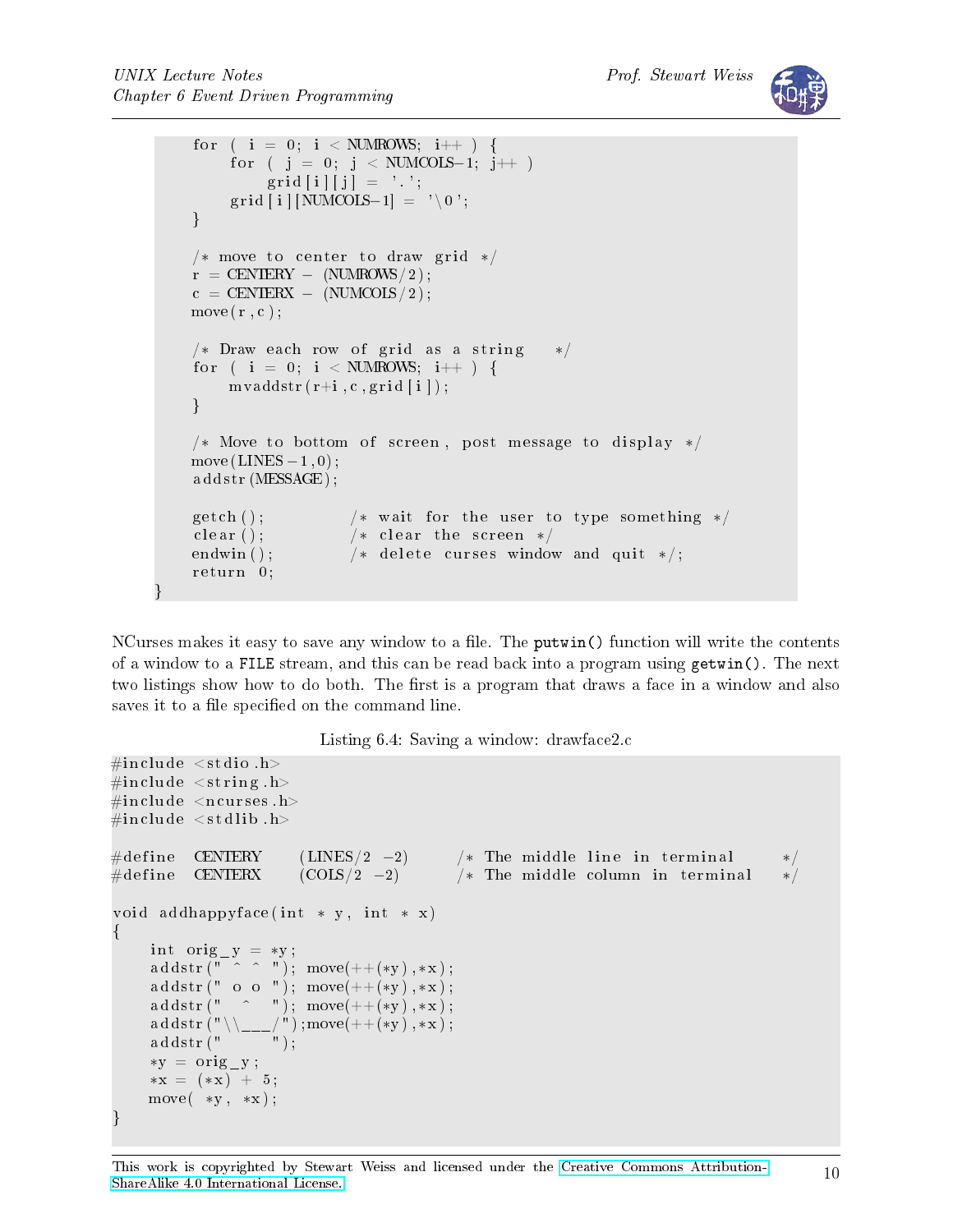$\{$ 

}

```
int main (int argc, char *argv\lceil \rceil)
    \text{int} r, c;
    char MESSAGE[ = "Press any character to exit :";
    int length;
    FILE *fp; /* for writing window contents */
    length = strlen(MESSAGE);
    if ( \arg c < 2 ) {
        printf ("usage: %s window-file \n", argv [0] );
        return 0;}
    fp = fopen (argv [1], "w");if ( NULL == fp ) {
        printf ("Error opening %s for writing.\n\cdot \n\cdot n", argv [1]);
        return 0;}
    initscr (); /* Initialize curses library and the drawing screen */clear (); /* Clear the screen *//* Move to bottom of screen and post message to display */move (LINES-1, 0);addstr(MESSAGE);
    /* move to center of screen – width of face */
    r = \text{CENTERY};c = \text{CENTERX} - 5;move(r, c);addhappyface(\&r, \&c);addhappyface(\&r, \&c);addhappyface(\&r, \&c);/* Park cursor at bottom at the right side of the message */move(LINES-1, length);refresh();
    /* Write the standard screen to a file */
    if ( ERR == putwin(\text{stdscr}, \text{fp}) ) {
        print w("Error saving window.\n^n);}
    f c l o s e (f p);
    getch (); \frac{1}{x} wait for the user to type something */
    clear (); /* clear the screen */endwin (); /* delete curses window and quit */r et urn 0;
```
The next listing is of a program that can read any file created by an NCurses program that saved data using putwin(). It tries to open the file and display the window stored there. As getwin() returns a NULL pointer on failure, it checks that the returned pointer is not NULL before displaying the data.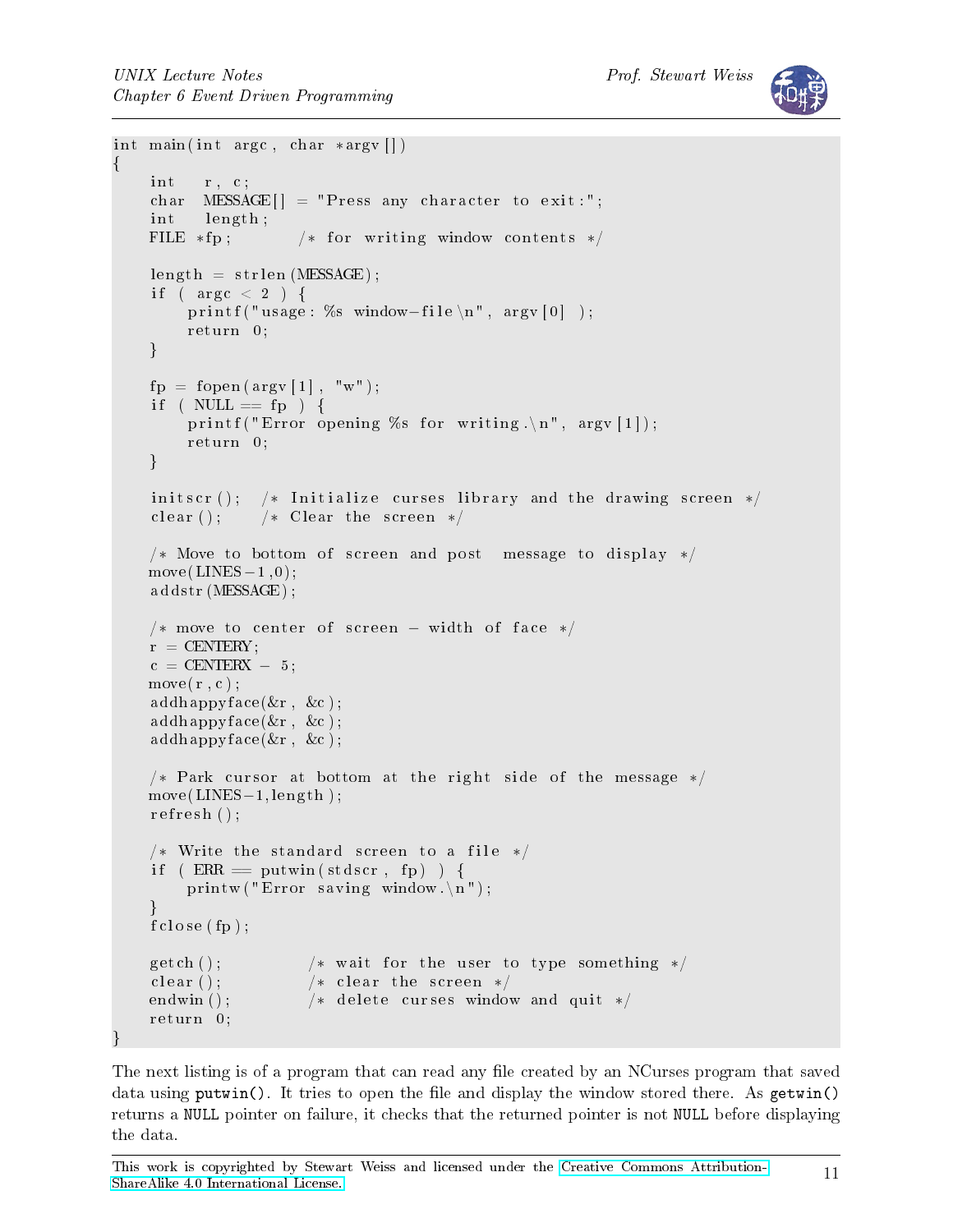

Listing 6.5: Retrieving a saved window: getdrawing.c

```
#i n cl u d e <s t d i o . h>
\#\texttt{include}\ \texttt{<string} . h>
\#\texttt{include}\ <\texttt{c} urses . h>int main (int argc, char *argv [])
\{FILE *fp;
    WINDOW ∗win ;
    if (\text{argc} < 2) {
         printf ("usage: %s window-file \n", argv [0] );
         return 0;}
    fp = fopen (argv[1], "r");
    if ( NULL == f p ) {
         printf ("Error opening \%s \ . \ n", argv [1]);
         r et urn 0;
    }
    initscr (); \sqrt{\frac{1}{\pi}} Initialize curses library and the drawing screen */
    cbreak (); \qquad /* So that the character is available immediately */
    \text{noecho}(); /* Turn off echo */clear (); /* Clear the screen */move (LINES-1, 0);addstr("Enter a character to see the faces:");getch();win = getwin (fp);if ( NULL == win ) {
         \text{clear}();
         move (LINES-2,0);printw ("The file %s was not created using putwin ()."
                 " Type any character to exit. \mathbf{n}",
                  argv[1];
    }
    w r e f r e s h(win);
    f \nclose (fp);getch(); /* wait for the user to type something */clear (); /* clear the screen */endwin (); /* delete curses window and quit */r et urn 0;
}
```
## 6.5 User Input in NCurses

NCurses has functions to put the terminal into a few different input modes. The following table summarizes the different models of input.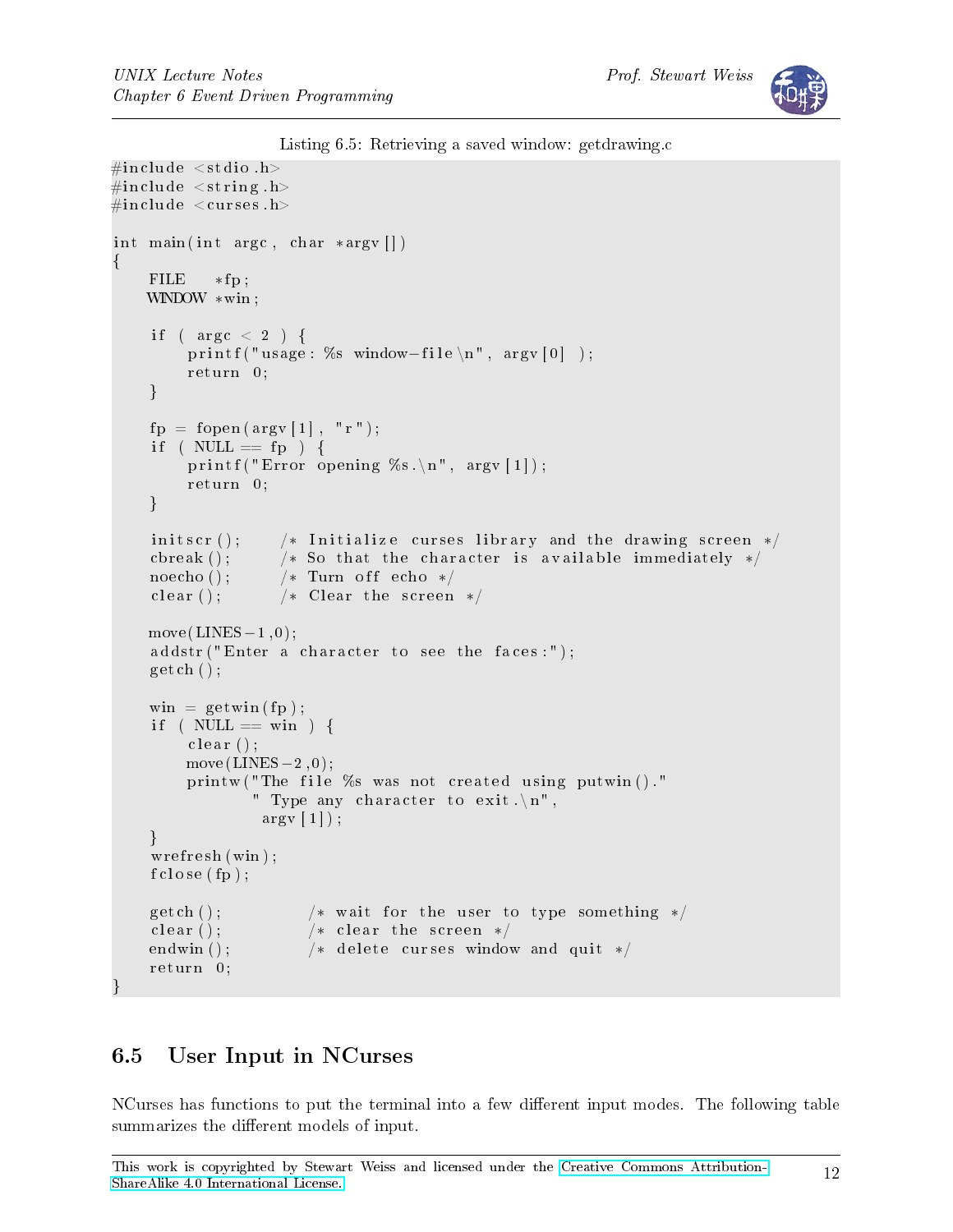

| <b>Function Call</b>  | Line<br><b>Buffering</b> | Erase/Kill<br>Processing | Signal Inter-<br>pretation | <b>Blocking</b>             |
|-----------------------|--------------------------|--------------------------|----------------------------|-----------------------------|
| raw()                 | No                       | No                       | No                         | Yes                         |
| $\texttt{chreak}()$   | N <sub>0</sub>           | No                       | Yes                        | Yes                         |
| halfdelay(n)          | N <sub>o</sub>           | No                       | Yes                        | Timed $(0.1*n)$<br>seconds) |
| nodelay(stdscr, TRUE) | - No                     | No                       | Yes                        | No                          |

Raw mode, established with the raw() function, is similar to non-canonical mode in which, in addition, keyboard signal processing is disabled. Note though that it is a blocking input mode. Cbreak mode, established with cbreak(), is like raw mode except that keyboard signals are processed. Cbreak mode is also blocking.

The halfdelay() function and the nodelay() function both turn off blocking mode, but the halfdelay() function has a timeout whereas nodelay() is mercilessly unforgiving and does not. Neither is line-buffered nor allows editing functions. The halfdelay() function takes a single integer argument that represents the number of tenths of a second to block for terminal input. If no input arrives within that time, then it returns the ERR value, which is an integer value. In our demos directory, in chapter07, you can find demo programs named raw\_demo.c, cbreak\_demo.c, halfdelay demo.c, and nodelay demo.c, that show how these input modes work.

There are two other functions worth remembering: noraw() and nocbreak(). If the terminal has been put into raw, cbreak, or halfdelay mode,  $\mathbf{nov}()$  undoes that effect, turning on line buffering, line editing, blocking, and signal processing. It will not undo the effect of  $nodelay()$ , which can only be undone by calling

nodelay(stdscr, FALSE);

The nocbreak() function restores line-buffering and line-editing, but does not restore signal processing if it had been disabled by raw mode previously. For that you need to call noraw(), which, turns signal processing back on. nocbreak() also ends halfdelay mode.

#### Example

We will begin with a relatively simple program that puts the terminal into cbreak mode. The program will go into a user-controlled loop that terminates only when the user enters a specific character. To make it a bit more interesting, and realistic, we will use the F1 function key to terminate the program. The program will also show how user input can be used to modify the current window state other than by displaying text. It will let the user move the cursor around on the screen with the arrow keys. Finally, it will create a status bar at the bottom of the screen and write the current cursor position into it as the cursor moves, as well as the user's instructions for what to do.

The listing follows. The comments explain the logic within the program.

Listing 6.6: cursortrack.c

 $/*$  LINES and COLS are NCurses variables that get initialized when  $*/$  $\sqrt{\ast}$  initscr() is called  $\sqrt{\ast}$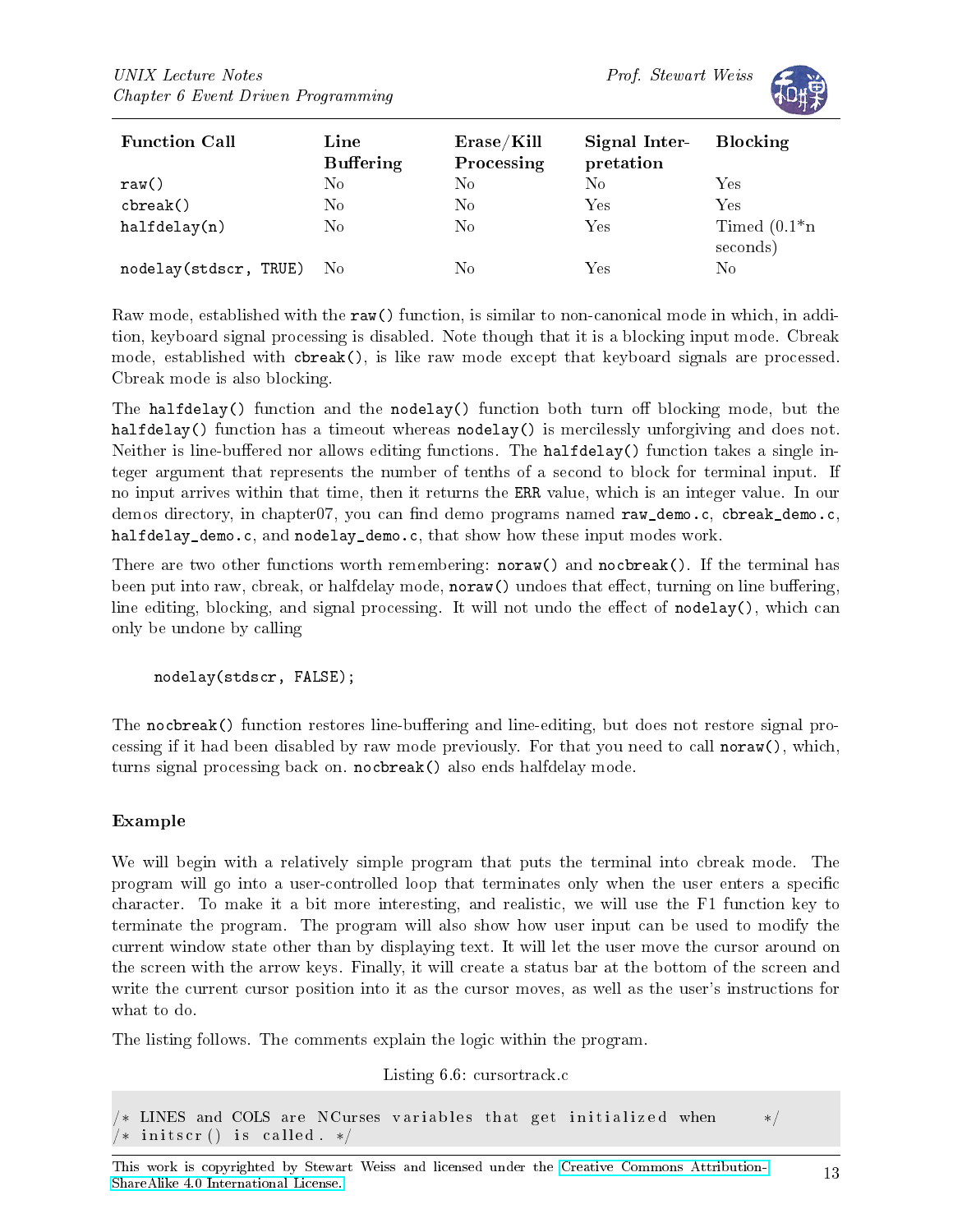

```
\#\text{define} CENTERY (LINES/2 -2) /* The middle line in terminal
\# \text{define } \text{ CENTERX } (\text{COLS}/2 -2) \longrightarrow \text{ the middle column in terminal } */int main(int argc, char *argv[])
{
    int x, y; /* to retrieve coordinates of cursor */int ch; /* to receive user input character */int r, c; /* to store coordinates of cursor *//* A string to display in the "status bar" at the bottom of the screen */
    char MESSAGE[ = "Use the arrow keys to move the cursor. "
                     "Press F1 to exit ";
    int length;
    length = strlen (MESSAGE); /* compute this once. */
    initscr (); /* Initialize screen */c lear (); /* C lear the screen */noecho(); /* turn off character echo */cbreak (); /* disable line buffering */keypad({stack, TRUE}); /* Turn on function keys */
    /* Move to bottom left corner of screen, write message there */move (LINES-1, 0);addstr(MESSAGE);
    /* Start the cursor at the screen center */r = \text{CENTERV};c = \text{CENTERX};move(r, c);/* Print the cursor's coordinates at the lower right */move (LINES-1, COLS-8);print w ("(\%02d, \%02d)", r, c);
    r \, \text{eff} \, \text{r} \, \text{sh} \, ( );
    /* Then move the cursor back to the center */
   move(r, c);/* Repeatedly wait for user input using getch(). Because we turned off *//* echo and put curses into cbreak mode, getch() will return without */
    /* needing to get a newline char and will not echo the character. *//* When the user presses the F1 key, the program quits. */while (( ch = getch () ) = K E Y F(1) )switch (\ch) {
        /* When keypad () turns on function keys, the arrow keys are enabled */
        /* and are named KEY_X, where X is LEFT, RIGHT, etc. * //* This switch updates the row or column as needed, modulo COLS *//* horizontally to wrap, and LINES-1 to wrap vertically without *//* entering the sanctity of the status bar. */
            case KEY LEFT:
                c = (0 == c)? COLS-1:c - 1;
                break ;
            case KEY RIGHT:
```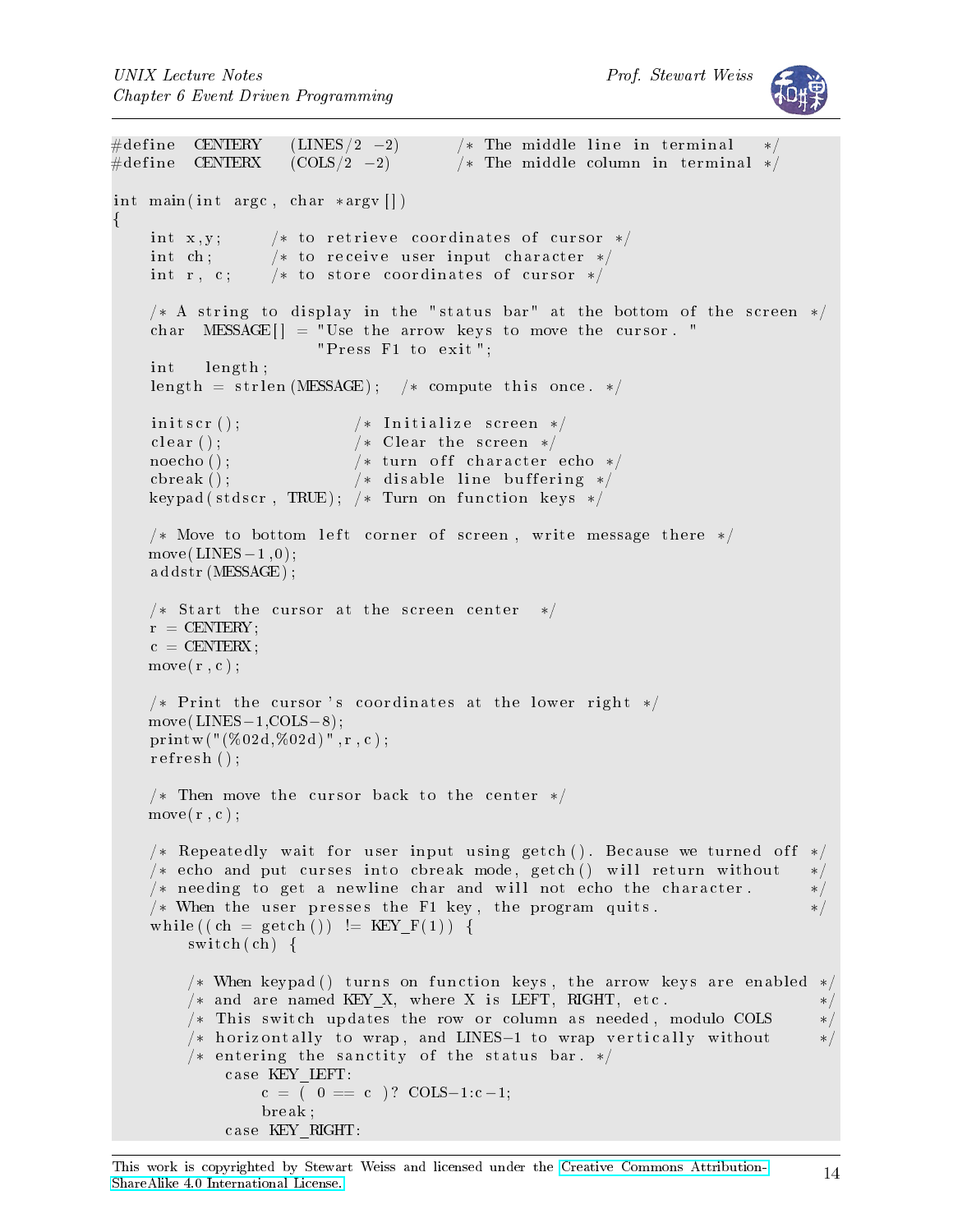```
c = ( c = COLS-1 )? 0 : c+1;break ;
      case KEY UP:
           r = (0 == r)? LINES-2 : r-1;
           break ;
      case KEY DOWN:
           r = (r == LINKS-2)? 0 : r+1;
           break ;
      }
  /* Now we move the cursor to the new position, get its coordinates */
  /* and then move to the lower right to print the new position */move(r, c);get \, y \, x \, (st \, d \, s \, c \, r \, , y \, , x \, );move (LINES-1, COLS-8);print w (\sqrt{\frac{902d}{\times 02d}}) ", y, x);
  refresh();
  /* Now we have to move back to where we were ince the cursor was */
  /* in the lower right after the printw (). */
 move(r, c);}
endwin (); /* exit curses */r et urn 0;
```
## 6.6 Multiple Windows in NCurses

}

The next example program demonstrates how to use multiple windows. Note that this program does not use the standard screen.

```
\#\texttt{include}\ <\!\!\texttt{stdio}\xspace .h>\#\texttt{include}\ < \texttt{stdlib} . h>\#\texttt{include}\ <\texttt{string} . \texttt{h}>\#\texttt{include} < \texttt{c}urses.h>\#\text{define} CENTERY (LINES/2 −2) /* The middle line in terminal */
\#\text{define} CENTERX (COLS/2 −2) /* The middle column in terminal */
\#\text{define} NUMROWS (LINES/2) /* number of rows we use */
\# \text{define} NUMCOLS (COLS/2) \qquad /* number of columns we use \qquad */
\#\text{define} REPEATS
#define GRIDCHARS ".*@+#" /* should have REPEATS many chars */
int main (int argc, char *argv [])
{
    char MESSAGE[ ] =
             "Type the character of the grid to bring it forward, 'q' to exit:";
    \text{int } length, i, j, k;
    WNDOW *mssge_win;
    WINDOW *windows [REPEATS];
```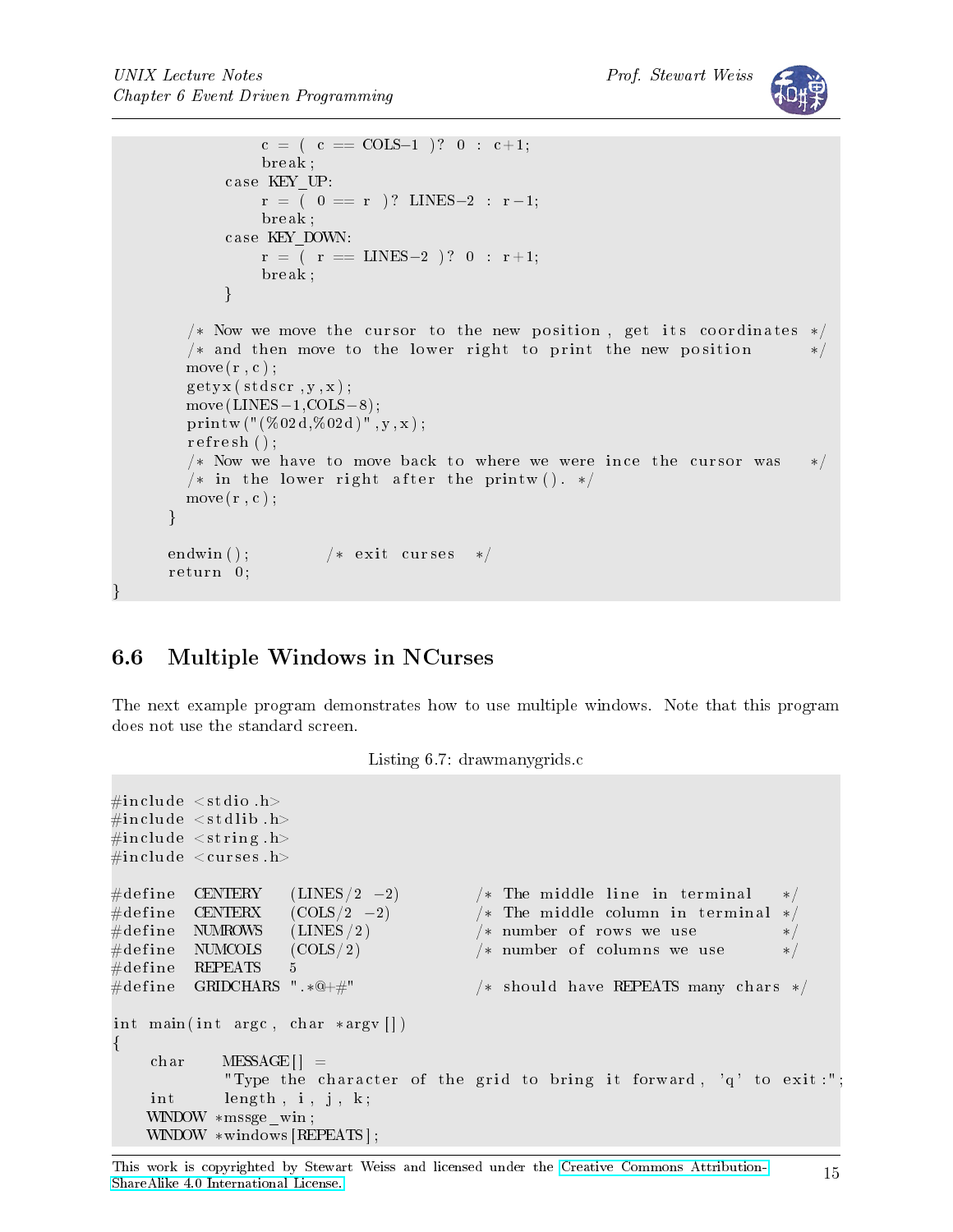

```
char grid char [REPEATS] = GRIDCHARS;int rowshift, colshift;
int ch;
initscr (); \sqrt{\frac{1}{\pi}} Initialize screen \sqrt{\frac{1}{\pi}}noecho (); \longrightarrow turn off character echo */
/* Make sure that the window is wide enough for message at the bottom .*/
length = strlen(MESSAGE);
if ( \mathrm{length} > \mathrm{COLS} - 2 ) {
    endwin ( ) ;
    printf ("This program needs a wider window.\ln");
    ext{ (1)};
}
/* Calculate the amount by which we shift each window when we draw it */
rows \text{hift} = (LINES - NUMRows)/5;colshift = (COLS - NUMCOIS)/5;/* In this loop, we create a new window, fill it with a grid of a unique
   c h a r a c t e r s
∗/
for ( j = 0; j < REPEATS; j\rightarrow ) {
    /* Create a new window at an offset from (0,0) determined by the
       row and column shift. */windows [j] = newwin (NUMROWS, NUMCOLS, rowshift * j, colshift * j);if ( \text{NULL} = \text{windows} | j | ) {
         endwin ( ) ;
         fprintf (stderr, "Error creating window\n");
         ext{ext}(1);}
    /* Draw each grid row as a string into windows [j] */
    for ( i = 0; i < NUMROWS; i \rightarrow ) {
         for ( k = 0; k < NUMCOLS; k++ ) {
             wmove(windows[j], i, k);if ( \text{ERR} == \text{waddch}(\text{windows}[j], \text{gridchar}[j]) )
                  /* Ignore the error; it means we are in the
                     bottom right corner of the window and the
                     cursor was advance to a non-window position
                  ∗/
                  ;
        }
    }
    /* Update the virtual screen with this window's content */
    w n out refresh (windows [j]);
}
/* Now send the virtual screen to the physical screen */
doupdate ( ) ;
/*Create a window to hold a message and put it in the bottom row */mssge\_win = newwin(1, COLS, LINES-1, 0);/* Write the message into the window; mvwaddstr positions the cursor */
```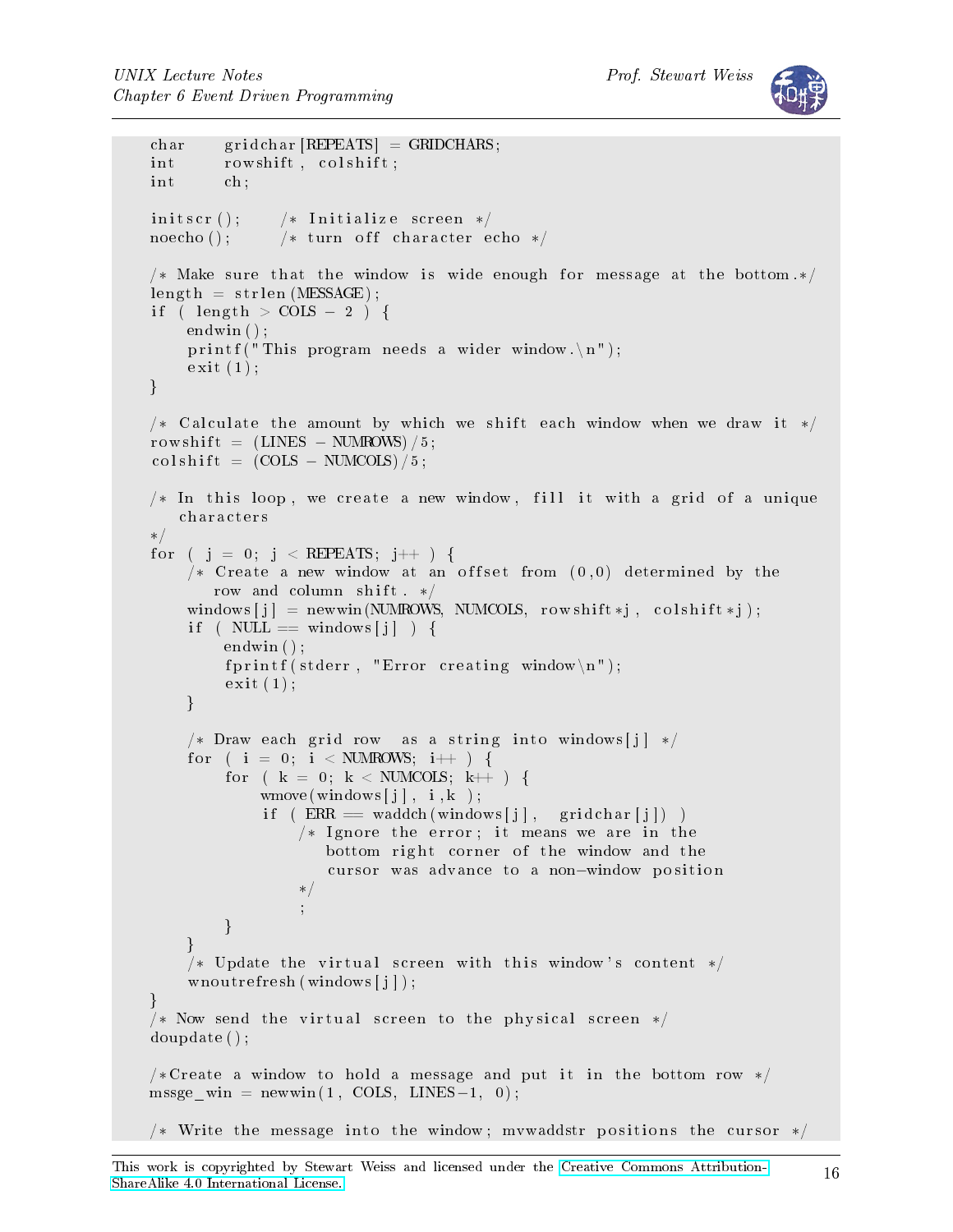

```
mvwaddstr (mssge_win, 0, 0, MESSAGE) ;
w r e f r e s h (mssge w in );
while (1) {
    /∗
        Read a character from the message window, not from stdscr. The
        call to wgetch forces a refresh on its window argument. If we
        refresh stdscr, our grids will disappear.
    ∗/
    ch = wgetch (mssge-win) ; /* wait for the user to type something */
    if ( ch == 'q' ) /* time to quit */
         break ;
    /* Check if they typed a grid character */
    for ( j = 0; j < REPEATS; j \rightarrow + ) {
         if ( ch = grid char [j] ) {
             wmove ( mssge_win , 0 , l ength ); <br> \rightarrow move cursor to bottom */<br>touchwin ( windows [j] ) ; <br> \rightarrow force the update */
              \text{touchwin} ( windows [ j ] ) ;
              wrefresh (windows [j]); /* refresh, bringing it forward */break ;
         }
    }
}
clear (); /* clear the screen */endwin (); /* delete curses window and quit */r et urn 0;
```
## 6.7 Adding Timing to Programs: Sleeps

To make images move or animate on the screen, the program has to control the rate at which images are changed or displayed, which implies their being able to access a time-of-day clock or a timer. You have already seen the sleep() system call. It is one method of controlling time. The problem with sleep() is that its base unit is a one-second interval, which is too coarse for most video. An alternative is the  ${\tt usleep}$  () system call;  ${\tt usleep}$  () has a granularity of one microsecond $^3$  $^3$ . The problem with usleep() though is that it uses the real timer of the process, of which there is just one, so multiple simultaneous calls to usleep() will have unexpected results. Both sleep() and usleep() suffer from the fact that they may share the same timer as the alarm() system call. POSIX requires a call named nanosleep(), which has even finer granularity and is guaranteed not to interact with any other timers. Therefore, we will use nanosleep():

```
#include <time.h>
int nanosleep(const struct timespec *req, struct timespec *rem);
```
The timespec structure is defined by

struct timespec {

}

<span id="page-16-0"></span><sup>&</sup>lt;sup>3</sup>This does not mean that it will be implemented accurately to within a microsecond. The implementation of the timer may be inaccurate for small intervals because of context-switching.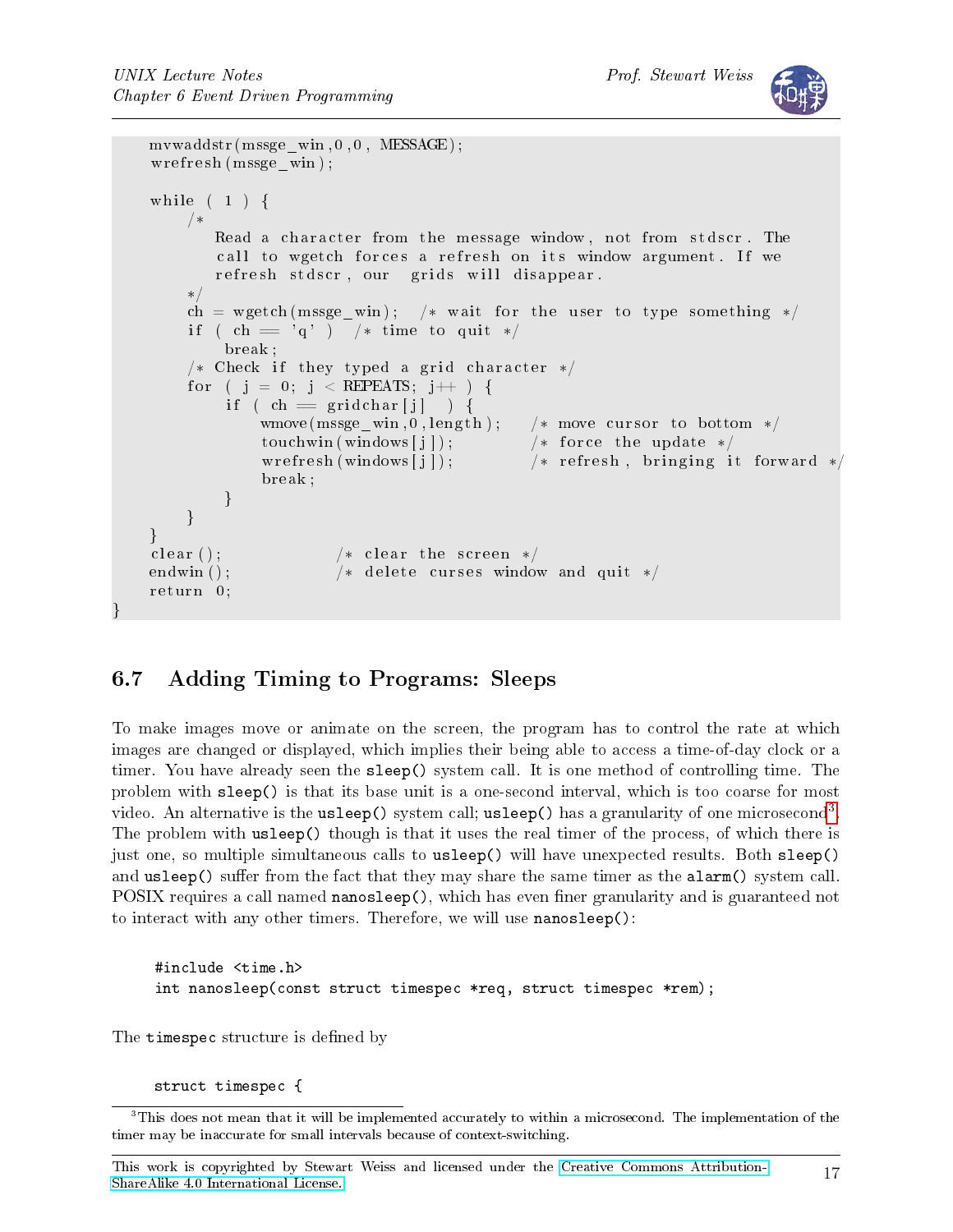

```
time_t tv_sec; /* seconds */
   long tv_nsec; /* nanoseconds */
};
```
The first argument specifies the amount of time that the caller should be suspended. The second argument can be used to store the amount of time remaining in case the caller is awakened by a signal. If it is a NULL pointer, it is ignored. For now we will pass a NULL pointer as the second argument.

The first example of animation alternates two images on the screen at regular intervals determined by the nanosleep() timer. It uses three functions defined in file faces.c :

```
void addsadface(int * y, int * x); \qquad // Draws a "sad" face at (y,x)
void addhappyface(int * y, int * x); \qquad // Draws a "happy" face at (y,x)
void eraseface(int * y, int * x); \frac{1}{\sqrt{2}} Erases face at (y,x)
```
that draw, respectively, a "sad face", a "happy face", and a blank face. The coordinates are initially the upper left corner of the rectangle enclosing the face. On return they store the upper right hand corner.

The main loop will repeatedly draw a face, park the cursor in the lower left-hand corner of the screen, call refresh(), and then sleep a bit. The sad and happy faces will alternate. The first version of the program, whose listing follows, uses a loop that runs forever and must be killed by the user's entering a Ctrl-C.

Listing 6.8: animateface0.c

```
\#\texttt{include}\ <\texttt{stdio} . \texttt{h}>\#\texttt{include}\ <\texttt{c} urses . h>\#\texttt{include}~<\texttt{string}~\text{h}>\#\texttt{include} < \texttt{time.h}> /* for struct timespec */
\#\text{include "faces.h"} \qquad \text{/* The set of face drawing functions } *\text{/}int main (int argc, char * argv [])
{
    int r, c;int i = 0;
    char MESSAGE[ = "Type Ctrl–C to exit :";
    char BLANKS[ ] = " ";
    int length;
    struct timespec sleeptime = \{0, 500000000\}; /* 1/2 second */
    initscr (); \quad /* Initialize curses library and the drawing screen */
    clear (); /* Clear the screen *//* Move to bottom of screen and post message to display */
    move (LINES-1, 0);addstr(MESSAGE);
    /* Loop repeatedly until user types any character */
```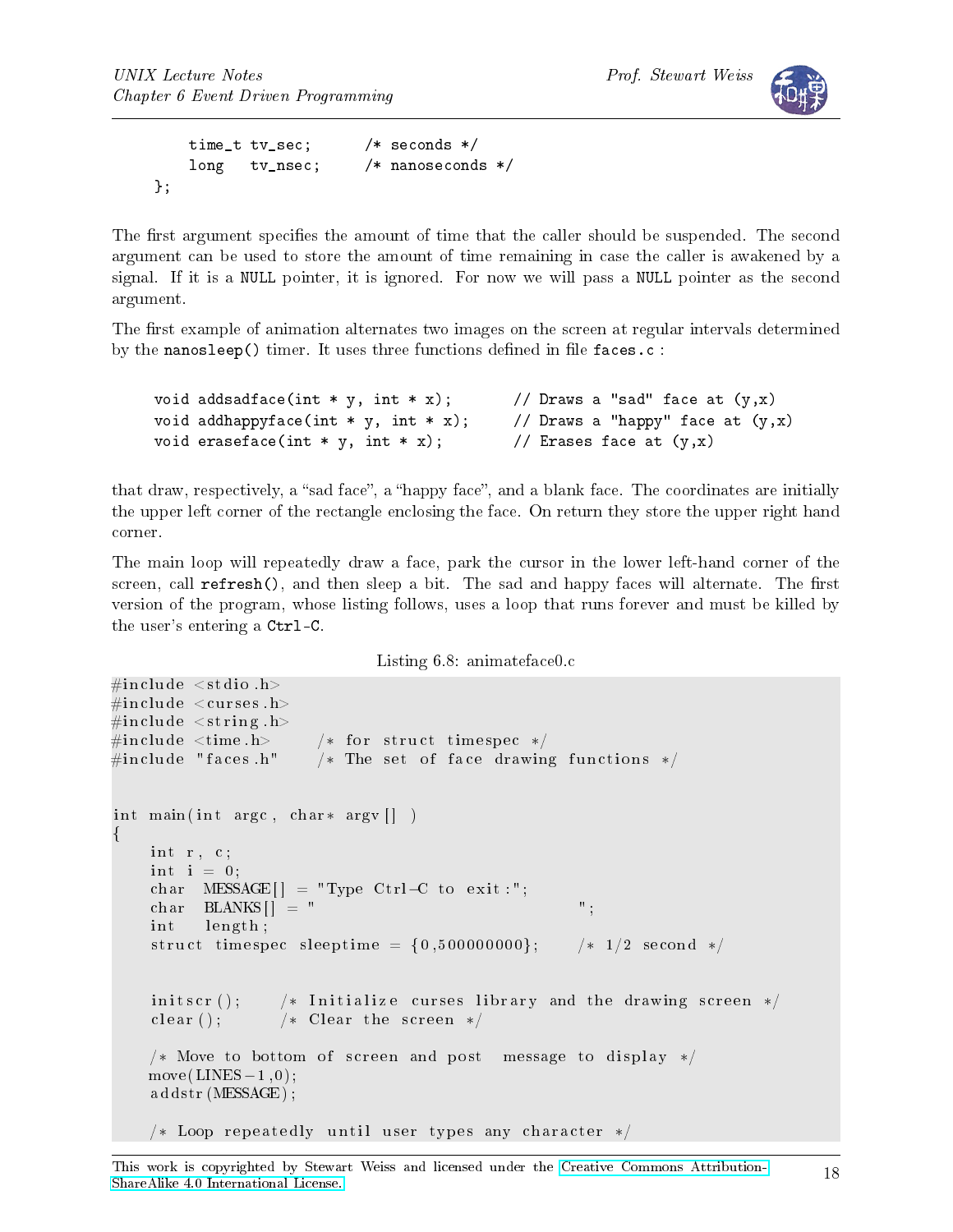```
while (1) {
    /* move to center of screen */
    r = \text{CENTERV};c = \text{CENTERX};move (r, c); /* move to that position to draw */
    /* Draw either a happy face or sad face at (r, c) */
    if (0 = i) {
        addsaddlece(\&r, \&c);i = 1;}
    else \{addhappyface (&r, &c);i = 0;}
    /* Park cursor at bottom */
    move(LINES-1, length);refresh();
    nanosleep(& sleeptime, NULL); /* sleep 1/2 second */
}
/* Cleanup - erase the face first */
r = \text{CENTERV};c = \text{CENTERX};move(r, c);erase face (\&r, \&c);/* erase the message at the bottom of the screen */
move (LINES-1, 0);ad \, dist \, r \, (BLANKS);
refresh();
endwin (); /* Delete NCurses window and quit */r et urn 0;
```
## 6.8 Combining User Input and Timing

We can use the halfdelay() function in combination with timed sleeps to animate the face and also let the user enter input. Our program can call halfdelay(1) to cause reads to wait one-tenth of a second and use a controlled loop whose entry condition is simply (ERR == getch()) to allow the user to type a character to stop the loop. As soon as the user types, the character will be buffered, and the next time the getch() is executed, the character will be removed and returned, and the condition will be false, breaking the loop.

We can also turn off echo within NCurses with the noecho() function. Putting this all together, we have the makings of animateface.c below.

Listing 6.9: animateface.c

```
\#\texttt{include}\ <\texttt{stdio} .h>
\#\texttt{include}\ <\texttt{curses}\ \texttt{.} h>
```
}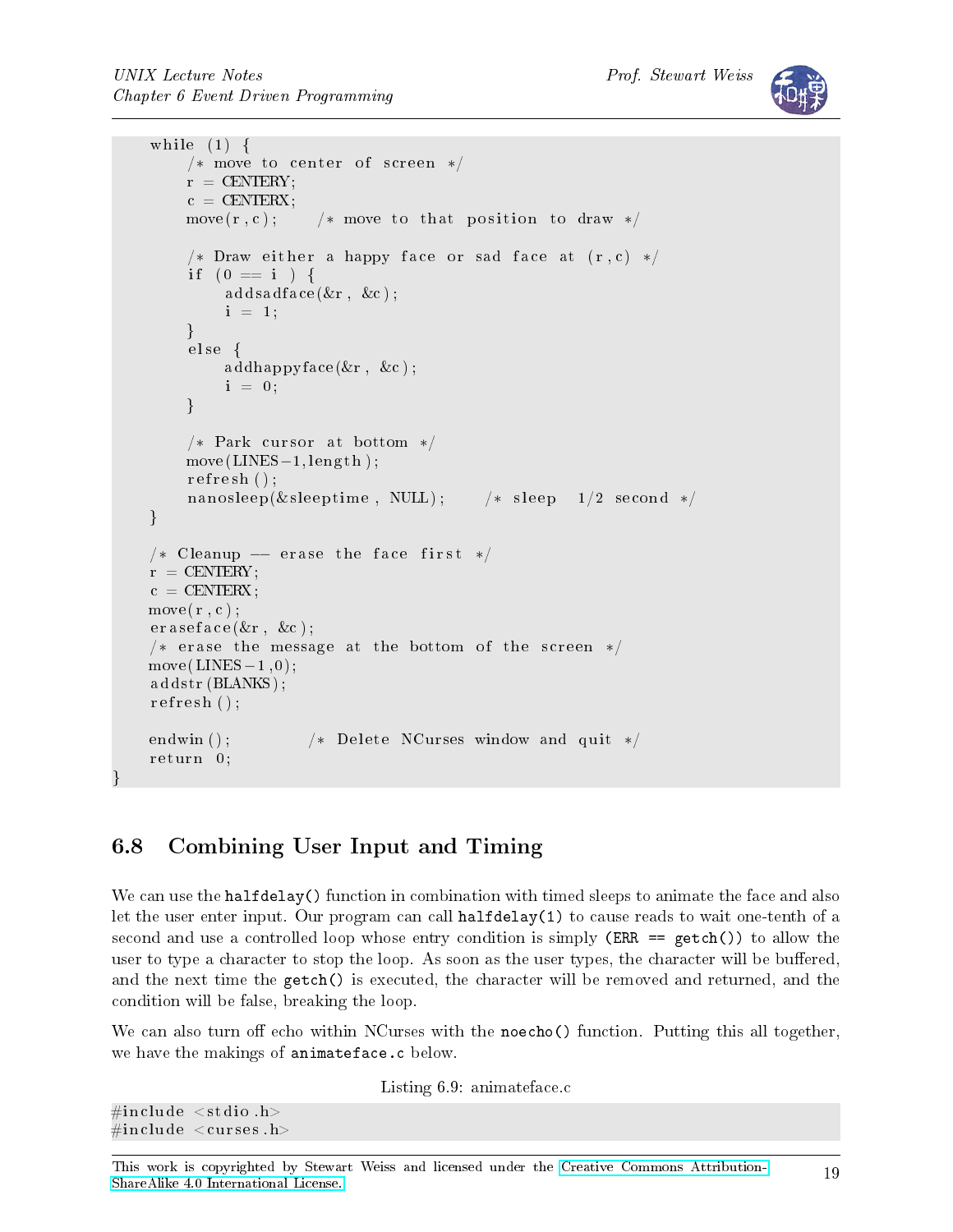

```
\#\texttt{include} < \texttt{string}.h>
\#\texttt{include} < \texttt{time.h}> /* for struct timespec */
\#\text{include "faces.h"} /* The set of face drawing functions */
int main (int argc, char * argv \vert \vert)
{
    int r, c;int i = 0;
    char MESSAGE[] = "Press any character to exit:";<br>char BLANKS[] = "char BLANKS | \; | \; = \; "int length;
    length = strlen(MESSAGE);struct timespec sleeptime = \{0, 500000000\}; /* 1/2 second */
    initscr (); \frac{1}{2} is finitialize curses library and the drawing screen */
    clear (); /* Clear the screen */noecho(); /* Turn off character echo */
    halfdelay (1); /* Turn on timed delay of 0.1 second -- if no char */
                   /* within 0.1 sec, getch() returns ERR */
    /* Move to bottom of screen and post message to display */
    move (LINES-1, 0);addstr(MESSAGE);
    /* Loop repeatedly until user types any character */while (ERR = getch () ) {
        \rightarrow move to center of screen */
        r = \text{CENTERV};c = \text{CENTERX};move (r, c); /* move to that position to draw */
         /* Draw either a happy face or sad face at (r, c) */
         if (0 = i) {
             addsaddlece(\&r, \&c);i = 1;}
         else {
             addhappyface (&r, &c);i = 0;}
         /* Park cursor at bottom */
        move(LINES-1, length);refresh();
        nanosleep(& sleeptime, NULL); /* sleep 1/2 second */}
    /* Cleanup - erase the face first */
    r = \text{CENTERV};
    c = \text{CENTERX};move(r, c);erase face (\&r, \&c);
```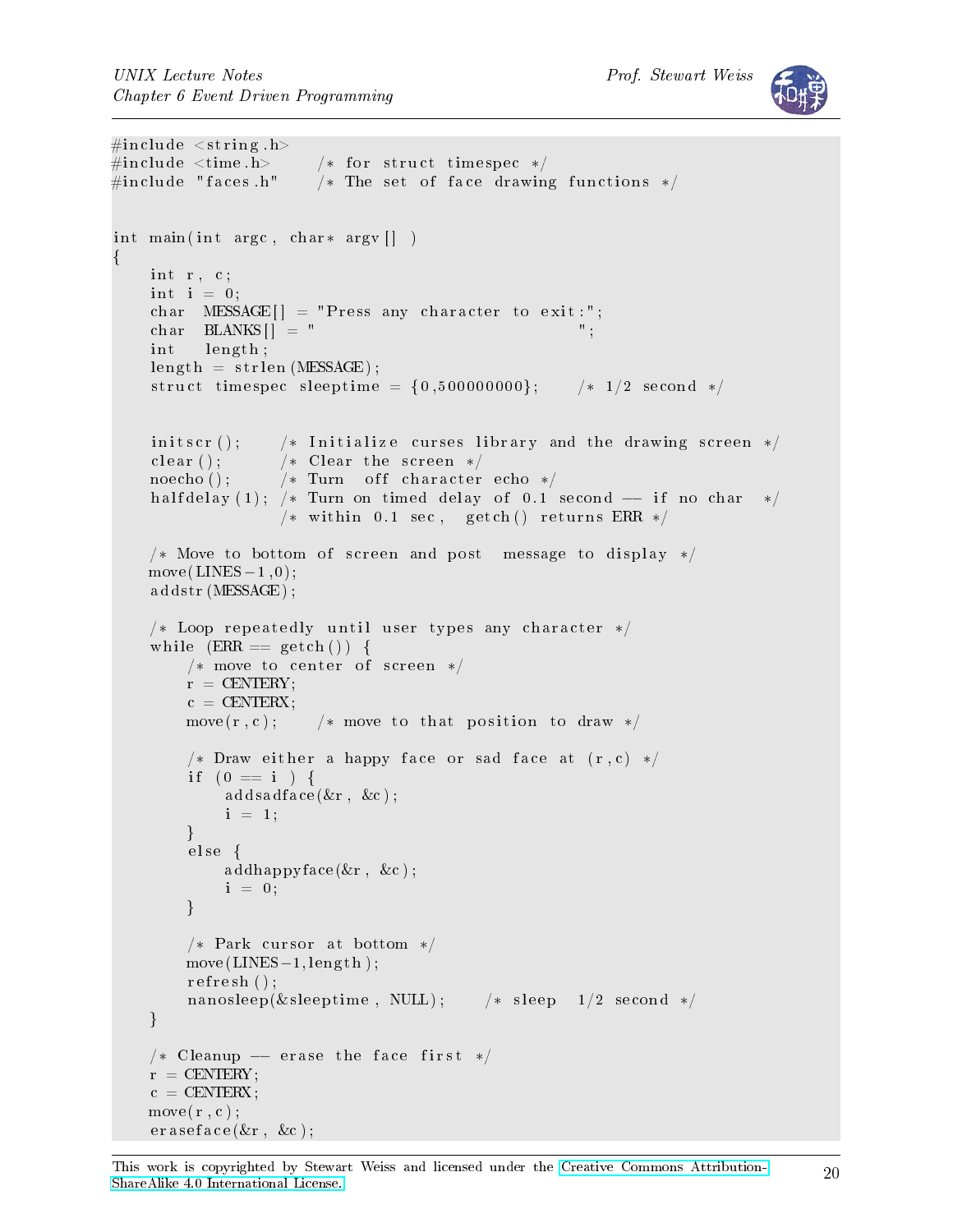

```
/* erase the message at the bottom of the screen */
move (LINES-1, 0);addstr(BLANKS);refresh();
endwin (); /* Delete NCurses window and quit */r et urn 0;
```
## 6.9 Timing with the alarm() and pause() system calls

The sleep() system call is based upon the use of *alarms*. An alarm in UNIX is essentially the software equivalent of a timer. (A timer goes off after a designated time interval; an alarm clock goes off at a designated clock time; in UNIX alarms are like timers.) When you want to snooze for an hour, you set a timer to wake you in an hour. In UNIX, a process can set an alarm to send itself a signal at some future time. It does this by calling alarm(), whose prototype is

#include <unistd.h> unsigned int alarm(unsigned int seconds)

alarm() sets a timer to expire in the number of seconds specified as its argument and returns immediately. If there is no pending alarm, the return value is 0. Otherwise the return value is the number of seconds remaining in the pending alarm. An alarm is *pending* if alarm() was called previously but the time period for which it was set has not yet elapsed. For example, suppose that at time 0 an alarm is set for 10 seconds:

 $alarm(10);$ 

}

and that 4 seconds later, the same process calls **alarm**() again, this time asking for 20 seconds:

seconds\_left = alarm(20); // called with 6 seconds remaining

The value returned by this call to alarm(), which is stored in seconds\_left, would be 6. The alarm is reset to 20, and the alarm will signal the process 20 seconds later. The demo program snoozealot.c demonstrates how this works and how to use that return value. Before you look at snoozealot.c, take a look at the simpler program, snooze.c, which will be described shortly.

When an alarm's timer expires, a SIGALRM (there is no "A" between the L and R) signal is sent to the process that set the alarm. If the process does not provide a signal handler for the SIGALRM, or if for some other reason, the signal is not caught, then the SIGALRM will kill the process. The "other reason" can be that the process is in a system call that cannot be interrupted, or that it is handling some other signal at the time the SIGALRM hits it, and the particular handler is not designed to allow multiple signals to be received.

From this discussion you should realize that the alarm() call can be used to maintain at most one alarm at a time. If you want the effect of multiple alarms, then you have to code this into the SIGALRM handler; i.e. you have to reset the alarm for the new time.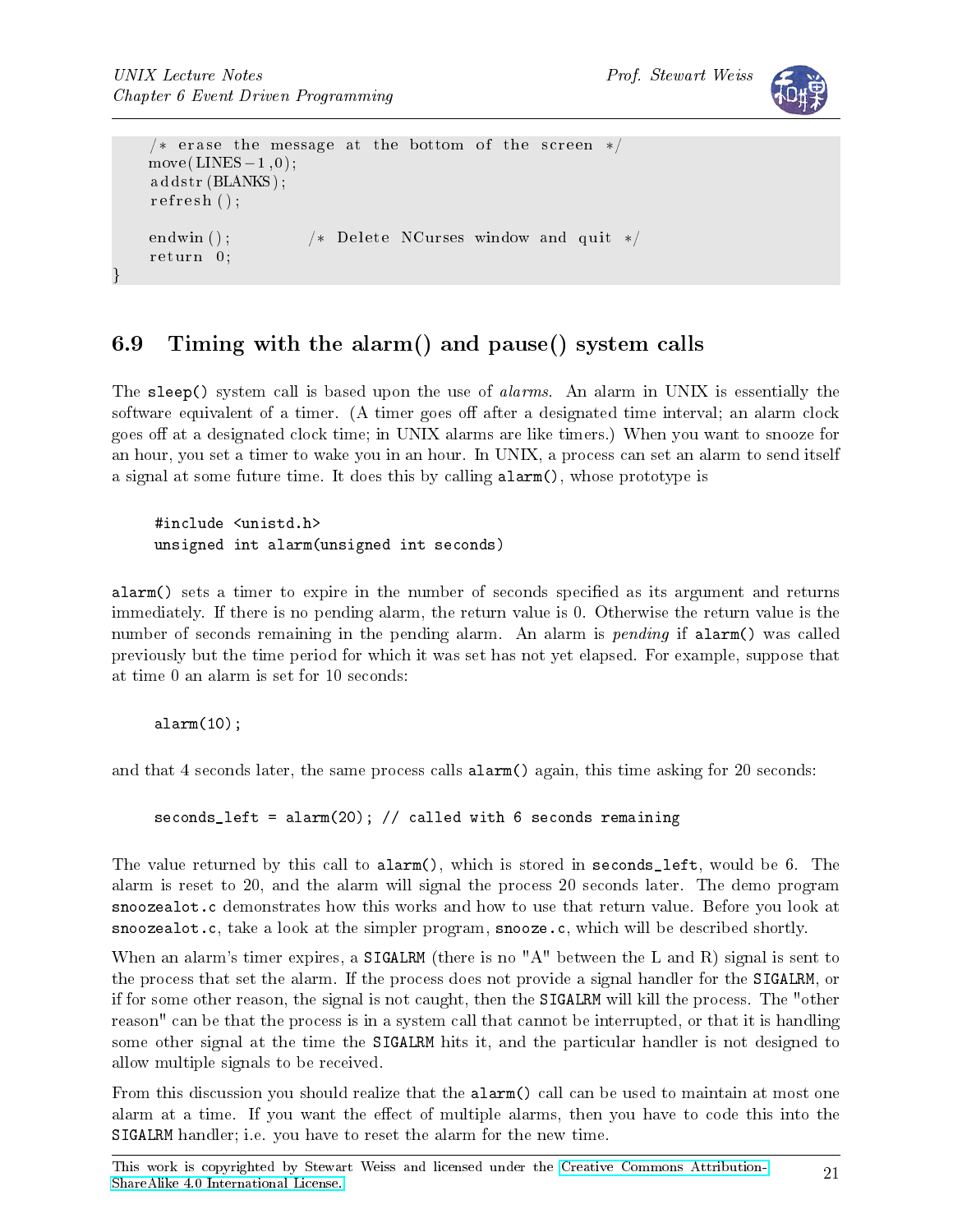

In case it is not yet apparent, the  $\text{alarm}()$  system call has several different uses. A process can set an alarm prior to starting a long task that might not complete if the input data is unexpectedly large. The alarm will prevent the process from spending too much time on potentially endless tasks. It can also set an alarm to do a task asynchronously after a specific amount of time, perhaps based upon the state of its data.

A system call that is often used with alarms is the pause() call. When a process calls pause(), it is suspended and remains suspended until it receives a signal. Any signal will do to waken it. The prototype of pause() is:

#include <unistd.h> int pause(void);

If a process calls pause() without having scheduled an alarm that will expire after the call to pause(), it will most likely never run again<sup>[4](#page-21-0)</sup>. For example:

```
#include <unistd.h>
#include <stdio.h>
int main()
{
    pause();
    printf("You will never see this message!\n");
    return 0;
}
```
This program, when run, will stay blocked until either the kernel sends it a signal or a user does, and because there is no handler, it will take the default action on receiving the signal, which is usually to terminate, not ever reaching the printf() statement.

The demos directory contains several different examples to demonstrate the  $\text{alarm}()$ ,  $\text{signal}()$ , and pause() calls. The snooze.c demo is similar to the UNIX sleep command. The snoozealot.c demo demonstrates how the alarm can be reused, how a signal handler for SIGALRM and for SIGINT can do program cleanup, and how to allow non-blocking user input while in a programmed loop that is counting down an alarm. The following demo is another example that focuses only on alarms but also records the times that they occur.

The program in the listing below, alarmdemo1.c, uses the signal() system call to install signal handlers. There is a second version of this program in the demos directory that does the exact same thing using sigaction() instead. It is useful to compare them.

Listing 6.10: alarmdemo1.c

```
\#\mathrm{include}\ <\mathrm{unist}\ \mathrm{d} \, . h>\#\texttt{include}\ <\texttt{stdio} .h>
\#\texttt{include}\ <\texttt{signal} .h>
\#\texttt{include}\ =\ \times \texttt{time} . h>\# \hbox{\rm include\,} <stdlib.h>
/* This is the SIGALRM handler. When the SIGALRM is delivered to this */
```
<span id="page-21-0"></span>4 It might run if some other signal is delivered to it, for which it has a handler.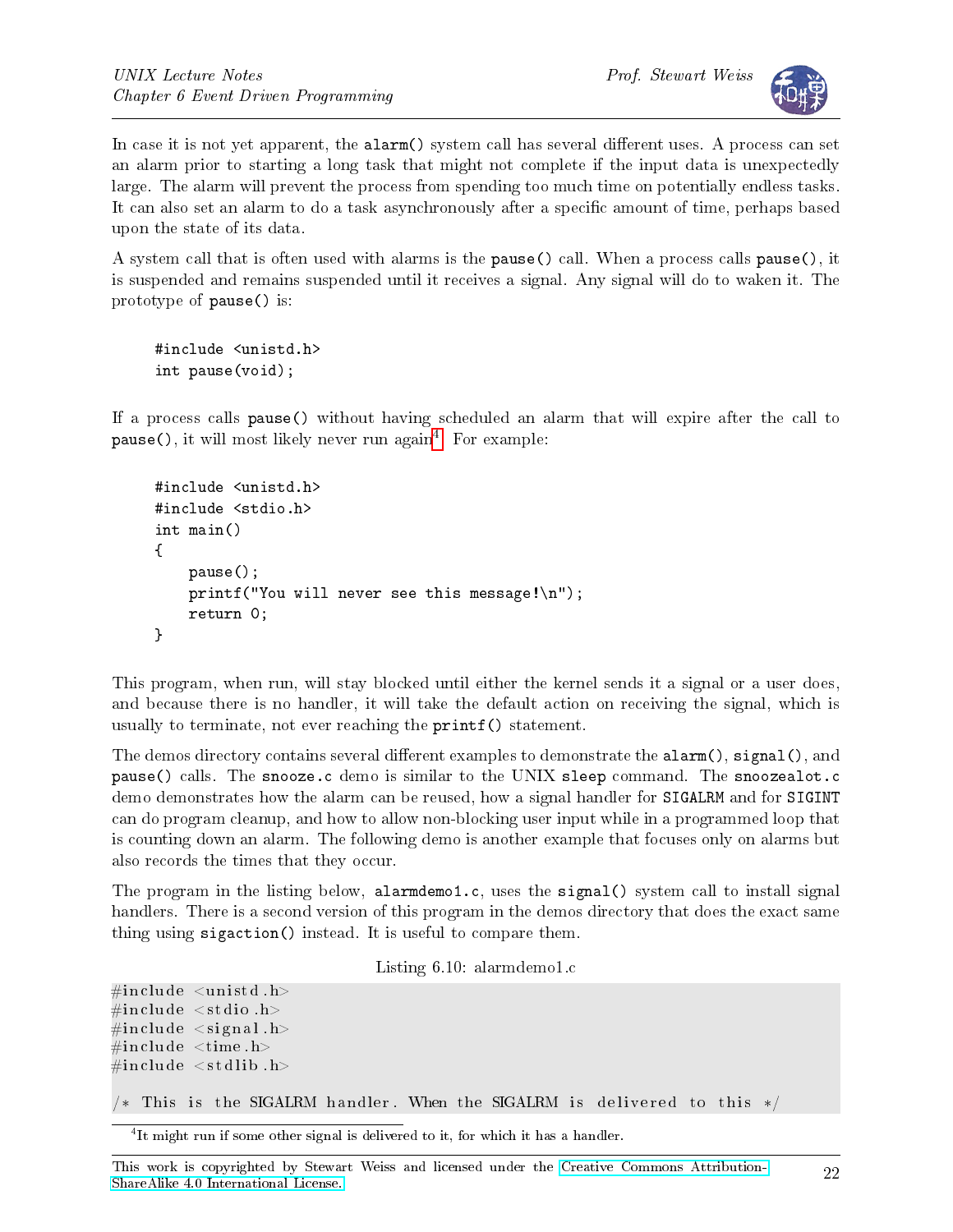

```
/* process, it resets the handler and displays the current time. */
void catchalarm (int signo)
{
   signal (SIGALRM, catchalarm); /* install handler again */
   time t t ; /* time in seconds since the Epoch */struct tm *tp; /* time struct with years, months, days,...*/time (\& t); \qquad \qquad /* get current time as a time t in t */
   tp = localtime(\& t); /* convert time to a tm struct */
   printf ("Caught alarm at %d:%d:%d\n", tp->tm_hour, tp->tm_min ,tp->tm_sec );
}
int main (int argc, char * argv [])
{
   int k, sec;struct tm *tp; /* time struct with years, months, days, etc */
   time t t; /* time in seconds since the Epoch *//* check proper usage */
   if (2 > \text{argc}) {
       printf ("Usage: %s n \n\cdot n", argv [0]);
       r et urn -1;
   }
   k = \text{atoi}(\arg v[1]); /* convert argv [1] to int (no error check) */
   signal (SIGALRM, catchalarm); /* install catchalarm as the handler */time (kt); * store current time in t */tp = localtime(<math>\& t</math>); /* store t as day, hours, minutes, etc. */
   /* print time at which alarm is set an how long it is set for */printf ("Time is %d:%d:%d\n", tp->tm_hour, tp->tm_min , tp->tm_sec );
   printf ("Alarm is set for %d seconds.\langle n^{\pi}, k \rangle;
   \sec = \text{alarm}(k); /* set alarm */
   pause (); /* wait for a signal to arrive */r et urn 0;
}
```
#### Explanation

The main program begins by installing a SIGALRM handler using the signal() call:

signal(SIGALRM, catchalarm);

The catchalarm() handler is unlike the earlier examples. Before it does anything else, it calls signal() to reinstall the handler. This is because signals of the same type will be lost while the process is handling a signal. The only way to catch a SIGALRM while in the handler for SIGALRM is to reissue the signal(). Although this particular program cannot issue another alarm, in general, signal handlers should be designed so that if a second signal of the same type arrives while they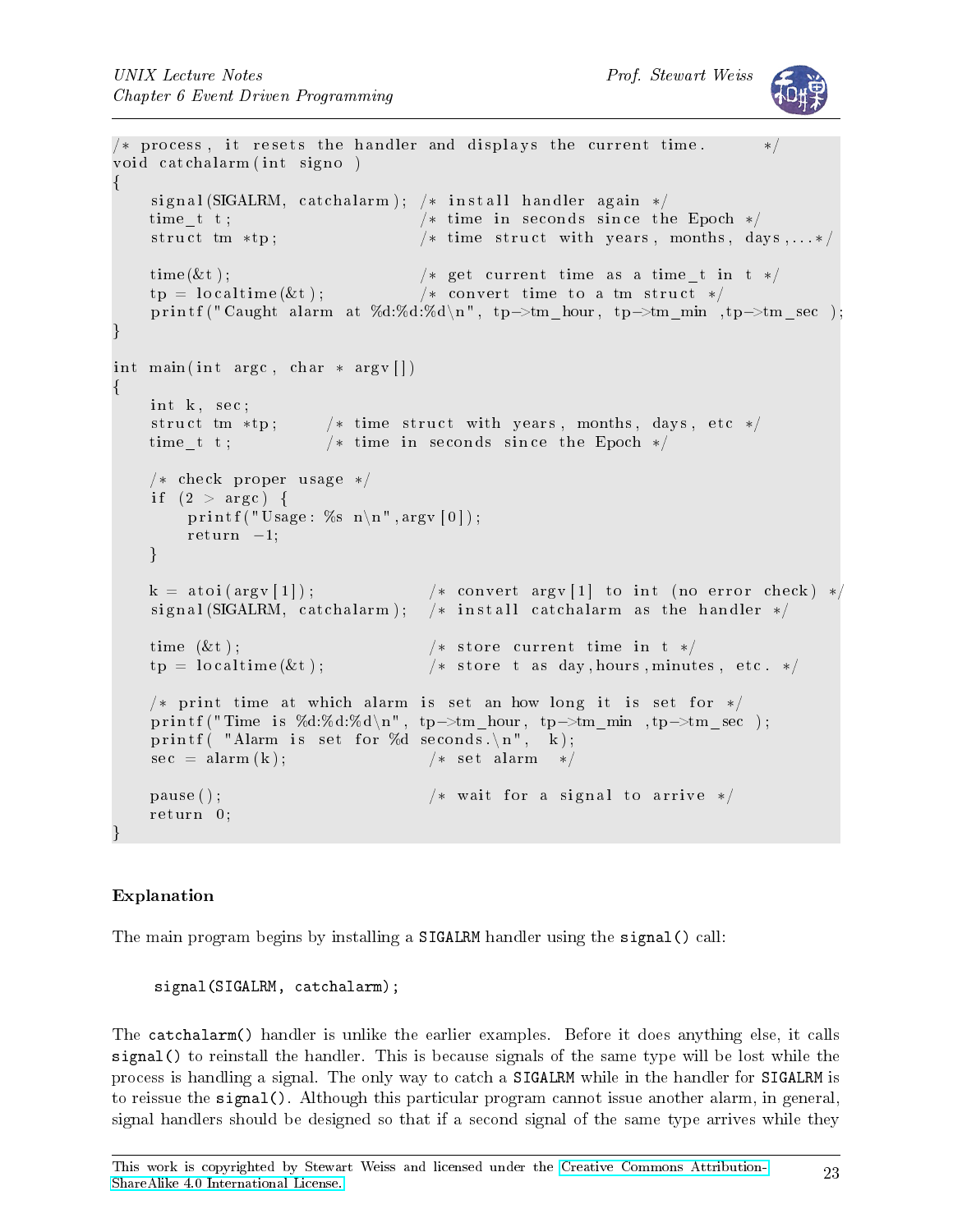

are processing the first, they are not caught "by surprise" and possibly killed by the second signal. This handler is just demonstrating that technique.

The handler uses the time() and localtime() system calls to get the current time, convert it to a human readable format, and display it on the console. The main program displays the current time and immediately turns on the alarm by calling

alarm(k)

where k is the command line argument's numeric value. It then calls **pause**() to wait for the SIGALRM to be received. If a SIGALRM arrives before any other signal, it will cause catchalarm() to run, which will display the time. If another signal arrives first, the process will probably be killed.

## 6.10 Interval Timers

The time granularity, or resolution, of the alarm() system call is too coarse to be useful for many applications. Furthermore,  $\text{alarm}()$  must be called repeatedly if an alarm is to go off at regular intervals, such as when a process is timing the progress of some task. (Suppose you wanted to display some sort of speed indicator on the console, where instantaneous speed was measured by the amount of data written in a fixed time interval. You would need a timer of fine resolution and a SIGALRM catcher that would measure the amount of data processed and reinstall itself, but this would be slightly inaccurate because of time lapsed between the start of the handler and the time it took to reinstall itself.)

Interval timers were introduced in later Berkeley distributions of UNIX (4.2BSD) as well as in the SVR4(1170) versions of UNIX as a solution to this problem. An interval timer has two components: an *initial delay* and a repeat interval. The value of the initial delay is the amount of time the kernel should delay before sending the first signal to the process. The value of the repeat interval is the amount of time the kernel should wait between successive signals sent to the process. In other words, if an interval timer is started at time  $t_0$ , with initial delay = x and repeat interval y, then it will generate signals at times  $t_0 + x$ ,  $t_0 + x + y$ ,  $t_0 + x + 2y$ ,  $t_0 + x + 3y$ ,  $t_0 + x + 4y$ , ... until the process terminates.

#### 6.10.1 Three kinds of timers: Real, Virtual, and Profile

There are three different types of interval timers. One type of timer ticks during all elapsed time (like the clock on the wall); this is the *real timer*. The second ticks only when the process is in user mode (like the timer in a sporting event, which stops when play is paused for various reasons); this is the virtual timer. The last ticks when the process is in user mode or in system calls (like the timer in a professional chess game, which is stopped when one person has stopped it and the other has not yet started it<sup>[5](#page-23-0)</sup>); it is called the *prof timer*. The constants used to define these timers, as you will shortly see in the documentation are:

ITIMER\_REAL ticks always and sends a SIGALRM when it expires

<span id="page-23-0"></span> $^5$ If the two people decide to take a coffee break, the timer is in the off state. You can think of user mode as your time and kernel mode as your opponent's time. Then this analogy fits.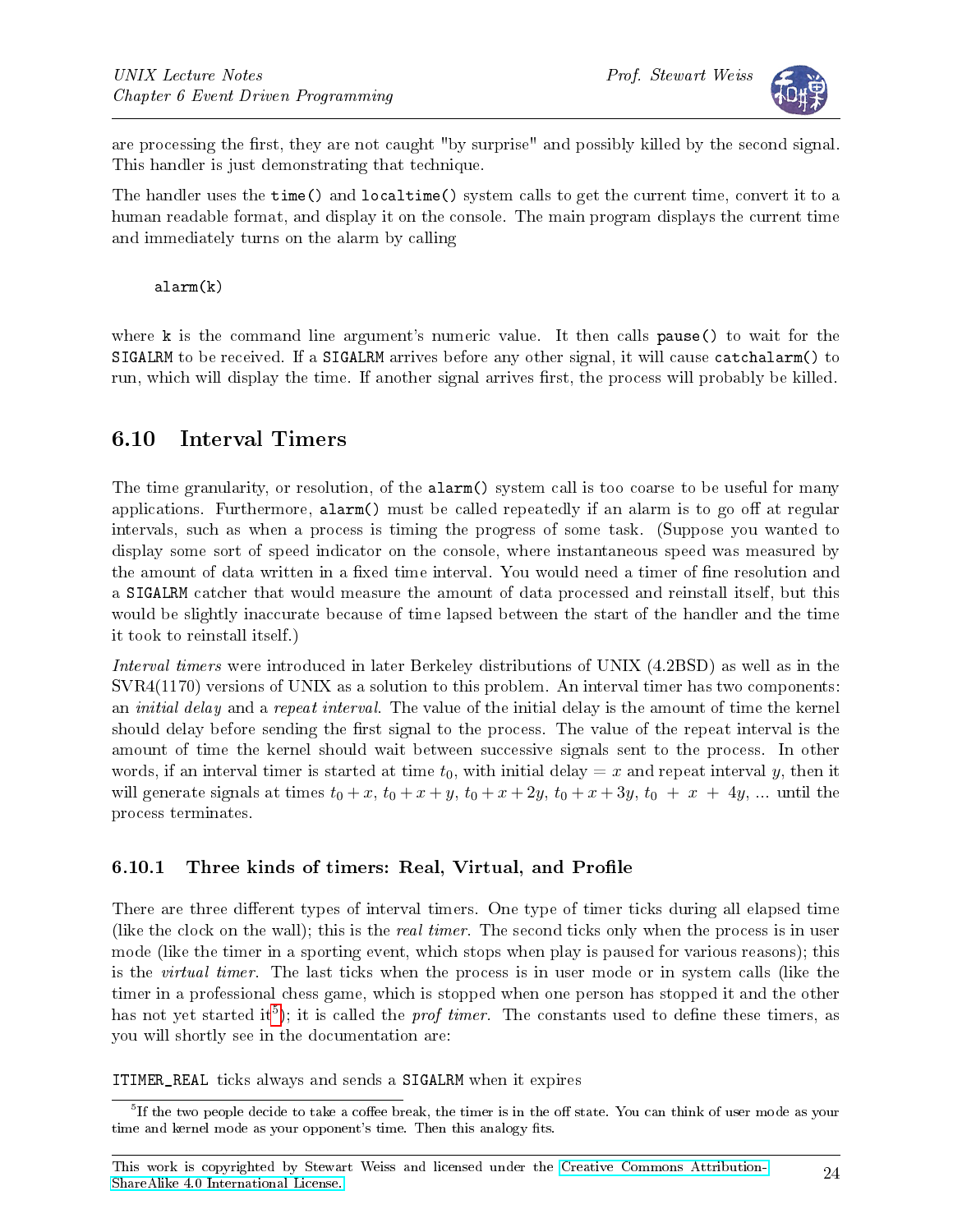

ITIMER\_VIRTUAL only ticks when the process is in user mode, i.e., not in system calls. It sends a SIGVTALRM when it expires.

ITIMER\_PROF ticks during user mode and in system calls; on expiration sends a SIGPROF signal

The "PROF" in SIGPROF and ITIMER\_PROF is short for *profile*, which is a snapshot of a process's time usage across all user mode and kernel mode activities. From these denitions, it follows that the time the process spends sleeping is its real time less its profile time, and that the time it spends in kernel mode is profile time less virtual time. Our interest is in real interval timers, those that tick like an ordinary alarm clock.

#### 6.10.2 The Initial and Repeating Values

An itimerval structure contains two members: the value of the initial delay, and the value of the repeat interval:

```
struct itimerval {
    struct timeval it_interval; /* next value */
    struct timeval it_value; /* current value */
};
```
The initial delay is stored in the it\_value element and the repeat interval is stored in it\_interval. As the timer ticks, the it\_value element is decremented; when it reaches zero, a signal is sent to the process and the value of it\_interval is copied into it\_value.

Each member is of type timeval. A timeval structure represents a time interval using two elements: the number of seconds and the number of microseconds in the interval. There is no milliseconds field:

```
struct timeval {
   long tv_sec; /* seconds */
   long tv_usec; /* microseconds */
};
```
As a long integer is usually either 32 or 64 bits, depending upon the implementation, the tv\_usec member is large enough to represent any number of microseconds from 0 to one million. Since it is common to work with time in milliseconds, you need to convert a time measured in milliseconds to a timeval with seconds and microseconds units. Mathematically, if  $t$  is a time expressed in milliseconds, then

- $|t/1000|$  is the number of whole seconds in t, and
- 1000 · (t mod 1000) is the number of microseconds in  $t |t/1000|$

Therefore, the following C code fragment sets a **timeval** structure's fields, given an integer number m of milliseconds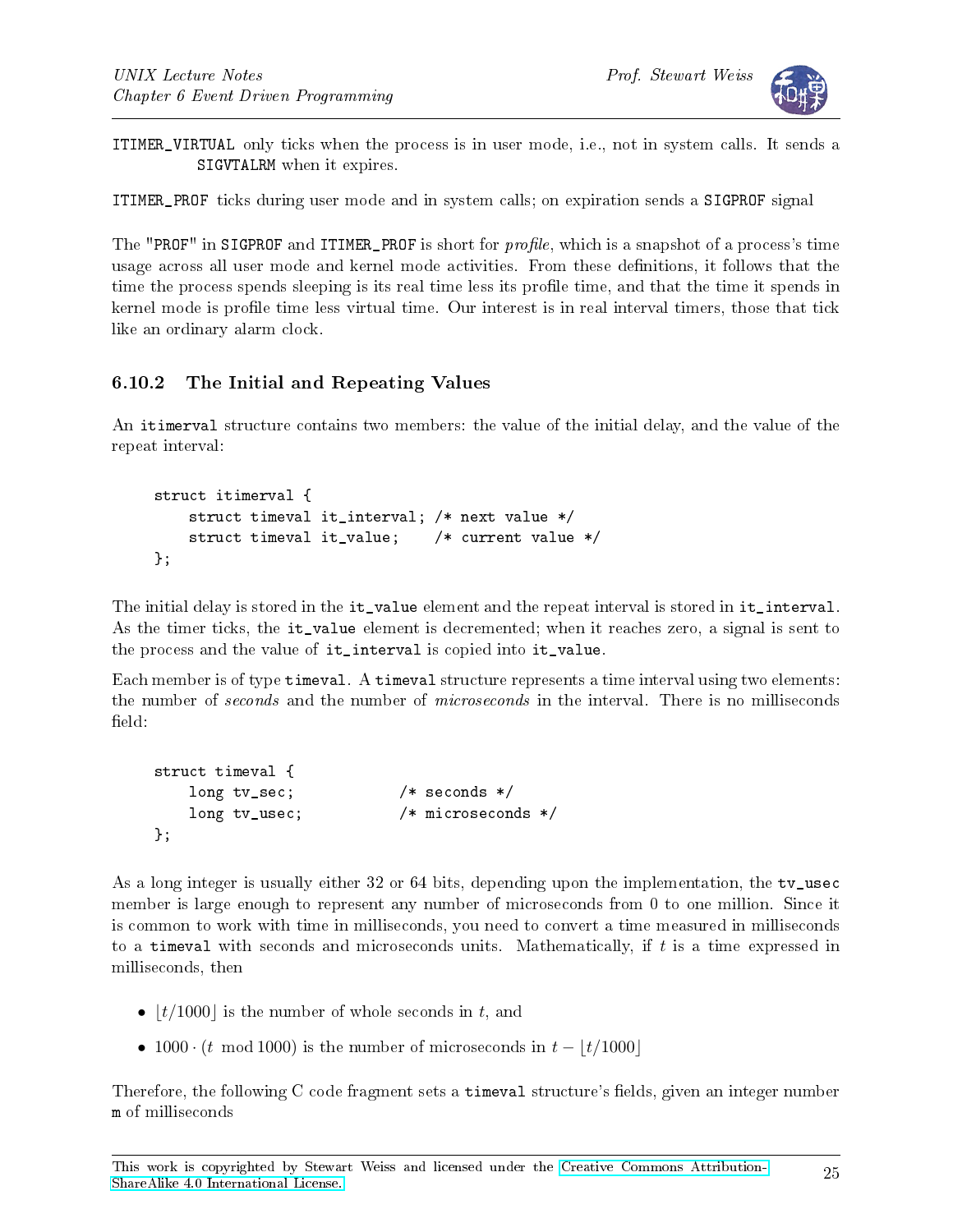

timeval t;  $t.tv\_sec = m / 1000;$  $t.tv\_usec = (m - t.tv\_sec * 1000) * 1000;$ 

This avoids a second division using the modulo operator.

The getitimer() and setitimer() system calls work with interval timers. The former gets a timer's current value and the latter sets a timer's value.

```
#include <sys/time.h>
int getitimer(int which, struct itimerval *value);
int setitimer(int which, const struct itimerval *value,
struct itimerval *ovalue);
```
The first parameter to both is an integer constant that specifies the type of timer, one of the constants, ITIMER\_REAL, ITIMER\_VIRTUAL, or ITIMER\_PROF. The second parameter to getitimer() is a pointer to the itimerval structure to be filled with its current values. The it\_value element of this structure is given the time remaining on the timer, not the time it was originally set to be.

The setitimer() function's second parameter, value, is the address of the itimerval structure with which to set the timer, and the third, ovalue, if it is not NULL, is the address of a structure to be filled with its current values.

To stop a timer, set the initial and repeat intervals to 0. If the repeat is 0 but the initial delay is not, the timer sends a single signal and then stops. If the initial value is 0 the timer never starts, no matter what the repeat interval is.

The function set\_timer(), below, can be used to set the value of an interval timer, given a time value expressed in milliseconds. It has three parameters, the type of timer to set, the number of milliseconds in the initial delay, and the number of milliseconds in the repeat interval.

Listing  $6.11$ : set timer()

```
int set timer ( int which, long initial, long repeat )
{
    struct itimerval itimer;
    long secs;
    /* initialize initial delay */
    \text{secs} = \text{initial} / 1000;
    itimer it value tv sec = secs;
    itimer it value tv usec = (initial - secs *1000 ) * 1000 ;
    /* initialize repeat interval */\sec s = \text{repeat} / 1000;
    itimer. it _ interval. tv _ sec = secs;
    itimer it interval tv usec = ( repeat – secs *1000 ) * 1000 ;
    return setitimer (which, &itimer, NULL);
}
```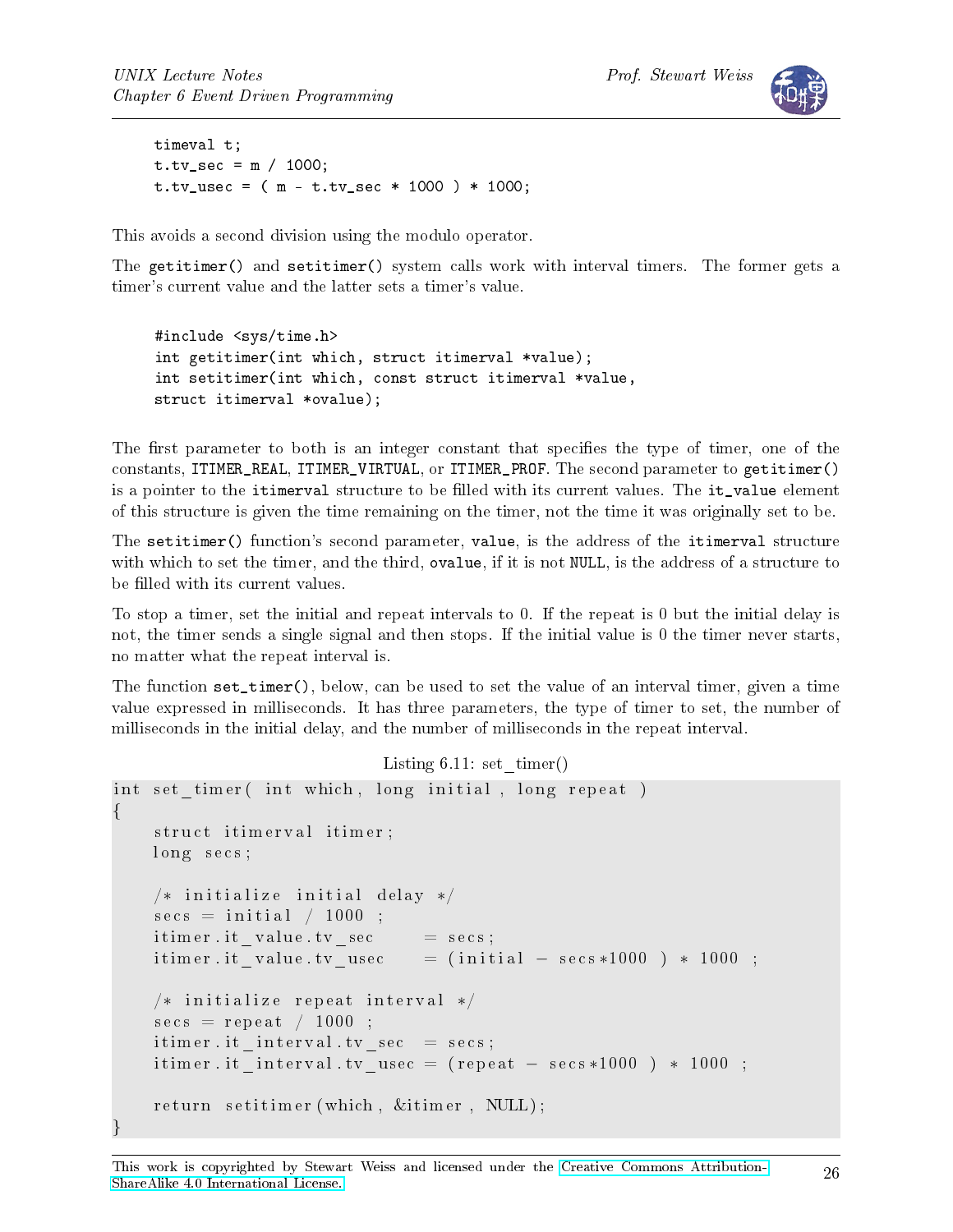

The demo program, timerdemo.c, demonstrates how this function can be used. It accepts command line arguments so that you can control the initial and repeat delays, and the signal handler is designed to simply count how many signals are received and to quit after a pre-specified number of signals.

Listing 6.12: timerdemo.c

```
\#\texttt{include}\ < \texttt{stdlib} .h>\#\texttt{include}\ <\!\!\texttt{stdio}\xspace .h>\#\mathrm{in} \, \mathrm{cl} \, \mathrm{u} \, \mathrm{d} \, \mathrm{e} \mid <sys/time.h>\#\texttt{include}\ <\!\!\mathit{signal}\ .\ \texttt{h}\!\!>\#\texttt{include} "timers.h"
void count alarms (int);
int main (int argc, char* argv ||)
{
     int initial = 250; /* default value */
     int repeat = 500; /* default value */
     if (\text{arg } c \geq 3) {
          initial = \text{atoi}(\arg v \mid 1);
          re p e a t = atoi(argv[2]);
     }
     if ( initial = 0 || repeat = 0 ) {
           printf ("Setting either interval to 0 hangs the process. \n\cdot \mathbf{n}");
           printf ("Bailing out... \n");
          return 0;}
     signal (SIGALRM, count alarms);
     if ( set timer (ITIMER REAL, initial, repeat ) == -1 )
          \text{perror}("set time r");e l s e
          while (1)pause ( ) ;
     return 0;}
void count alarms (int signum)
{
     int alarmsaccepted = 10;
     static int count = 0;
     printf ("alarm %d \n", ++count);
     fflush (stdout);if ( alarmsaccepted = count ){
           printf ("No more alarms allowed!\langle n" \rangle;
           ext{ext}(0);}
```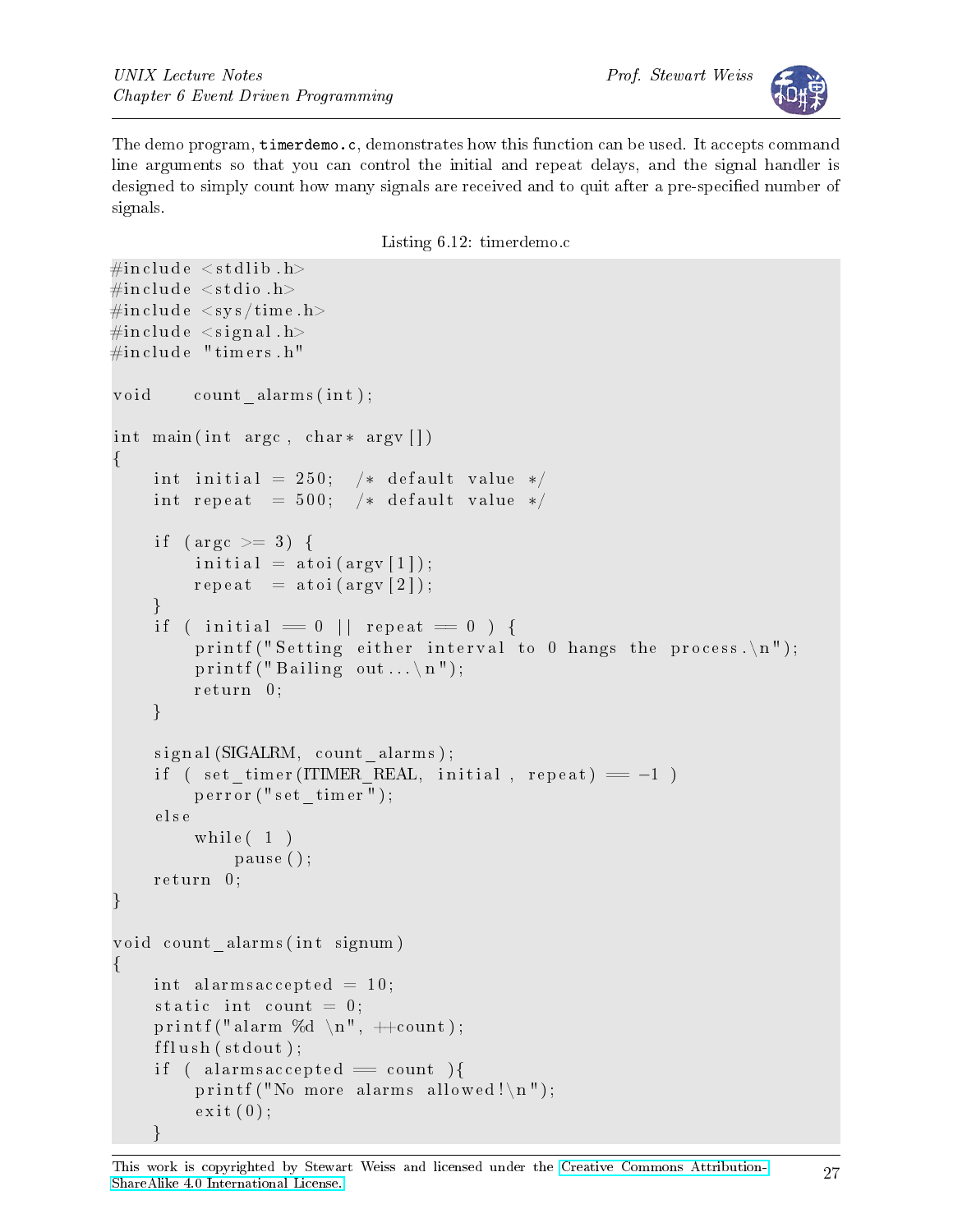

#### }

If you run this program with various values as arguments, you will see how it works.

#### 6.10.3 How Timers Are Implemented in UNIX

There is only one system clock. In contrast, there are many processes, and more than one of these might have active timers. The kernel maintains a data structure containing the timers of all processes. With each tick of the system clock, the kernel decrements each of the currently active per-process timers. If a process's timer reaches 0, the kernel sends the appropriate signal to the process and copies the it\_interval value into it\_value, provided that it\_interval is not 0, effectively resetting the timer. If the  $it_$ interval is 0, the timer is stopped.

#### 6.10.4 Timer Limitations and Precautions

Each process can have one of each kind of timer: a real timer, a virtual timer, and a profile timer, but only one of each. Although both the seconds value and the microseconds value are used to set the timer parameters, most operating systems will not give a process an interval of that exact amount of time because these are not real-time timers and because the operating system typically uses a time resolution on the order of a few milliseconds, not microseconds. UNIX systems that conform to SVR4 and to 4.4BSD specs do guarantee, though, to generate a signal no sooner than the requested time interval. The signal's delivery may be delayed on very heavily loaded systems. In addition, if a system is very heavily loaded, it is even a possibility that a later signal may fail to be delivered because the signal from an earlier timer expiration has not yet been delivered and so the second will be lost.

## 6.11 Timers and Signals in Video Games

So far we have seen how to create the illusion of movement on the screen using the NCurses library by erasing, repositioning, and drawing the same object, with a small time delay between repeated drawing. The animateface.c program used the nanosleep() function to achieve this time delay because nanosleep() provided a small enough time resolution and does not interfere with SIGALRM signals. If we want a video game to be interactive, however, then it has to respond to user inputs while creating the illusion that the action on the screen is independent of the user's actions. The method used by animateface.c will not work because when the program is waiting in the nanosleep() call, it is unable to respond to user inputs.

Instead, we can let a timer run in the background. At regular intervals, it can interrupt the process by sending a SIGALRM signal. All of the functionality to update the drawing can be put into the signal handler for the SIGALRM signal. However, there are dangers with extrapolating these ideas to programs in general, as is explained below.

#### 6.11.1 Cautions About Signal Handler Design

The signal generation and delivery mechanism is a complex system with many nuances, and the programmer must be aware of them and must design the handlers with utmost care. The first issue is with respect to potential race conditions within the handlers themselves.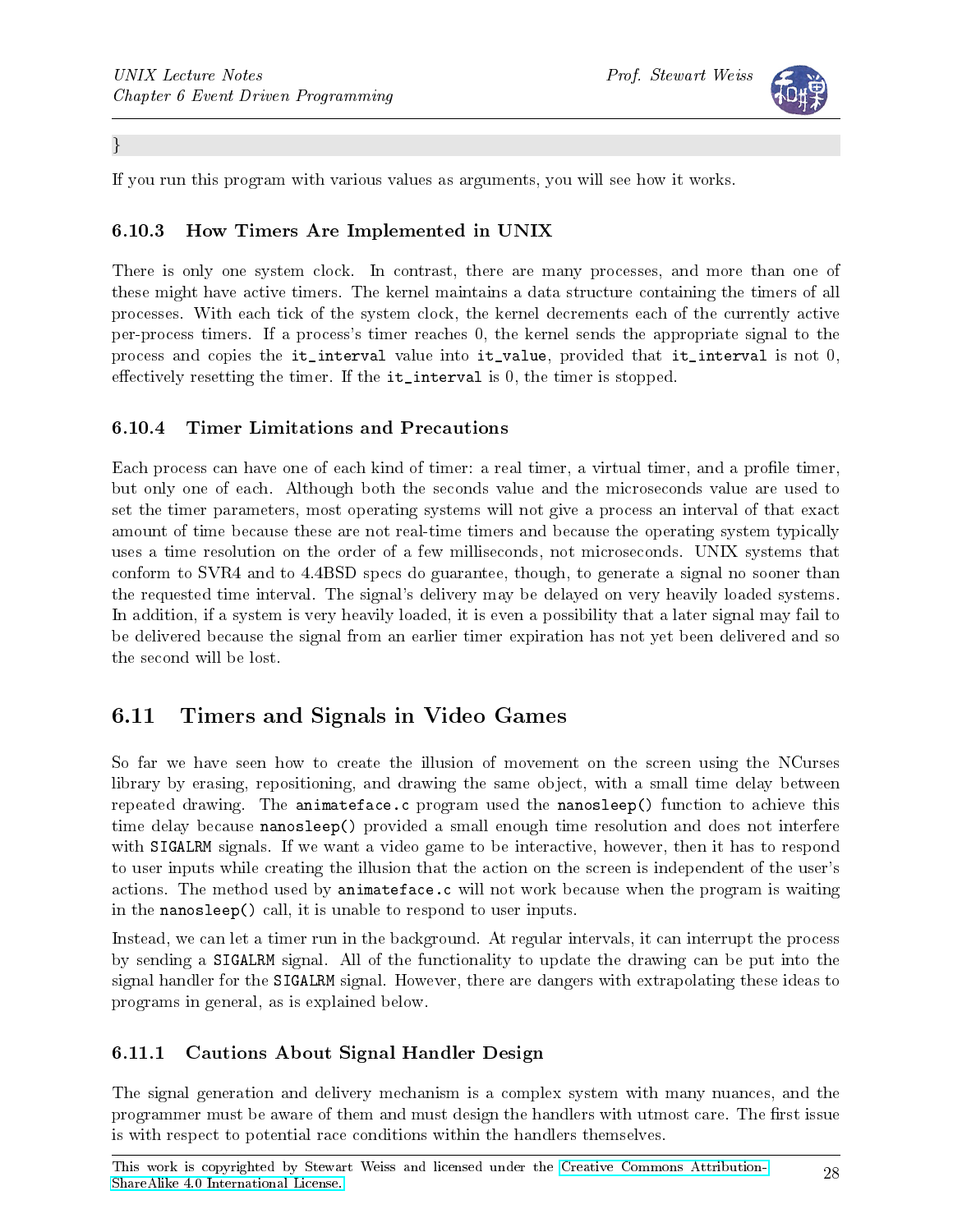

Because signal handlers cannot have any parameters other than the signal number or the structures passed to it by the kernel in the case of the newer sa\_sigaction() style handlers, the only way that they can share data with the rest of the program is through global variables. For example, if the SIGALRM signal handler has to update the position of an object on the screen, then the handler needs read and write access to a variable that stores the object's current position. This variable must be either a static variable within the handler, or a global variable in the program. It must be a global if the variable needs to be accessed by other parts of the program outside of the handler. In either case, the variable cannot reside on the runtime stack because if it did, it would be destroyed between invocations of the handler. If the variable's contents are destroyed between invocations of the handler, there will be no means of animating the object.

In general, using signal handlers that have to access either global data or data that is not on the stack is a dangerous thing. If handled correctly in our video programs, there is little risk, but if this same strategy is used for programs in general, it can lead to unreliable and insecure programs. It can open up a Pandora's box of problems associated with the possibility of race conditions within the handler itself. This is because the handler might be re-entered as a result of another signal arriving while the handler is active. For example, if the handler is registered with the SA\_NODEFER flag set, then it can be interrupted in the middle of its execution and variables within the handler might be in an inconsistent state as a result. Still worse, under certain circumstances, intruders could find ways to send the appropriate signal sequences to the program to force it to core dump and could use these dumps to gain root access (see Zalewski [\[3\]](#page-51-0)).

A second issue pertains to certain system calls and library functions. Certain system calls and library functions are marked as safe, and the rest are unsafe. If a signal handler makes a call to a library function or a system call, and another signal causes it to be re-entered (because the signal was not masked or blocked) during the time the handler is in the call, the second invocation of the signal handler may also enter that same function. If it does, then the function will be re-entered as well, by the same process. If this function is not safe, then the data state of the handler will be corrupted and its execution no longer predictable. For example, in the following handler

```
void sighandler(int signum)
{
    ....
    printf("Running with uid=%d euid=%d\n",getuid(),geteuid());
    ...
}
```
if a second signal arrives while the first is in the  $print()$  function, then both invocations will be using the printf() code, which is not re-entrant, and hence not safe. This means that the output of printf() may be corrupted. Far worse scenarios can result, making a system vulnerable to attack. POSIX.1-2004 requires that the following functions can be safely called within a signal handler:

```
_Exit(), _exit(), abort(), accept(), access(), aio_error(), aio_return(),
aio_suspend(), alarm(), bind(), cfgetispeed(), cfgetospeed(), cfsetispeed(),
cfsetospeed(), chdir(), chmod(), chown(), clock_gettime(), close(), connect(),
creat(), dup(), dup2(), execle(), execve(), fchmod(), fchown(), fcntl(),
fdatasync(), fork(), fpathconf(), fstat(), fsync(), ftruncate(), getegid(),
geteuid(), getgid(), getgroups(), getpeername(), getpgrp(), getpid(),
```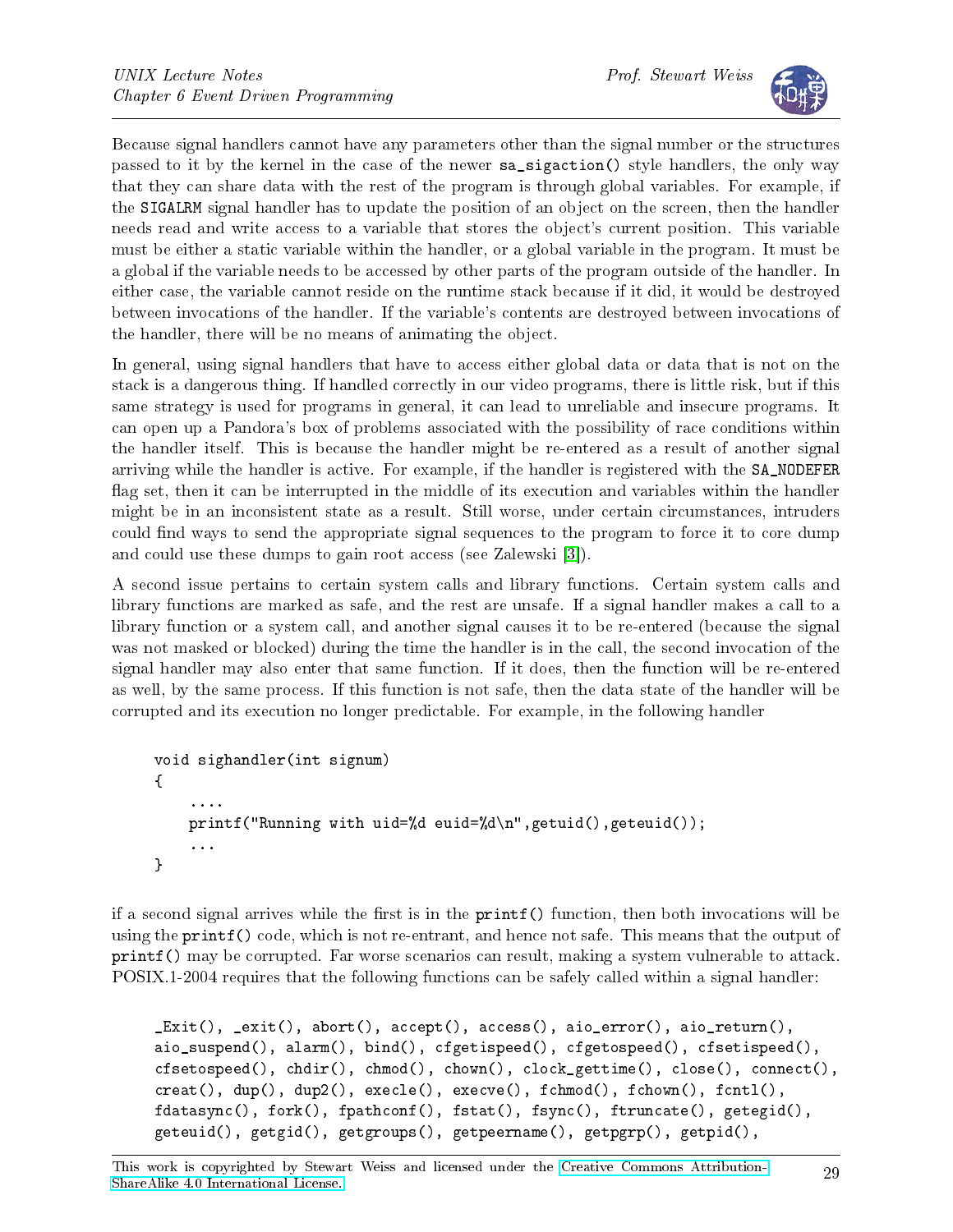

```
getppid(), getsockname(), getsockopt(), getuid(), kill(), link(), listen(),
lseek(), lstat(), mkdir(), mkfifo(), open(), pathconf(), pause(), pipe(),
poll(), posix_trace_event(), pselect(), raise(), read(), readlink(), recv(),
recvfrom(), recvmsg(), rename(), rmdir(), select(), sem_post(), send(),
sendmsg(), sendto(), setgid(), setpgid(), setsid(), setsockopt(), setuid(),
shutdown(), sigaction(), sigaddset(), sigdelset(), sigemptyset(), sigfillset(),
sigismember(), signal(), sigpause(), sigpending(), sigprocmask(), sigqueue(),
sigset(), sigsuspend(), sleep(), socket(), socketpair(), stat(), symlink(),
sysconf(), tcdrain(), tcflow(), tcflush(), tcgetattr(), tcgetpgrp(),
tcsendbreak(),tcsetattr(), tcsetpgrp(), time(), timer_getoverrun(),
timer_gettime(), timer_settime(), times(), umask(), uname(), unlink(),
utime(), wait(), waitpid(), write().
```
POSIX.1-2008 removes fpathconf(), pathconf(), and sysconf() from the preceding list, and adds the following functions to it:

execl(), execv(), faccessat(), fchmodat(), fchownat(), fexecve(), fstatat(), futimens(), linkat(), mkdirat(), mkfifoat(), mknod(), mknodat(), openat(), eadlinkat(), renameat(), symlinkat(), unlinkat(), utimensat(), utimes()

In general,  $I/O$  functions other than read() and write() are not safe to invoke inside signal handlers.

Non-reentrant functions are functions that cannot safely be called, interrupted, and then recalled before the first call has finished without resulting in memory corruption. An easy way to think of a function being re-entrant is that every single variable used by that function is stored on the run time stack, including any return value. It uses no static variables and no globals. Each time it is invoked, the new invocation has its own set of variables.

A signal handler would have to completely remove all possibility of its being interrupted if it contained a call to an unsafe function within it. This is not realistic. If an unsafe function is in the middle of execution when a signal arrives, and the handler for this signal also calls an unsafe function, then the result of execution becomes undefined, meaning all bets are off about what will happen. This is an even more compelling reason to avoid unsafe functions within handlers.

Three general rules to follow when designing signal handlers, whenever possible, as recommended by Wheeler[\[2\]](#page-51-1), are:

- 1. Where possible, have your signal handlers unconditionally set a specific flag and do nothing else.
- 2. If you must have more complex signal handlers, use only calls specifically designated as being safe for use in signal handlers. In particular, don't use malloc() or free() in C (which on most systems aren't protected against signals), nor the many functions that depend on them (such as the printf () family and  $syslog()$ ). You could try to "wrap" calls to insecure library calls with a check to a global flag (to avoid re-entry), but I wouldn't recommend it.
- 3. Block signal delivery during all non-atomic operations in the program, and block signal delivery inside signal handlers.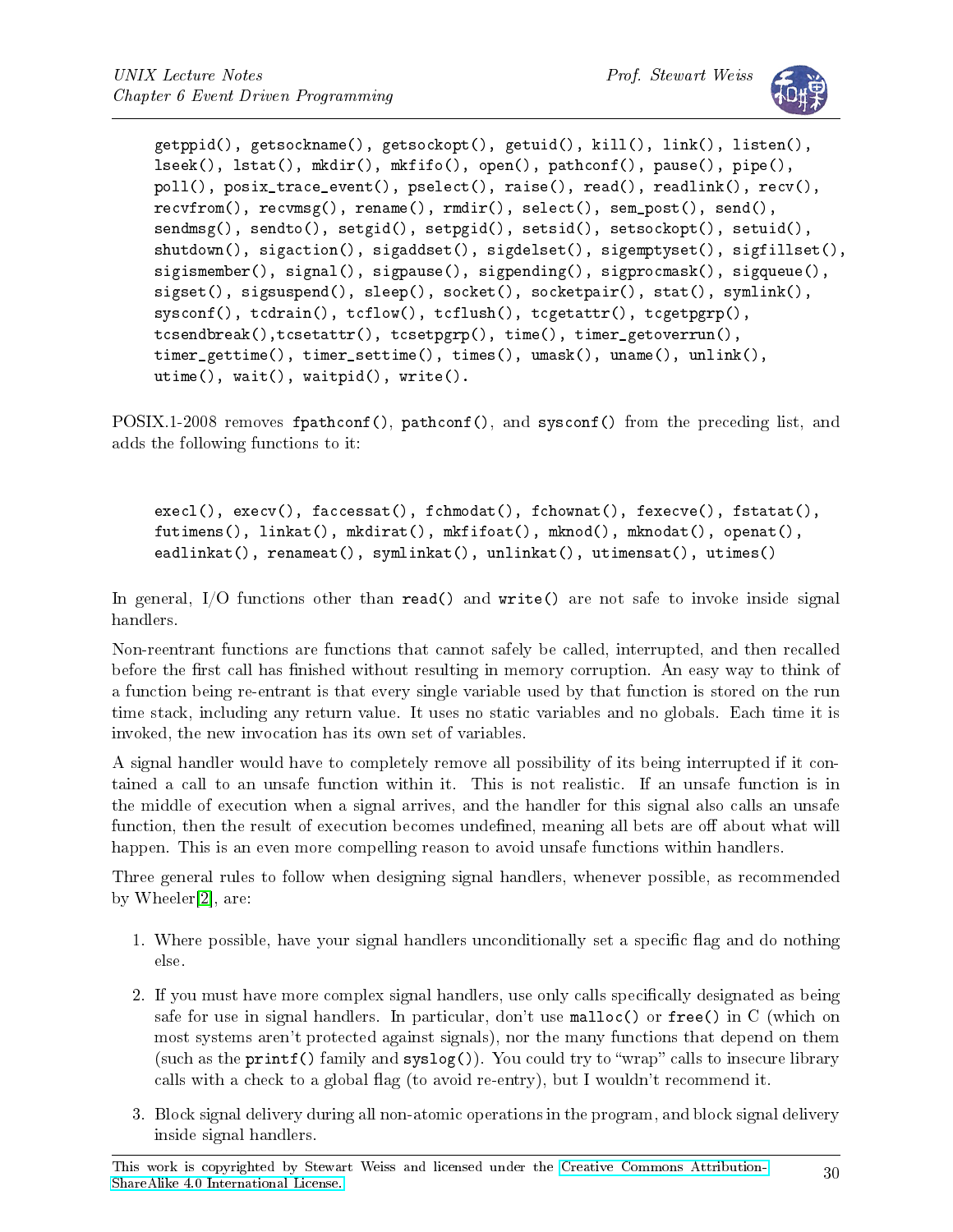

In addition to these recommendations, I would add one more:

• Use the SA\_RESTART flag when possible, to avoid the possibility of system calls being interrupted and terminated, which may then cause the program to exit abnormally, and check the return value of all system calls when using signal handlers in a program.

We will not be able to adhere to rule 1 in some of our demo programs because they are designed to produce output or change program state during the handler calls to illustrate various principles, but we can stick to rules 2 and 3.

#### 6.11.2 A Demonstration

We will develop a simple program to illustrate the first method of animation. Our program, called bouncestr.c, moves a string, in this case a worm-like fellow, horizontally across the screen, from left to right and then back again. It is called bouncestr.c because each time the poor guy hits the "wall", he bounces back in the opposite direction. The program allows the user to control the game with three different keys:

- Typing 'f' speeds up the motion;
- Typing 's' slows down the motion:
- Typing a space character reverses the direction of the worm.

The *speed* is the number of character positions that our object will move each second. For example, a speed of 6 means that it moves 6 columns (i.e., characters) per second. When the user presses the f or s key, the speed should increase or decrease linearly, up to some reasonable limits. For example, if v is the current speed, then one press of f should mean  $v = v + 2$ . The changes in speed are handled by changing the intervals in the interval timer and resetting it with setitimer() whenever the user presses the 'f' or 's' key.

This first method of animation will make the main program in charge of getting user input, and use timers and signal handlers to interrupt the main program and update the worm's position on the screen. Because timers will interrupt the main program loop whenever they occur, there is a good chance they will interrupt the read() system call that is invoked within the getch() code to get user input. For this reason, they must be established with the SA\_RESTART flag, to restart these calls and not lose the user's input. There is no need to make the input non-blocking; doing so would waste needless CPU cycles asking the kernel if input is available. But line buffering should be disabled, as well as echo and line-editing. Therefore, the program will turn on cbreak mode and turn off echo.

The program needs one global variable:

int direction;

to store the direction of movement (left or right, by one cell), and the signal handler needs two static variables:

int row, col;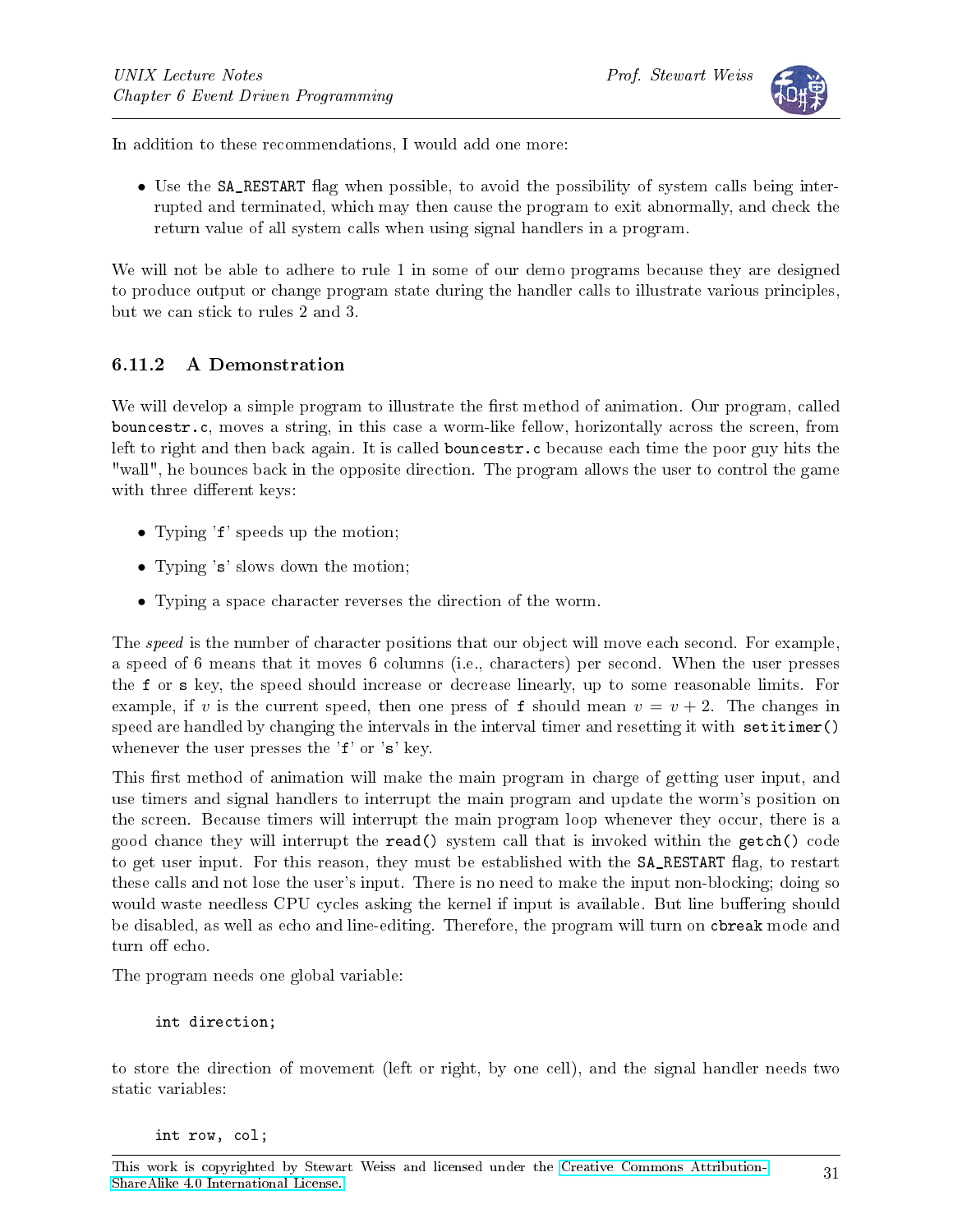

which store the current position at which to draw. The logic in the main program's loop handles the input events, as follows.

Listing 6.13: Main processing loop of bouncestr.c

```
while ( ! finished ) {
          move( LINES-1, 0 ;
           sprint f (msge, "Current speed: %3d (chars/sec)", speed);addstr (mssge);is changed = FALSE;
          c = getch();
          switch (c) {
                     case Q' :
                      case 'q :
                                finished = 1;
                                break;
                      case ' ':
                                \text{direction} = (\text{direction} == \text{LEFT})? RIGHT:LEFT;
                                 break;
                      case 'f':
                                  if ( 1000/\,\mathrm{speed}\,>\,2 ) { $\phantom{.} $|\ast$} if interval > 2 */\texttt{speed}~=~\texttt{speed}~+~2\,; \qquad \qquad \texttt{\qquad \qquad \texttt{\qquad \qquad \texttt{\qquad \qquad \texttt{\qquad \qquad \texttt{\qquad \qquad \texttt{\qquad \qquad \texttt{\qquad \qquad \texttt{\qquad \qquad \texttt{\qquad \qquad \texttt{\qquad \qquad \texttt{\qquad \qquad \texttt{\qquad \qquad \texttt{\qquad \qquad \texttt{\qquad \qquad \texttt{\qquad \qquad \texttt{\qquad \qquad \texttt{\qquad \qquad \texttt{\qquad \qquad \texttt{\qquad \qquad \texttt{\qquad \qquad \texttt{\qquad \qquad \texttt{\is changed = TRUE;
                                 }
                                break;
                      case 's':if (1000/\,\mathrm{speed} \,<=\,~500 ) { \qquad /* if interval <=\,500 */
                                            \texttt{speed}~=~\texttt{speed}~-~2~\texttt{;} \qquad \qquad \texttt{\qquad \qquad \texttt{\qquad \qquad \texttt{\qquad \qquad \texttt{\qquad \qquad \texttt{\qquad \qquad \texttt{\qquad \qquad \texttt{\qquad \qquad \texttt{\qquad \qquad \texttt{\qquad \qquad \texttt{\qquad \qquad \texttt{\qquad \qquad \texttt{\qquad \qquad \texttt{\qquad \qquad \texttt{\qquad \qquad \texttt{\qquad \qquad \texttt{\qquad \qquad \texttt{\qquad \qquad \texttt{\qquad \qquad \texttt{\qquad \qquad \texttt{\qquad \qquad \texttt{\qquad \qquad \is changed = TRUE;
                                 }
                                 break;
           }
           if ( is changed ) {
                     set timer ( ITIMER REAL, 1000/\text{speed} , 1000/\text{speed} );
           }
          refresh();
}
```
Notes

- 1. is\_changed lets us know whether to reset the timer.
- 2. Blocking input is on, so the getch() can never return without data. The loop just has to check which character was typed.
- 3. Speed is the reciprocal of the interval length, in the same way that frequency is the inverse of period with a periodic function (like a wave). If we want a frequency of k signals every 1000 milliseconds, then the interval between each signal must be  $1000/k$ . Similarly, if we want an object to be moved k times each second (equivalently k times each 1000 ms), then the interval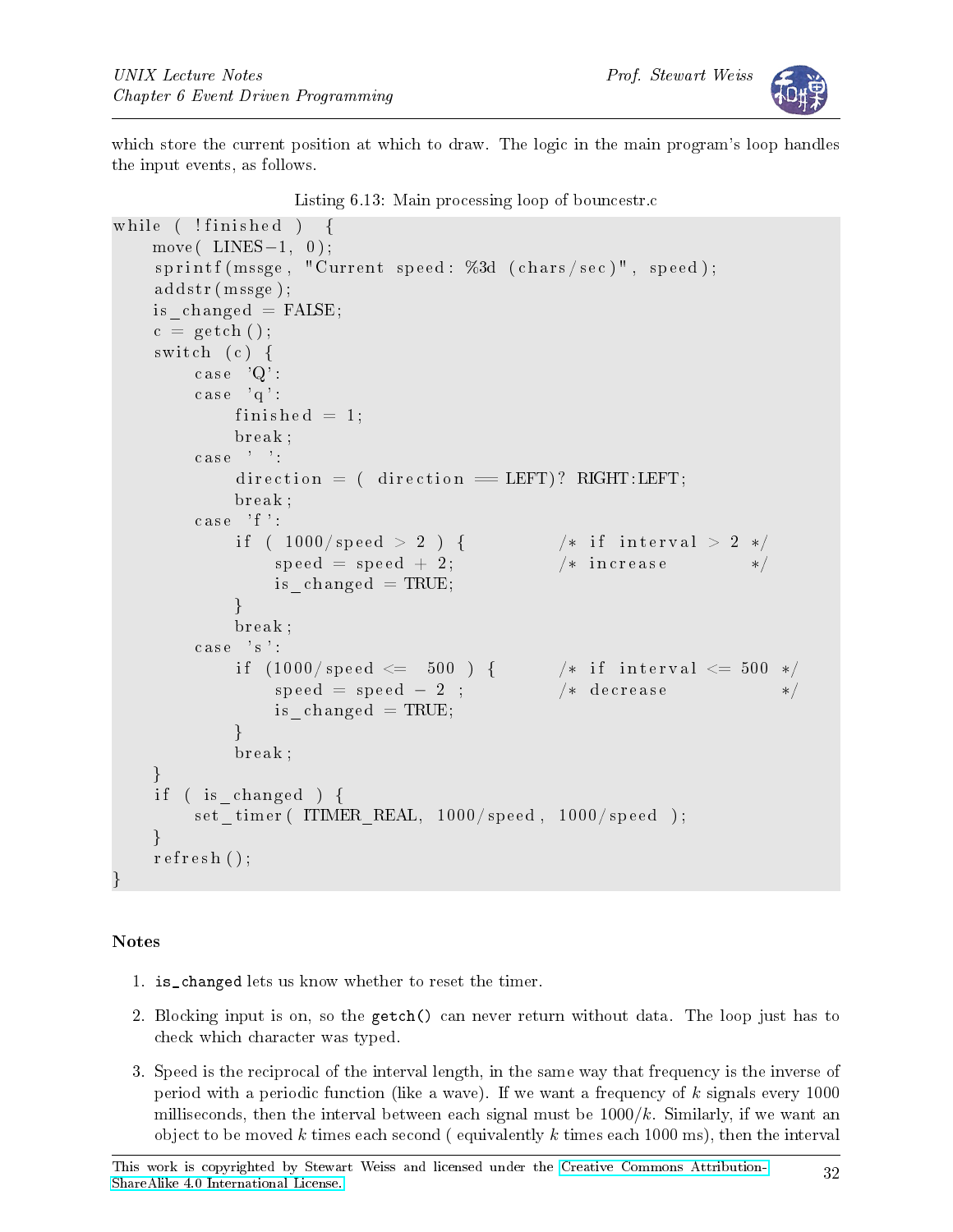

to give to the interval timer must be  $1000/k$  ms. Since speed contains the current number of chars per second for moving the object, the interval to give to the timer is  $1000/\text{speed}$ . since the set\_timer() function (defined in Listing  $6.11$ ) is expecting the interval expressed in milliseconds.

As a concrete example, if  $speed = 10$ , then the timer must expire every  $1000/10 = 100$ milliseconds, in order that we can move the object 10 times per second. If speed is increased by 2, to 12 chars/second, then the interval must be  $1000/12 \approx 83$  milliseconds, so that the timer will expire every 83 milliseconds.

4. We make sure we avoid a division by zero, by preventing the user from decrementing speed below 1, which is achieved by making sure  $1000/\text{speed} \leq 500$ . We set an upper bound on the speed simply because high speeds are not easy to watch.

The logic of redrawing is now in the signal handler, move\_msg(), shown below:

Listing  $6.14:$  move  $\text{msg}()$ 

```
void move_msg(int signum)
{
   static int row = ROW;
   static int col = 0;
   char mssge [40];
   mvaddstr (row, col, BLANK); /* erase old string */
   col += dir; /* advance one column
   move (row, col); /* move to new locataion */if (\text{RIGHT} = \text{dir}) {
       addstr( MESSAGE ); /* add forward string **/if ( col+strlen (MESSAGE) >= COLS-1 )
           dir = LEFT; /* reverse if hitting edge */}
   else \{addstr( REVMSSGE ); /* add reverse string */
       if ( col \le 0 )
           dir = RIGHT; /* reverse if hitting edge */}
   r \, \text{eff} \, \text{r} \, \text{sh} \, ( );
}
```
Note that

- The handler uses static variables, a.k.a globals, making it non-re-entrant.
- It makes calls to several functions that are not safe.

However, because this is a SIGALRM handler, and the time intervals are extremely long relative to the length of the code, it is essentially impossible for a SIGALRM signal to be delivered while the handler is running. That is why it is effectively safe. Of course you can send it multiple  $\texttt{Ctrl-C's}$ and it will be unsafe for them.

If the signal handler were installed using the signal() system call, the handler would have to reset itself by calling signal() immediately. We use the sigaction() call instead. If the user were allowed to speed up the animation enough, the SIGALRM signals might arrive so fast that they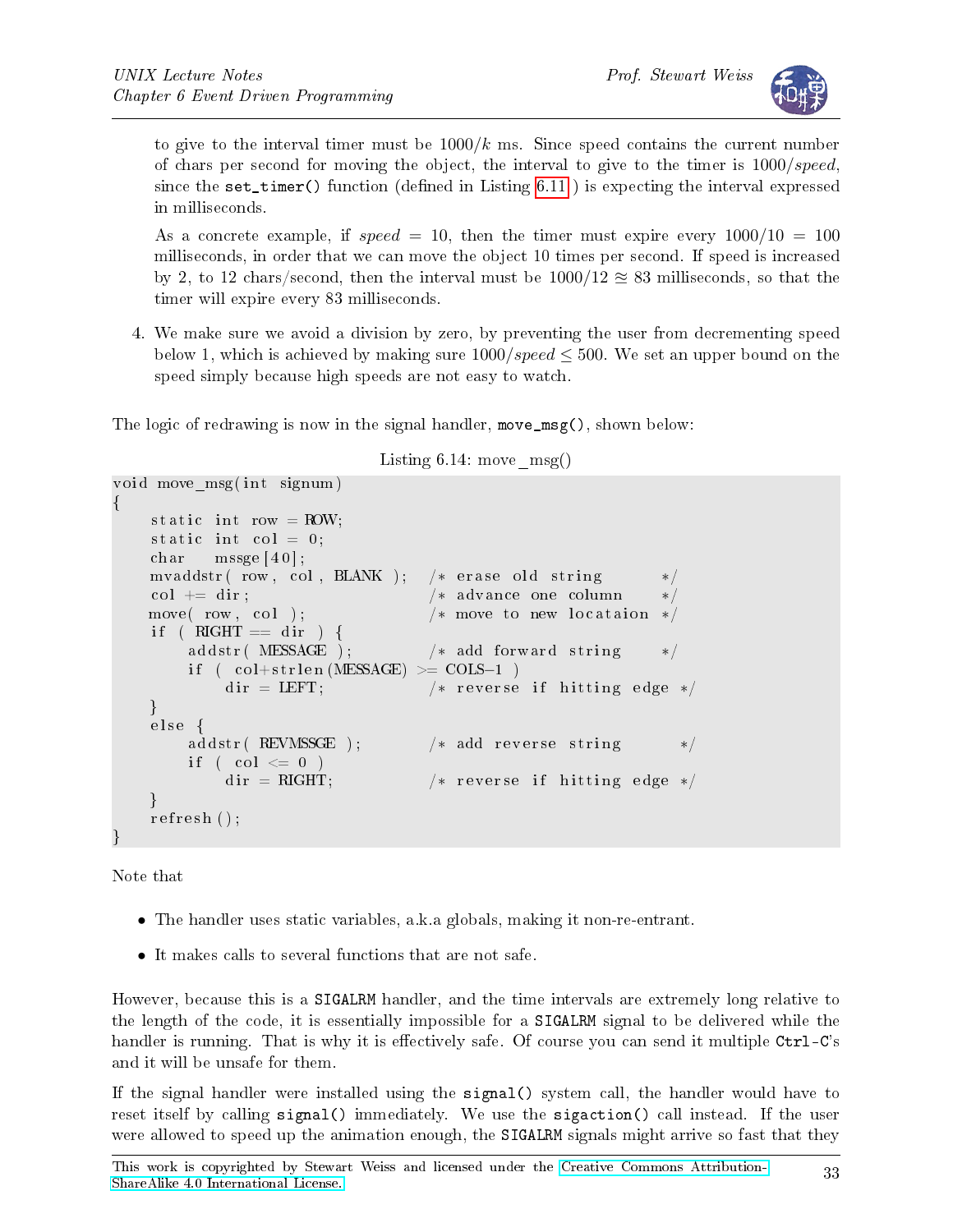

would arrive before the handler has finished executing. In this case, the handler's behavior would be unsafe. By using sigaction(), we can make sure that signals are blocked while the program is executing inside the handler.

The program without the main processing loop from Listing [6.13](#page-31-0) is below.

Listing 6.15: Main program of bouncestr.c

```
\#\texttt{include}\ = <\!\!\mathsf{stdio}\ \ldotp\mathrm{h}\!\!>\#\texttt{include} \langle \texttt{string} | \texttt{h} \rangle\#\texttt{include} \hspace{0.25cm} <\texttt{cures.h}>\#\texttt{include} \hspace{0.3cm} <signal.h>
\#\texttt{include} "timers.h"
\#\text{define} INITIAL SPEED 50
\#\text{define} RIGHT 1
\#\text{define} LEFT -1\#\text{define} ROW 12
\# \text{define} MESSAGE "0000000=>"
\#\text{define} \qquad \text{REVMSSGE} \qquad \qquad \text{``<=ooooooo''}\#\text{define} BLANK "
int dir; /* Global variable to store direction of movement */
int speed; /* Current speed in chars / second */int main()
{
    int finished;
    int is changed;
    int c;
    /* Set up signal handling */struct sigaction newhandler; /* for installing handlers */sigset t blocked; /* to set mask for handler */newhandler . sa_handler = move_msg; /* name of handler */
    newhandler sa_flags = SA\_RESTART; /* flag is just RESTART */
    sigemptyset (& blocked); \rightarrow clear all bits of blocked set */newhandler sa mask = blocked; /* set this empty set to be the mask */if ( sigaction (SIGALRM, &newhandler, NULL) == -1 ){ /* try to install */
        perror ("sigaction");
        return (1);}
    /* Prepare the terminal for the animation */initscr (); \longrightarrow initialize the library and screen */cbreak (); /* turn off line buffering and editing */\text{noecho}(); /* \text{turn off echo } */clear (); /* clear the screen */curs set ( 0 ); /* hide the cursor */
    /* Initialize the parameters of the program */
    \text{dir} = RIGHT;
    finished = 0;
```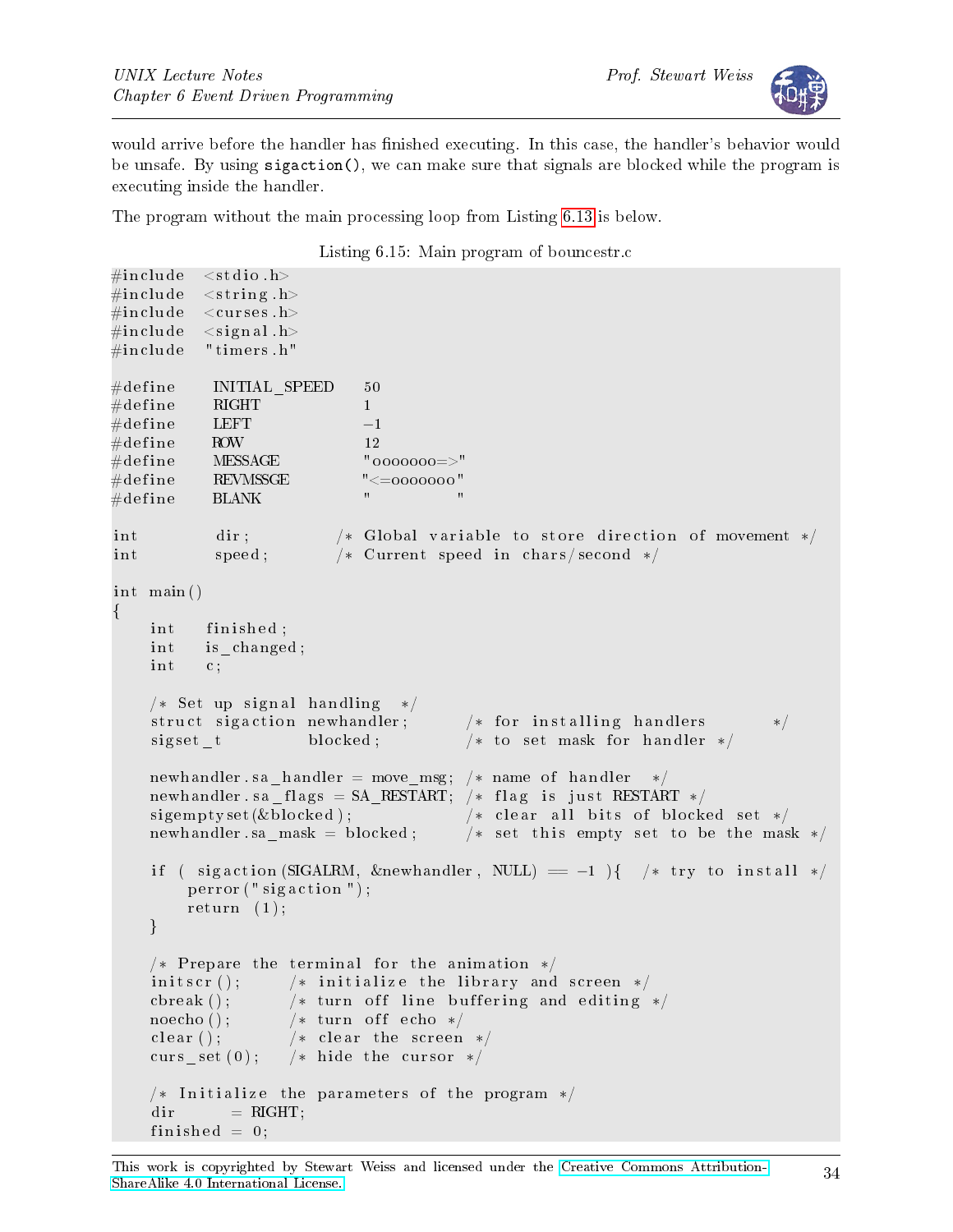

```
speed = INTIAL SPEED ;/* Start the real time interval timer with delay interval size */
set timer ( ITIMER REAL, 1000/\text{speed} , 1000/\text{speed} );
/* main processing loop omitted but would be here */
endwin ( ) ;
r et urn 0;
```
## 6.12 Non-polling Input

}

The bouncestr.c program uses a timer to generate interrupts to update the screen, but it obtains the user's input through what is essentially a polling loop: the main program repeatedly polls the terminal for input. This is fine if the CPU is not going to be used by any other process or if the program does not have other tasks to perform in the main loop, but it is an inefficient method of checking for the availability of input, which is extremely infrequent in the life of a processor. We should be unsatisfied with the idea that our program is a CPU hog, stuck in a polled  $I/O$  loop, even if the process is blocked each time it calls getch() to check for user input. The process basically calls getch(), blocks, is awakened when the user types, does a bit of work and blocks again, over and over. It would be more efficient if the input part of the program were also signal-driven, meaning that the program would ask the kernel to notify it when input could be delivered to it, perhaps through the signal-handling mechanism. In this case, the program would be essentially idle, waiting for a signal of any kind, either from the timer to update the screen, or from the kernel because input was available.

There are two different types of non-polling input: *signal-driven* and *asynchronous*. To understand the difference between them, it is important to know that input is first moved from a device to a buffer in the kernel's address space, and from there to the process's address space.

- In signal-driven I/O, the program tells the kernel to notify it when input has been placed into the kernel's address space. Once the process is notified that the input is in the kernel's address space, if it makes a read() system call, because the data is immediately available, it will not block. In other words, a read() executed after the process is notified is guaranteed to return immediately with data.
- $\bullet$  In asynchronous I/O, the process tells the kernel to notify it when input has been moved from the device to the kernel's address space and then into a buffer in the process's address space. In this type of  $I/O$ , when the process receives the signal, the **read()** has already been executed, and the user process has the data already, but not necessarily in the memory location into which it must go.

Signal-driven  $I/O$  is available in UNIX by setting the  $0$ \_ASYNC flag in the file descriptor and then establishing appropriate signals. Asynchronous I/O is available through the POSIX Asynchronous I/O Interface (AIO). It is a bit confusing that the flag to enable signal-driven  $I/O$  is called  $O\_ASYNC$ . We will first explore signal-driven  $I/O$  by modifying the bouncestr.c program. Then we will create a version of the bouncestr.c program that uses asynchronous I/O with the AIO interface.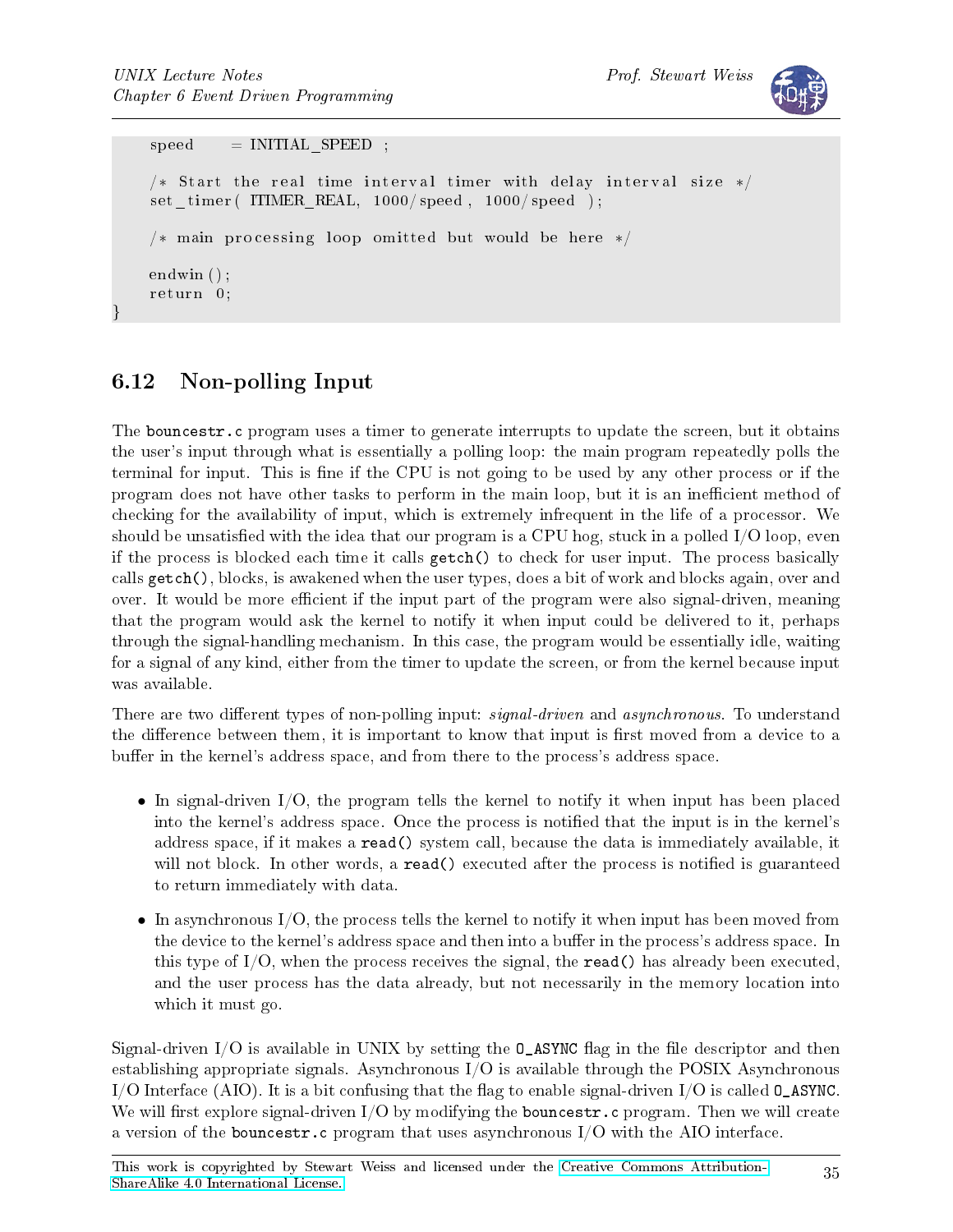

#### 6.12.1 Non-polling  $I/O$  Using the 0\_ASYNC Flag

When you set the  $0_A$ SYNC flag on a file descriptor, it causes input from the descriptor's file connection to be partially delivered asynchronously. To be precise, it means that when input is available on the device, it is copied by the kernel into a location in the kernel's address space, after which the kernel sends a SIGIO signal to the process. To set up signal-driven input by this method, the program must do the following:

1. Tell the kernel which process should be sent the SIGIO signal when the data is ready to read by calling

fcntl(SETOWN, getpid());

The SETOWN operation makes the process-id in the second argument the owner of the signal to be received. Usually the program wants to receive the signal itself, so it calls this with getpid().

2. Retrieve the existing flags on the standard input device with

fcntl(0, F\_GETFL);

3. Set the **0\_ASYNC** flag on the connection with

```
fcntl(0,F_SETFL,(fd_flags|O_ASYNC));
```
4. Assuming that on\_input() is the function that will handle the SIGIO signal, register that signal handler:

```
struct sigaction newhandler;
sigset_t blocked;
newhandler.sa_handler = on_input;
newhandler.sa_flags = SA_RESTART;
sigemptyset(&blocked);
newhandler.sa_mask = blocked;
sigaction(SIGIO, &newhandler, NULL);
```
The on\_input() handler can call the NCurses getch() function and will be guaranteed to receive the single character input by the user. This way it does not have to be in a loop doing a blocking read and can instead do other things in the loop.

This is all put together in the program bouncestr\_async.c. The first three of the above steps can be put into a function called enable\_keybd\_signals():

```
void enable keybd signals ()
{
    int fd flags;
    f \ncath( 0 , F \nSETOWN, get pid ( ) ) ;fd _{\rm flags} = fcntl(0, F GETFL);
     f \ncntl (0, F_SETFL, (fd_flags | O_ASYNC));}
```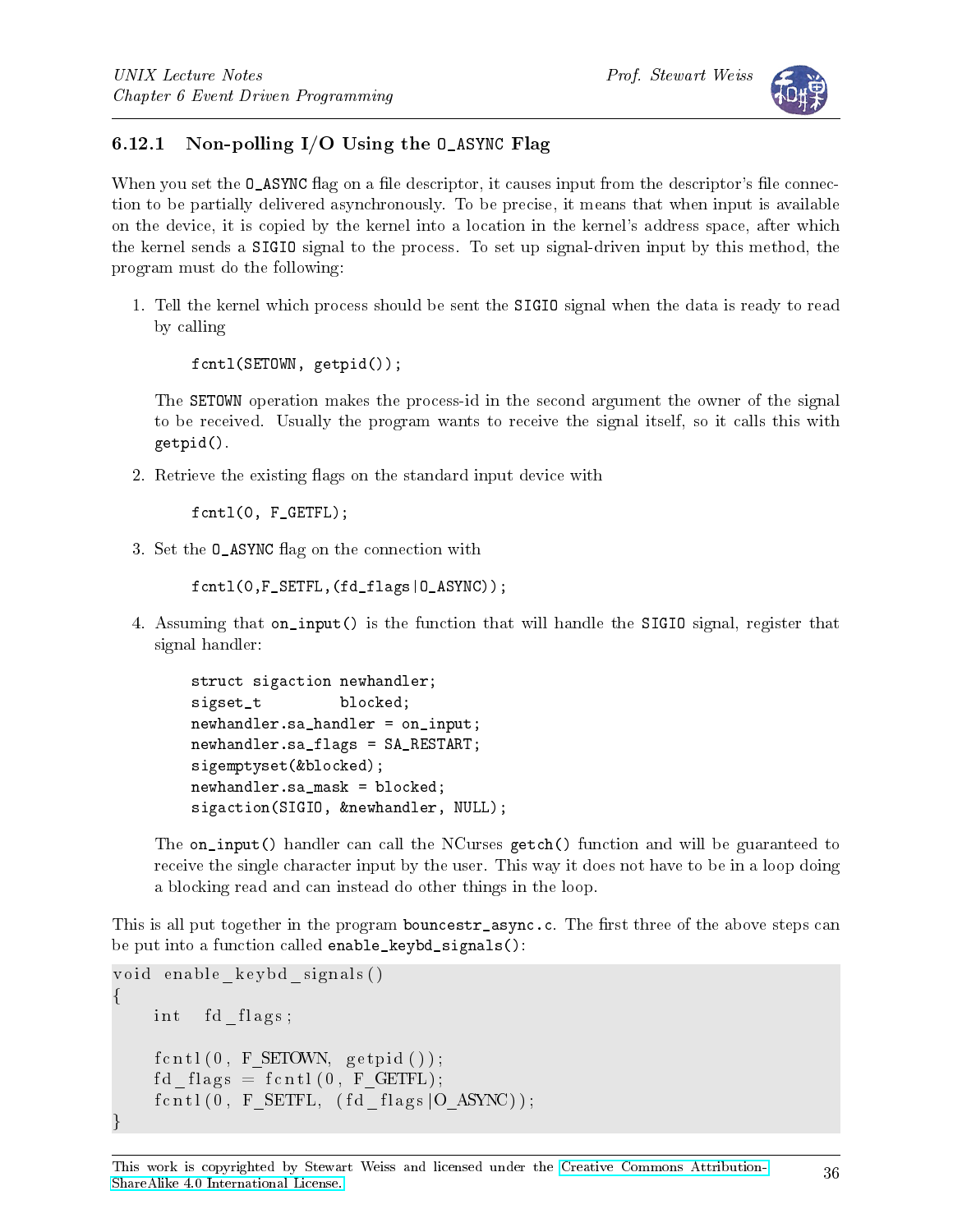#### 6.12.2 The bouncestr.c Program Using O\_ASYNC: Flawed Version

Sometimes it is worth writing a bad program in order to understand how to write a good program. This is such an exercise. The program (excluding the #includes and parts that are identical to the bouncestr.c program's ) is shown below. The program is terminated within the on\_input() handler when it receives the quit input character. This is because, once the program has started, it cannot be terminated by turning off the timer or by setting the control variable of the loop to 1. This will be explained later.

The tasks of the main program are:

- 1. Establish the signal handlers.
- 2. Initialize NCurses (in cbreak mode with no echo).
- 3. Initialize the data state of the program (speed, direction, rows, columns, etc)
- 4. Set up keyboard signals.
- 5. Start the interval timer.
- 6. Display the messages on the last line and loop until it is time to quit.

The program:

Listing  $6.16$ : A flawed bouncestr async.c

```
. . .
/* <—— snip ——> */
int dir; /* Global variable to store direction of movement */
int speed; /* Current speed in chars/second */
volatile sig\_atomic_t finished;
void move msg ( int ) ; / * h andler for alarm
void on input ( int ) ; /* h and ler for keybd
void enable_kbd_signals(); /* setup for SIGIO
int main( int argc, char * argv[])
{
   struct sigaction newhandler: /* for installing handlers */sigset t blocked; /* to set mask for handler */char mssge [40];
   /* Set up signal handling */newhandler sa handler = on input; /* name of handler */
   newhandler sa_flags = SA_RESTART; /* flag is just RESTART */
   sigemptyset (& blocked); \frac{1}{2} clear all bits of blocked set */
   newhandler sa_mask = blocked; /* set this empty set to be the mask */if ( sigaction (SIGIO, &newhandler, NULL) == -1 ) {
       perror ("sigaction");
       return (1);}
   sigemptyset (& blocked); \rightarrow clear all bits of blocked set */
```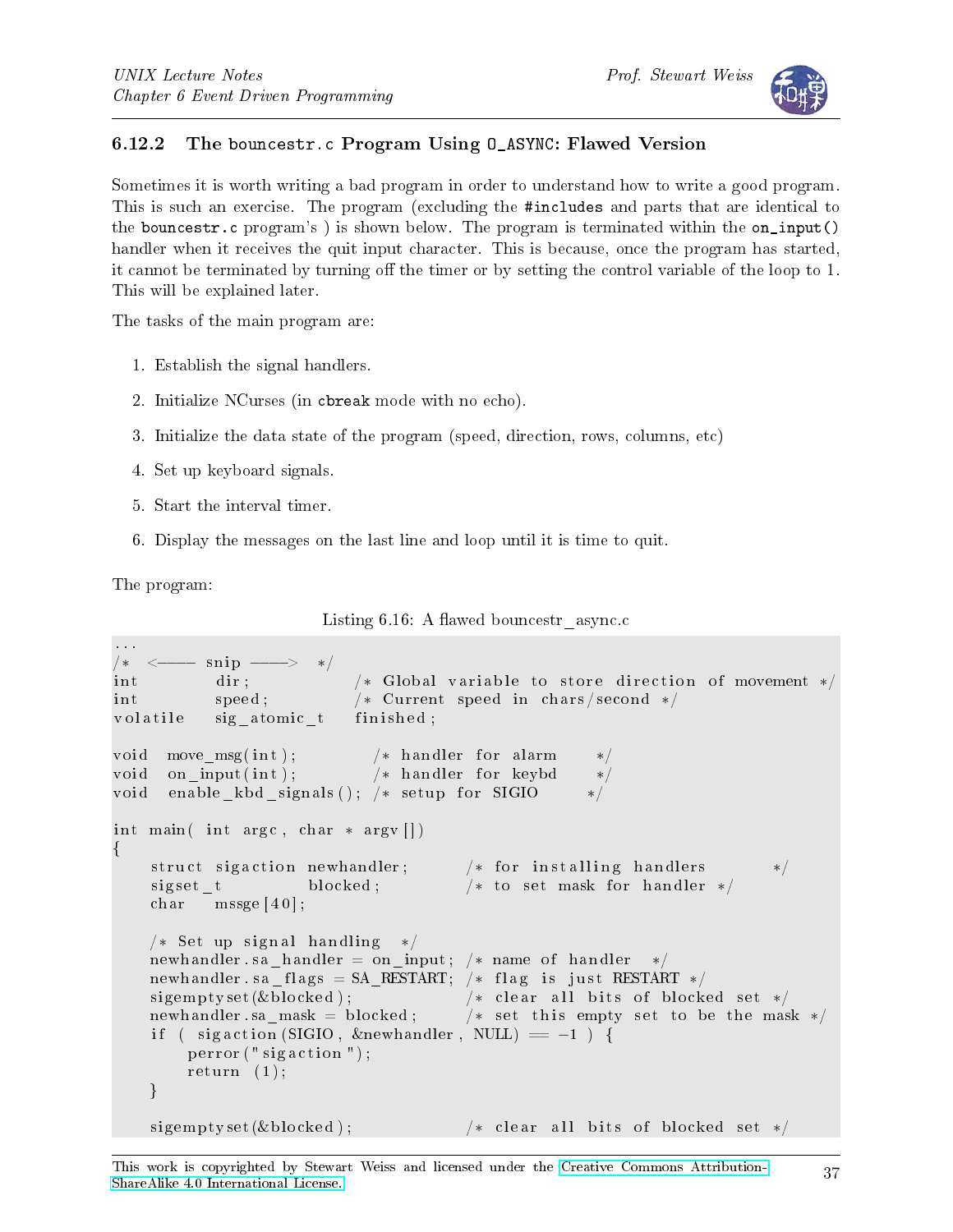}

{



```
signal s e t (& blocked, SIGIO);newhandler sa_mask = blocked; /* set this empty set to be the mask */newhandler .sa handler = move msg; /* SIGALRM handler function */
    if ( sigaction (SIGALRM, &newhandler, NULL) == -1 ){ /* try to install */
        perror("sigmoid");
        return (1);}
    /* Prepare the terminal for the animation */initscr (); \sqrt{\frac{1}{\pi}} initialize the library and screen */
    cbreak (); /* put terminal into non-blocking input mode */
    \text{noecho}(); /* \text{turn off echo } */\text{clear}( ); /* \text{clear the screen } */curs set ( 0 ); /* hide the cursor */
    /* Initialize the parameters of the program */
    row = ROW;
    col = 0;
    \text{dir} = RIGHT;
    finished = 0;
    speed = INTIAL SPEED ;/* Turn on keyboard signals */
    enable kbd signals ();
    /* Start the real time interval timer with delay interval size */
    set timer ( ITIMER REAL, 1000/\text{speed} , 1000/\text{speed} );
    /* Display the status information on the bottom line */
    sprintf (mssge, "Current speed: %3d (chars/sec)", speed);
    m\nu = d\,str(LINES-1, 0, msge);refresh();
    while (0 == finished) {
        pause ( ) ;
    }
    endwin ( ) ;
    r et urn 0;
void on input ( int signum )
    \int int c;
    int is changed = 0;
    char mssge |40|;
    c = getch();switch (c) {
        \cos e 'Q':
        case 'q':finished = 1; /* quit program */\text{clear}();
            endwin ( ) ;
            /* exit (0); UNCOMMENT THIS IF YOU WANT IT TO WORK!!! */
```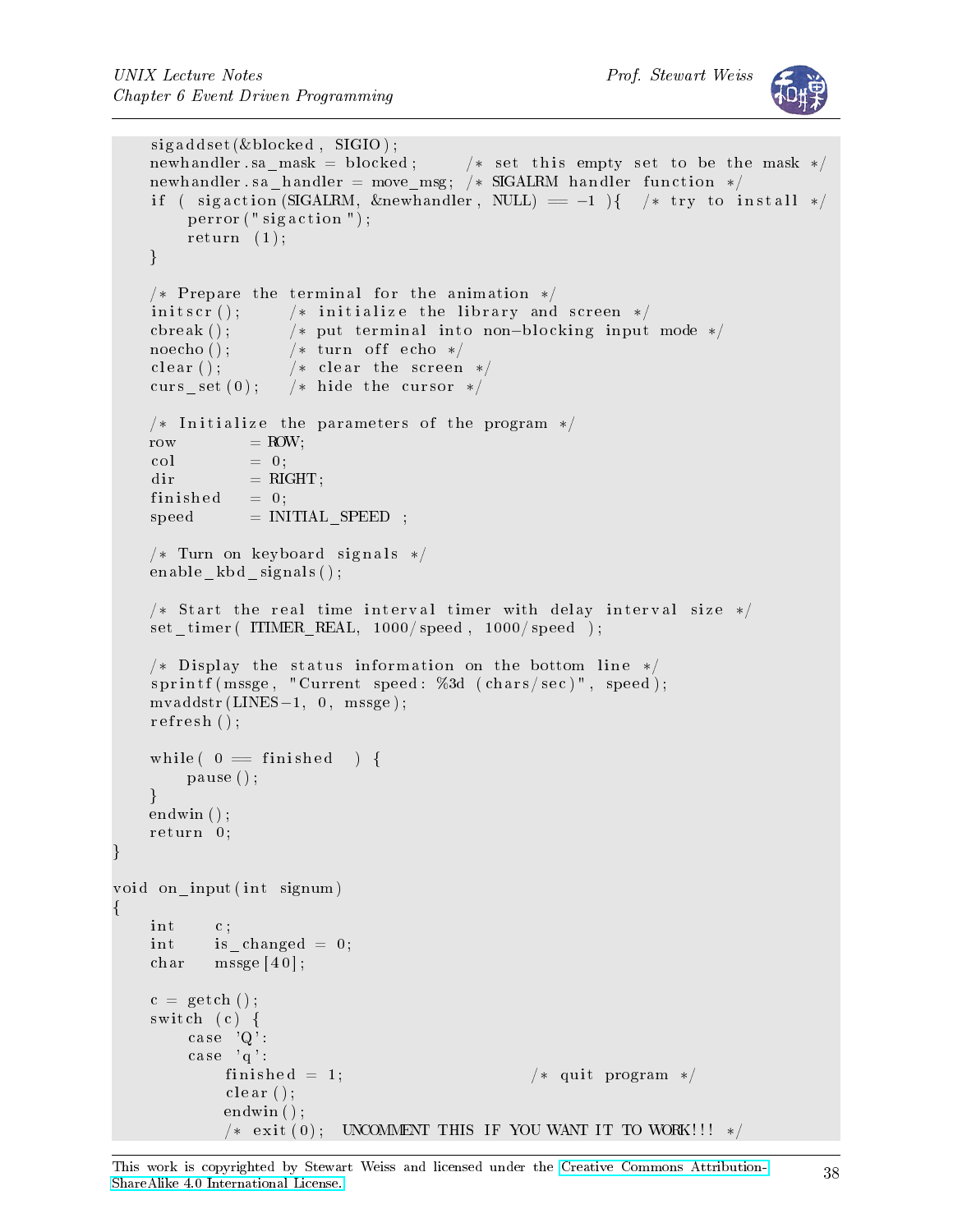

```
break ;
         case '':\text{dir} = (\text{LEFT} == \text{dir})? RIGHT:LEFT; /* reverse direction */
              break ;
         case 'f':
              if ( 1000/\text{speed} > 2 ) { / if interval > 2 */
                  speed = speed + 2; \sqrt{\frac{2}{\pi}} increase \sqrt{\frac{2}{\pi}}is changed = 1;
              }
             break ;
         case 's':
             if (1000/\text{speed} < 500) { * if interval <= 500*/speed = speed - 2 ; /* decrease */is changed = 1;
              }
             break ;
    }
    if ( is changed ) {
         set timer ( ITIMER REAL, 1000/\text{speed} , 1000/\text{speed} );
         sprintf (mssge, "Current speed: %d (chars/sec)", speed);
         m\nu addstr(LINES-1, 0, msge);}
    refresh();
void move_msg(int signum)
/* same as in bouncestr.c, and so omitted here */
void enable keybd signals ()
{
    int fd flags;
    f c n t l (0, F SETOWN, get pid ( ) ;
    fd _{\rm flags} = fcntl(0, F GETFL);
    f \text{cntl}(0, F \text{ SETFL}, ( f d \text{ flags} | O \text{ASYNC} ));}
```
#### Notes.

}

- 1. The biggest difference between this and the bouncestr.c program is that the input handling is entirely inside the on\_input() handler.
- 2. The enable\_keybd\_signals() function sets up the asynchronous input on file descriptor 0.
- 3. This program must call exit() from within the handler, otherwise it will never terminate. If you modify the on\_input() handler so that when a 'q' is typed, all it does is to set the finished flag to 1, the program will not stop. In fact, the main program will continue to see the value 0 stored in finished. You can go one step further and delete the main loop completely, and the program will animate forever. In other words, the signal handler for SIGALRM continues to run and the endwin() call is never reached. This problem is not related to NCurses, nor to the timers.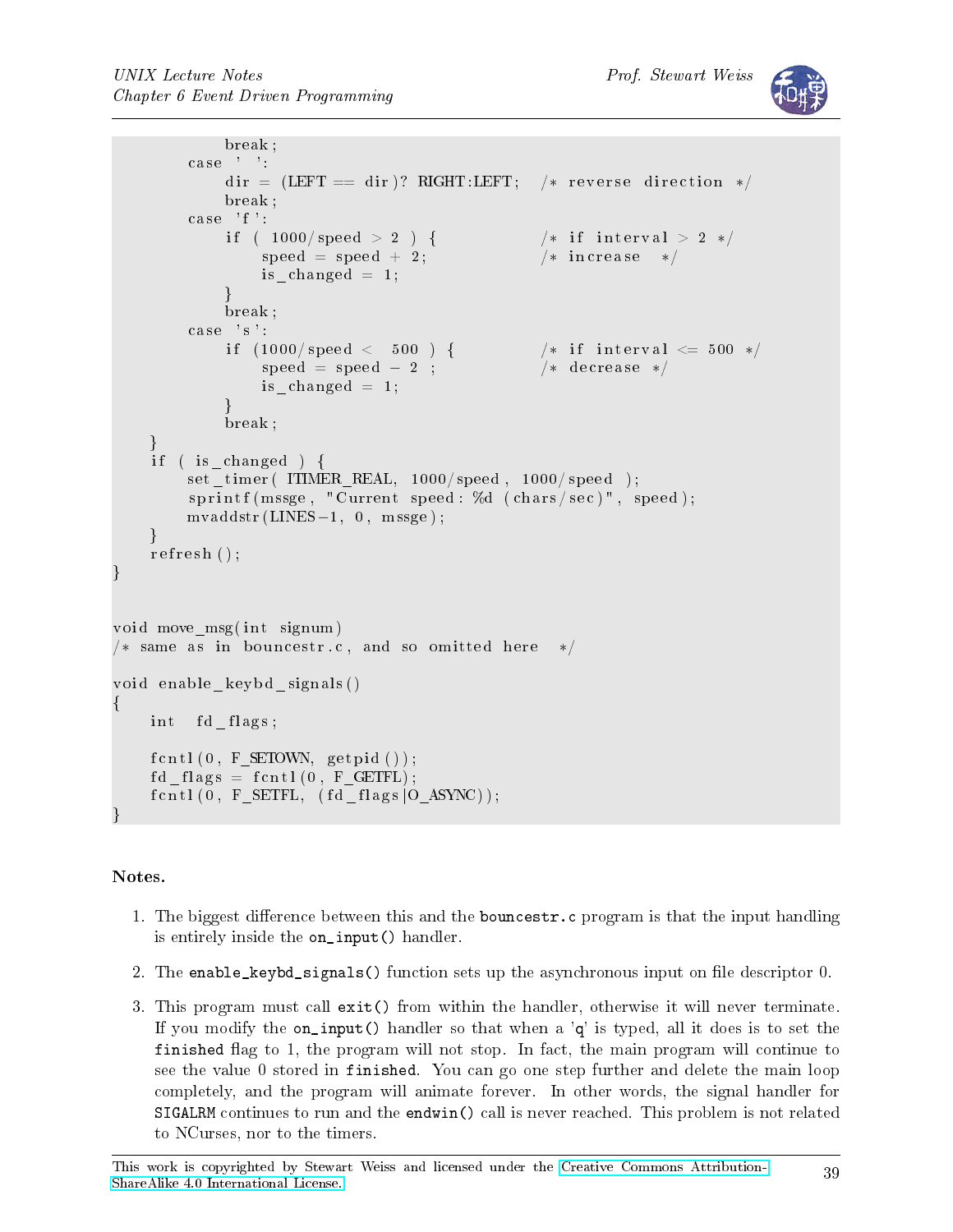

The problem is that, as the man page for fcntl() notes, " a SIGIO signal is sent whenever input or output becomes possible on that file descriptor." From various experiments I have carried out, I have determined that the problem is that, when the terminal is in non-canonical mode and signal-driven input has been set up on the input descriptor of the terminal (file descriptor 0), if the main program or the SIGIO handler attempts output on the terminal device, it corrupts the SIGIO signal mechanism so that when the SIGIO handler terminates, instead of returning to the main program, execution will resume in the handler again, as if the SIGIO signal was not cleared from the process's state. So the process continues to execute only in the input handler and the SIGALRM handler if it has not been blocked. If one removes all output instructions of any kind to "slow devices", meaning the screen, from the signal handler and the main program, then the program will work correctly. The behavior of programs that issue writes within the handler or the main program to the screen is apparently undefined.

4. The signal handler for the SIGIO must not block SIGALRM, or else the animation will disappear. The SIGALRM handler can block SIGIO signals though.

What follows is a better version of this same program, also using a SIGIO signal handler that adheres to all safety rules noted above, and which works correctly.

#### 6.12.3 The bouncestr.c Program Using O\_ASYNC : A Proper Solution

In this version, all code has been removed from the SIGIO signal handler except code to set the value of a state variable of type volatile sig\_atomic\_t that the main program checks. According to the CERT Secure Programming Standard, SIG31 [\[1\]](#page-51-2),

Accessing or modifying shared objects in signal handlers can result in race conditions that can leave data in an inconsistent state. The exception to this rule is the ability to read and write to variables of volatile sig\_atomic\_t. The need for the volatile keyword is described in rule DCL34-C. Use volatile for data that cannot be cached. It is important to note that the behavior of a program that accesses an object of any other type from a signal handler is undefined.

The type sig\_atomic\_t is the integer type of an object that can be accessed as an atomic entity, even in the presence of asynchronous interrupts. The type of sig\_atomic\_t is implementation defined, though it provides some guarantees. Integer values ranging from SIG\_ATOMIC\_MIN through SIG\_ATOMIC\_MAX, inclusive, may be safely stored to a variable of the type.

Further details can be found on the CERT website or in the cited reference.

In our program, if the state variable is set, then the main loop calls getch() to get the input, and then calls a function to process the input. Otherwise it blocks itself on pause(). The listing follows.

| Listing 6.17: bouncestr_async2.c: A safe version of bouncestr_async.c |  |  |  |  |  |  |
|-----------------------------------------------------------------------|--|--|--|--|--|--|
|-----------------------------------------------------------------------|--|--|--|--|--|--|

| $\#\mathrm{d}\, \mathrm{efi}\, \mathrm{n}\, \mathrm{e}$ | INITIAL SPEED | 30   |
|---------------------------------------------------------|---------------|------|
| $\#\mathrm{d}\, \mathrm{efi}\, \mathrm{n}\, \mathrm{e}$ | <b>RIGHT</b>  |      |
| $\# \mathrm{d} \, \mathrm{efin} \, \mathrm{e}$          | LEFT          | $-1$ |
|                                                         |               |      |

 $//$  #includes omitted here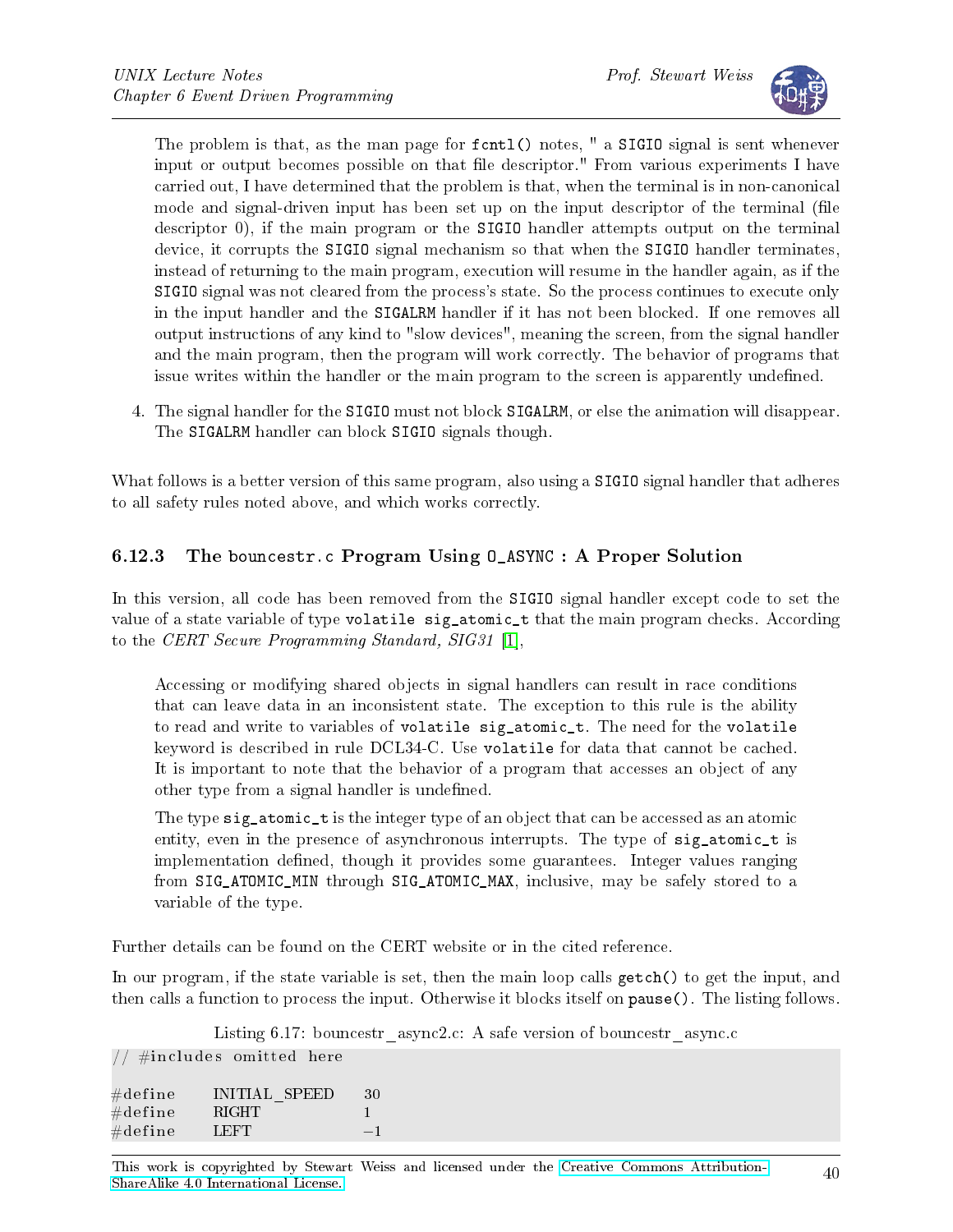

```
\#\text{define} ROW 12
\#\text{define} MESSAGE "0000000=>"
#define        REVMSSGE              "<=ooooooo"
\#d efine " BLANK"
int dir; / * Global variable to store direction of movement * /\quad \quad \text{speed}\,; \quad \quad \quad \text{/}\ast \text{ Current speed in chars/second } \ast/volatile sig atomic t input ready;
/∗∗∗∗∗∗∗∗∗∗∗∗∗∗∗∗∗∗∗∗∗∗∗∗∗∗∗∗∗∗∗∗∗∗∗∗∗∗∗∗∗∗∗∗∗∗∗∗∗∗∗∗∗∗∗∗∗∗∗∗∗∗∗∗∗∗∗∗∗∗∗∗∗∗∗∗/
/* Signal Handler Prototypes
/∗∗∗∗∗∗∗∗∗∗∗∗∗∗∗∗∗∗∗∗∗∗∗∗∗∗∗∗∗∗∗∗∗∗∗∗∗∗∗∗∗∗∗∗∗∗∗∗∗∗∗∗∗∗∗∗∗∗∗∗∗∗∗∗∗∗∗∗∗∗∗∗∗∗∗∗/
void on alarm ( int ); /* h andler for alarm
void on input ( int ); /* h andler for keybd
/* This is not a signal handler - it consolidates logic for updating */
int update from input ( int c, int *speed, int *dir );
/∗∗∗∗∗∗∗∗∗∗∗∗∗∗∗∗∗∗∗∗∗∗∗∗∗∗∗∗∗∗∗∗∗∗∗∗∗∗∗∗∗∗∗∗∗∗∗∗∗∗∗∗∗∗∗∗∗∗∗∗∗∗∗∗∗∗∗∗∗∗∗∗∗∗∗∗/
\rightarrow Main ∗/
/∗∗∗∗∗∗∗∗∗∗∗∗∗∗∗∗∗∗∗∗∗∗∗∗∗∗∗∗∗∗∗∗∗∗∗∗∗∗∗∗∗∗∗∗∗∗∗∗∗∗∗∗∗∗∗∗∗∗∗∗∗∗∗∗∗∗∗∗∗∗∗∗∗∗∗∗/
int main ( int argc, char * argv [])
{
   struct sigaction newhandler; /* for installing handlers */
   sigset t blocked; /* to set mask for handler */int fd flags;int c;
   int finished;
   /* Set up signal handling */newhandler sa_handler = on_input ; /* name of h andler */*
   newhandler : sa_{I} lags = SA_{RESTART;  # flag is just RESTART  # /sigenptyst (& blocked); /* clear all bits of blocked set */
    newhandler sa_mask = blocked; \qquad /* set this empty set to be the mask */
    if ( sigaction(SIGIO, &newhandler, NULL) == -1 ) {
       perror ("sigaction");
       r et urn (1);
   }
    sigemptyset(&blocked); /* clear all bits of blocked set */
    newhandler sa_mask = blocked; \qquad /* set this empty set to be the mask */newhandler sa_handler = on alarm; /* SIGALRM h andler function */
   if ( sigaction (SIGALRM, &newhandler, NULL) == -1 ){ /* try to install */
       perror ("sigaction");
       return (1);}
   /* Prepare the terminal for the animation */initscr (); /* initialize the library and screen */cbreak (); /* put terminal into non-blocking input mode */
   noecho (); /* turn off echo */
   \text{clear}( ); \frac{1}{2} \text{clear} the screen \frac{1}{2}curs\_set(0); /* hide the cursor */
```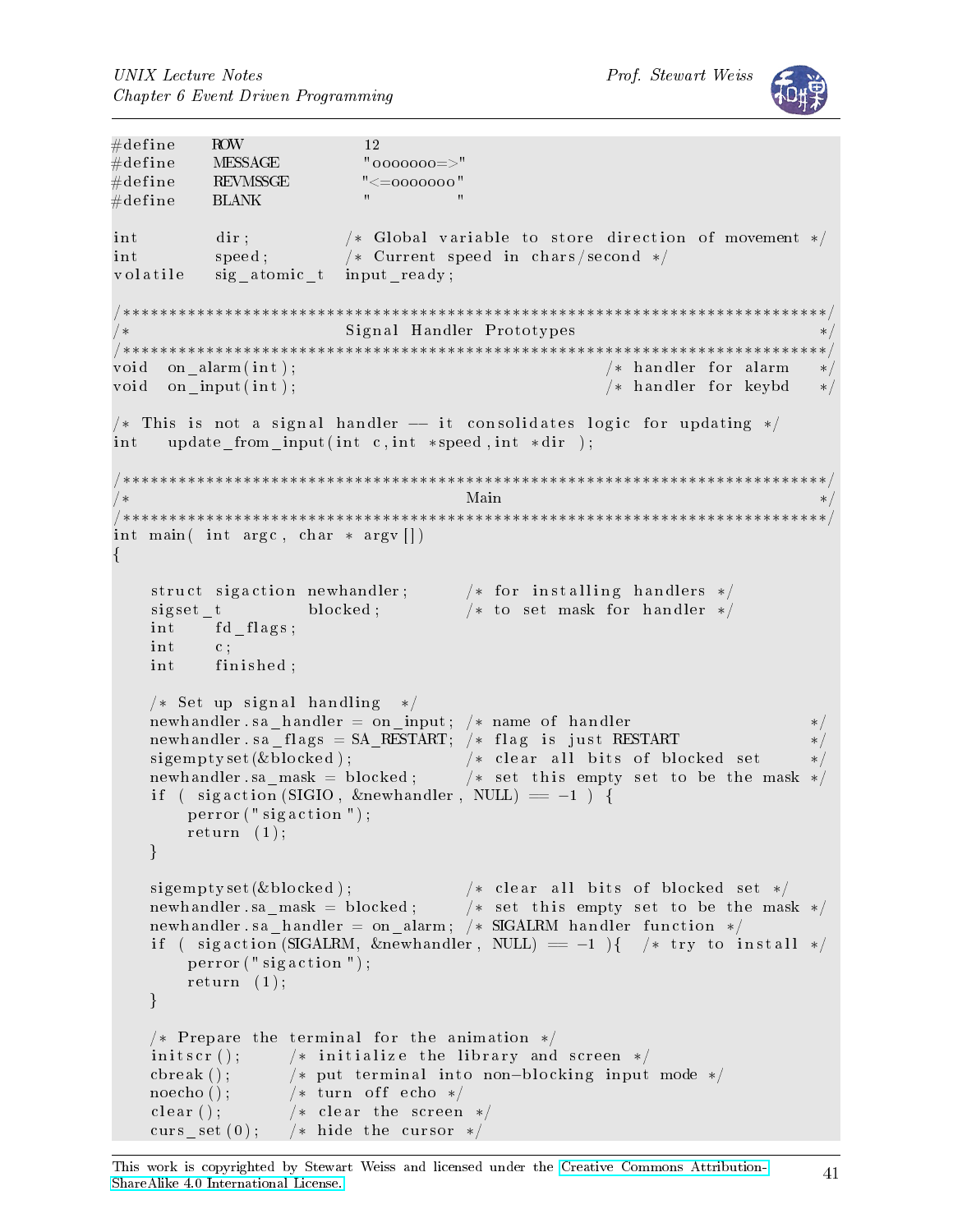```
/* Initialize the parameters of the program */
    \text{dir} = RIGHT;
    finished = 0;
    speed = INTIAL SPEED ;input ready = 0;
    /* Turn on keyboard signals */
    f c n t l (0, F SETOWN, get pid ( ) ;
    fd_{flags = fcntl(0, F_{GRFL});f c n t l (0, F SETFL, (f d flags |O ASYNC) );/* Start the real time interval timer with delay interval size */
    set timer ( ITIMER REAL, 1000/\text{speed} , 1000/\text{speed} );
    /* Put a message in bottom row with current speed. */
    m\nu = d\, \text{str} \left( \text{LINES} - 1, 0, "Current speed : " \right);/* Put the message into the first position and start */m\nu \text{addstr}(\text{ROW}, 0, \text{MESSAGE});while (! finished ) {
        if ( input_ready ) {
            c = getch();finished = update_from_input(c, &speed, &dir);
            input ready = 0;
        }
        e l s e
            pause ( ) ;
    }
    \text{clear}();
    endwin ( ) ;
    r et urn 0;
}
         /∗∗∗∗∗∗∗∗∗∗∗∗∗∗∗∗∗∗∗∗∗∗∗∗∗∗∗∗∗∗∗∗∗∗∗∗∗∗∗∗∗∗∗∗∗∗∗∗∗∗∗∗∗∗∗∗∗∗∗∗∗∗∗∗∗∗∗∗∗∗∗∗∗∗∗∗/
int update from input ( int c, int * speed, int * dir )
\{int is changed = 0;
    char mssge[40];
    switch (c) {
        \cos e 'Q':
        case 'q':return 1; /* quit program */case ' '
            *dir = (LEFT == *dir)? RIGHT:LEFT; /* reverse direction */break ;
        case 'f':
            if ( 1000/ (*speed ) > 2 ) { / if interval > 2 */
                *speed = *speed + 2; /* increase */
                 is changed = 1;
             }
             break ;
```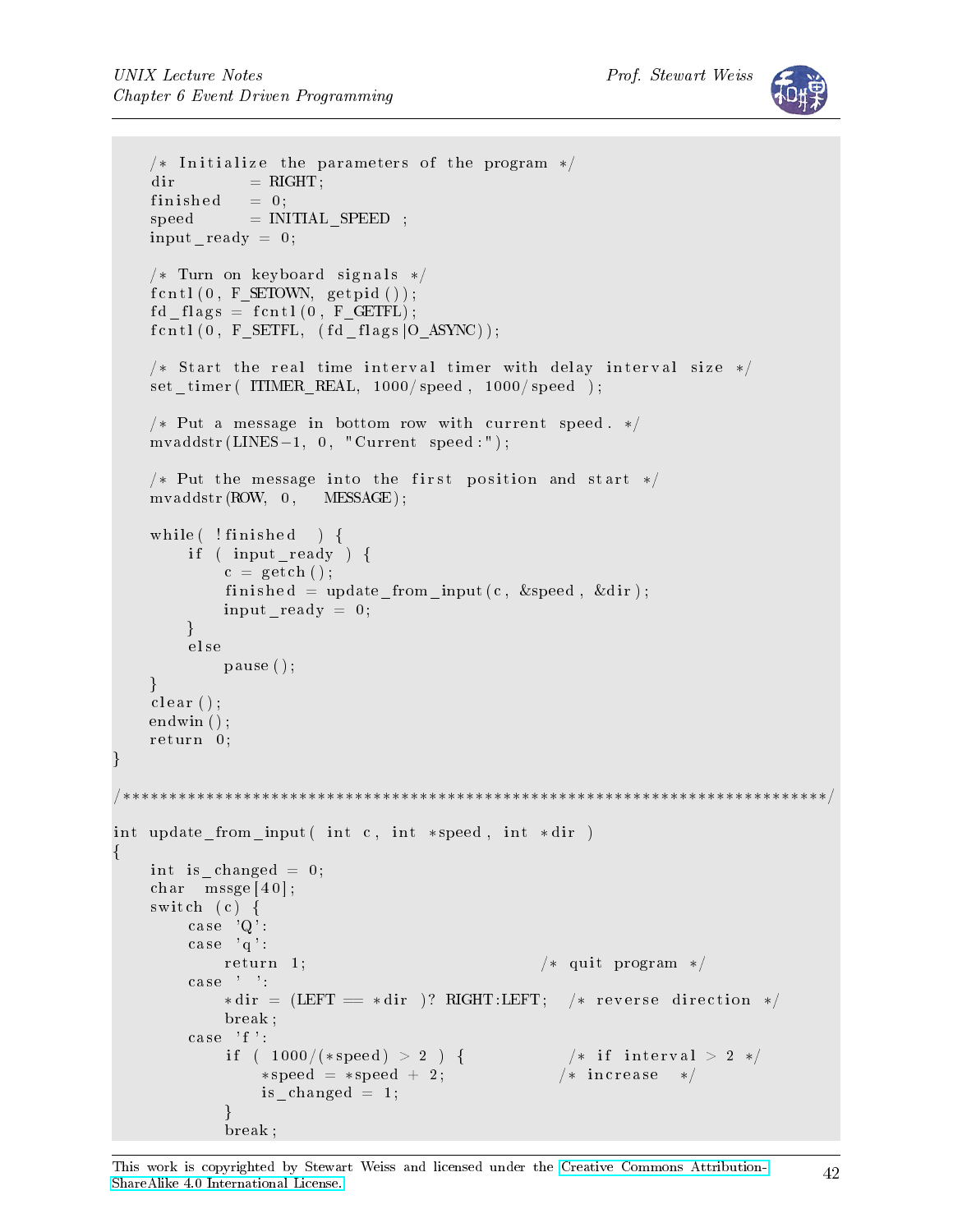}

 $\{$ 

}

{

}

```
case 's':if (1000/(*speed) < 500) { /* if interval <= 500 */*speed = *speed - 2 ; /* decrease */
                 is changed = 1;
             }
             break ;
    }
    if ( is changed ) \{set timer ( ITIMER REAL, 1000 / (*speed), 1000 / (*speed) );
        sprintf (mssge, "Current speed: %d (chars/sec)", (*speed));
        m\nu addstr(LINES-1, 0, msge);}
    move (LINKES-1, COLS-12);
    sprint(f (msge, "Last Char: %c", c);addstr(mssge);r \, \text{eff} \, \text{r} \, \text{sh} \, ( );
    r et urn 0;
/∗∗∗∗∗∗∗∗∗∗∗∗∗∗∗∗∗∗∗∗∗∗∗∗∗∗∗∗∗∗∗∗∗∗∗∗∗∗∗∗∗∗∗∗∗∗∗∗∗∗∗∗∗∗∗∗∗∗∗∗∗∗∗∗∗∗∗∗∗∗∗∗∗∗∗∗/
void on input ( int signum )
    input ready = 1;
/∗∗∗∗∗∗∗∗∗∗∗∗∗∗∗∗∗∗∗∗∗∗∗∗∗∗∗∗∗∗∗∗∗∗∗∗∗∗∗∗∗∗∗∗∗∗∗∗∗∗∗∗∗∗∗∗∗∗∗∗∗∗∗∗∗∗∗∗∗∗∗∗∗∗∗∗/
void on alarm ( int signum )
    static int row = ROW;
    static int col = 0;
    mvaddstr (row, col, BLANK ); /* erase old string */
    col += dir; \frac{1}{4} /* advance one column */
    move (row, col); /* move to new locataion */if (\text{RIGHT} = \text{dir}) {
        addstr( MESSAGE ); /* add forward string * /if ( col+strlen(MESSAGE) >= COLS-1)dir = LEFT; /* reverse if hitting edge */}
    else \{addstr( REVMSSGE ); /* add reverse string */
        if ( col \le 0 )
             \text{dir} = \text{RIGHT}; /* reverse if hitting edge */
    }
    r \, \text{eff} \, \text{r} \, \text{esh} \, ( );
```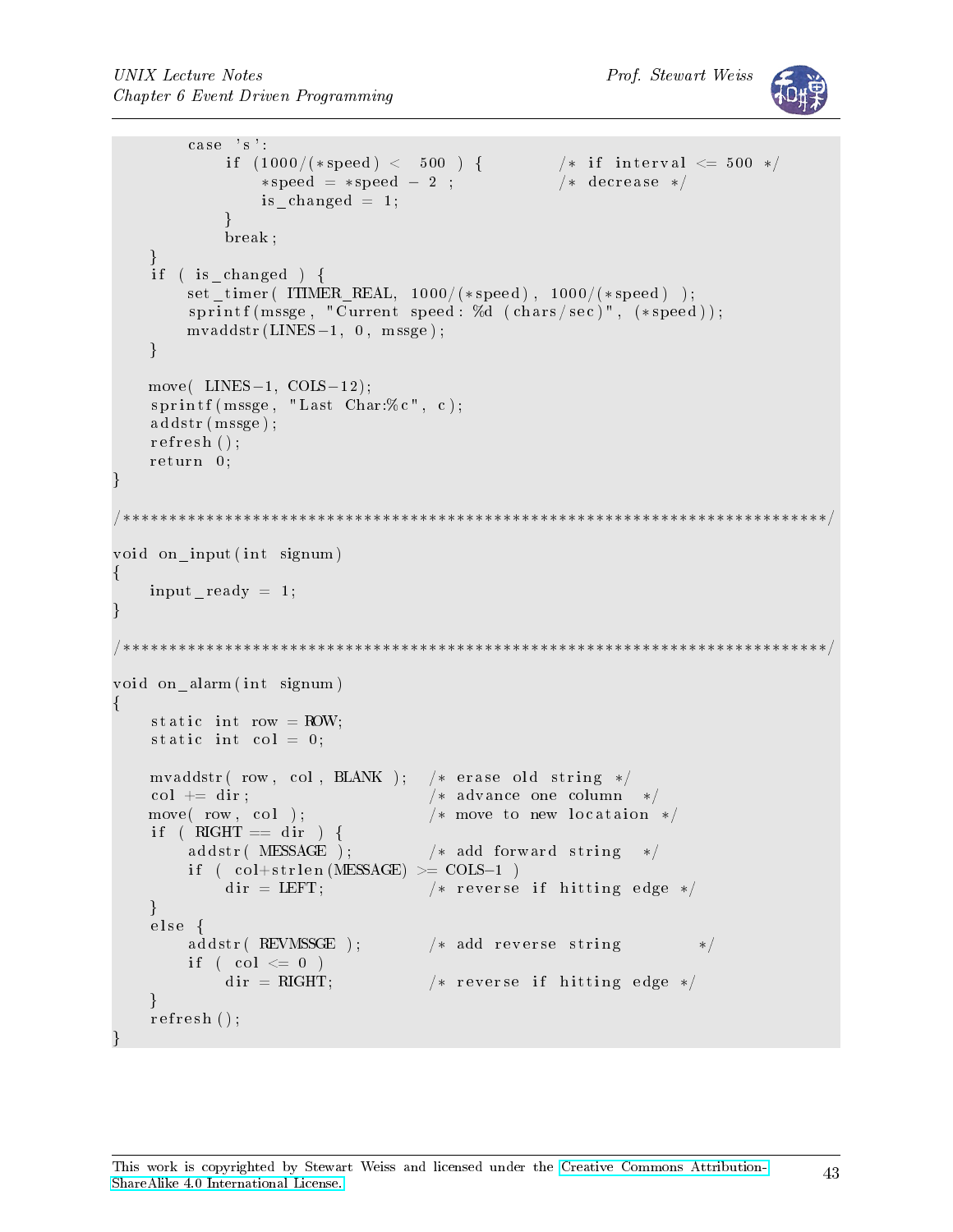

#### 6.12.4 The bouncestr.c Program Using AIO

The AIO interface is a POSIX interface that provides asynchronous I/O. Whereas setting the 0\_ASYNC flag on a file descriptor causes a signal to be sent when data is available to be read, using the AIO interface causes a signal to be sent when the data has actually been read and placed into a user buffer. The aio\_read() call is an asynchronous read. In essence, it places a read request in the I/O device driver's queue and returns immediately, as indicated in the man page:

```
#include <aio.h>
int aio_read(struct aiocb *aiocbp);
The aio_read() function requests an asynchronous
    "n = read(fd, but, count)"with fd, buf, count given by aiocbp->aio_fildes, aiocbp->aio_buf,
aiocbp->aio_nbytes, respectively. The return status n can be retrieved upon
completion using aio_return(3).
The data is read starting at the absolute file offset aiocbp->aio_offset,
regardless of the current file position. After this request, the value of
the current file position is unspecified.
The "asynchronous" means that this call returns as soon as the request has
been enqueued; the read may or may not have completed when the call returns.
```
When the request is satisfied, the driver sends a SIGIO signal. The signal handler can process the input and then issue a new aio\_read() call to get more data.

The program must

 $\bullet$  create a buffer to store the input data, and

One tests for completion using aio\_error(3).

 $\bullet$  fill an aiocb structure with appropriate values before issuing the first read.

An aiocb structure has the following members:

```
int aio_fildes //File descriptor.
off t aio offset // File offset.
volatile void *aio_buf //Location of buffer.
size_t aio_nbytes //Length of transfer.
int aio_reqprio //Request priority offset.
struct sigevent aio_sigevent // Signal number and value.
int aio_lio_opcode //Operation to be performed.
```
A program does not have to assign a value to the aio\_reqprio member, but all others must be initialized. The following function, setup\_aio\_buffer(), demonstrates how to set up a read of a single character at a time into a buffer named input. It is given a pointer to an aiocb structure and fills its members with the required data. The main program can then give the address of this structure to the aio\_read() function.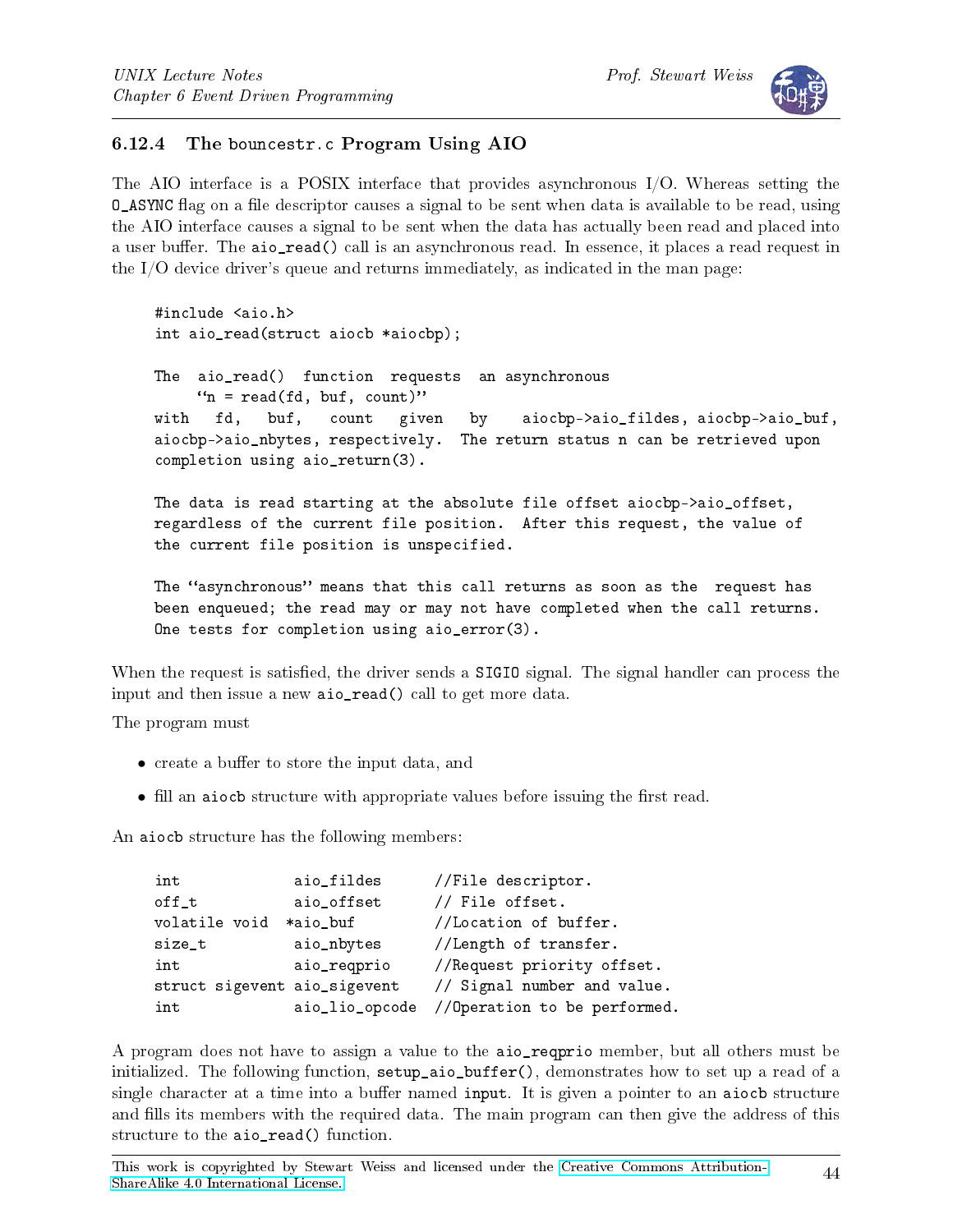

Listing 6.18: setup aio buffer()

```
void setup aio buffer ( struct aiocb * aio buf )
{
    static char input [1]; \frac{1}{2} \frac{1}{2} char of input \frac{1}{2}/* describe what to read */aio bu f->aio fildes = 0; /* file descriptor for I/O */
    aio_buf->aio_buf = input; /* address of buffer for I/Oaio_bu f ->aio_nby tes = 1; /* number of by tes to read each time */
    aio_bu f \rightarrowaio_offset = 0; /* offset in file to start reads */
    /* describe what to do when read is ready */
    aio_bu f−>aio_sig event sigev _notify = SIGEV_SIGNAL;
    aio bu f\rightarrowaio sig ev ent . sig ev sign o = SIGIO; /* send SIGIO */
}
```
The main program should declare the aiocb structure so that it is visible to the various functions that must access it. The program follows.

 $\#\texttt{include}\ =\ \ <\!\!\texttt{unist}\, \mathrm{d} \ .\ \mathrm{h}\!\!>$  $\#\texttt{include}\ =\ <\!\!\texttt{stdio}\ .\ \texttt{h}\!\!>$  $\#\texttt{include} \hspace{0.25cm} <\texttt{cures} \cdot \texttt{h} >$  $\#\texttt{include}\ = <\!\!\mathit{signal}\ .\ \mathit{h}\!\!>$  $\#\texttt{include}$   $\langle$  string .h>  $\#\texttt{include}\ = <\texttt{aio.h}>$  $\#\texttt{include}$  "timers.h"  $\#\text{define}$  INITIAL SPEED 30  $\#\text{define}$  RIGHT 1  $\#\text{define}$  LEFT  $-1$  $\#\text{define}$  ROW 12  $\# \text{define}$  MESSAGE "0000000=>"  $\#\text{define}$  REVMSSGE "<=0000000"  $\#\text{define}$  BLANK int dir;  $/∗$  Global variable to store direction of movement  $*/$ int speed;  $/*$  Current speed in chars/second  $*/$ volatile sig atomic t input ready; struct aiocb kbcbuf;  $/*$  an aio control buf  $*/$ vod setup aio buffer ( struct aiocb \* aio\_buf ); void move msg ( int signum ); /\* h andler for alarm  $*/$ int update from input ( int  $*$  speed, int  $*$  dir ); /∗∗∗∗∗∗∗∗∗∗∗∗∗∗∗∗∗∗∗∗∗∗∗∗∗∗∗∗∗∗∗∗∗∗∗∗∗∗∗∗∗∗∗∗∗∗∗∗∗∗∗∗∗∗∗∗∗∗∗∗∗∗∗∗∗∗∗∗∗∗∗∗∗∗∗∗∗/ Signal Handler Prototypes /∗∗∗∗∗∗∗∗∗∗∗∗∗∗∗∗∗∗∗∗∗∗∗∗∗∗∗∗∗∗∗∗∗∗∗∗∗∗∗∗∗∗∗∗∗∗∗∗∗∗∗∗∗∗∗∗∗∗∗∗∗∗∗∗∗∗∗∗∗∗∗∗∗∗∗∗∗/ /\* SIGALRM signal handler  $-$  it is responsible for animating the string \*/ void move  $msg(int)$ ;

Listing 6.19: bouncestr\_aio.c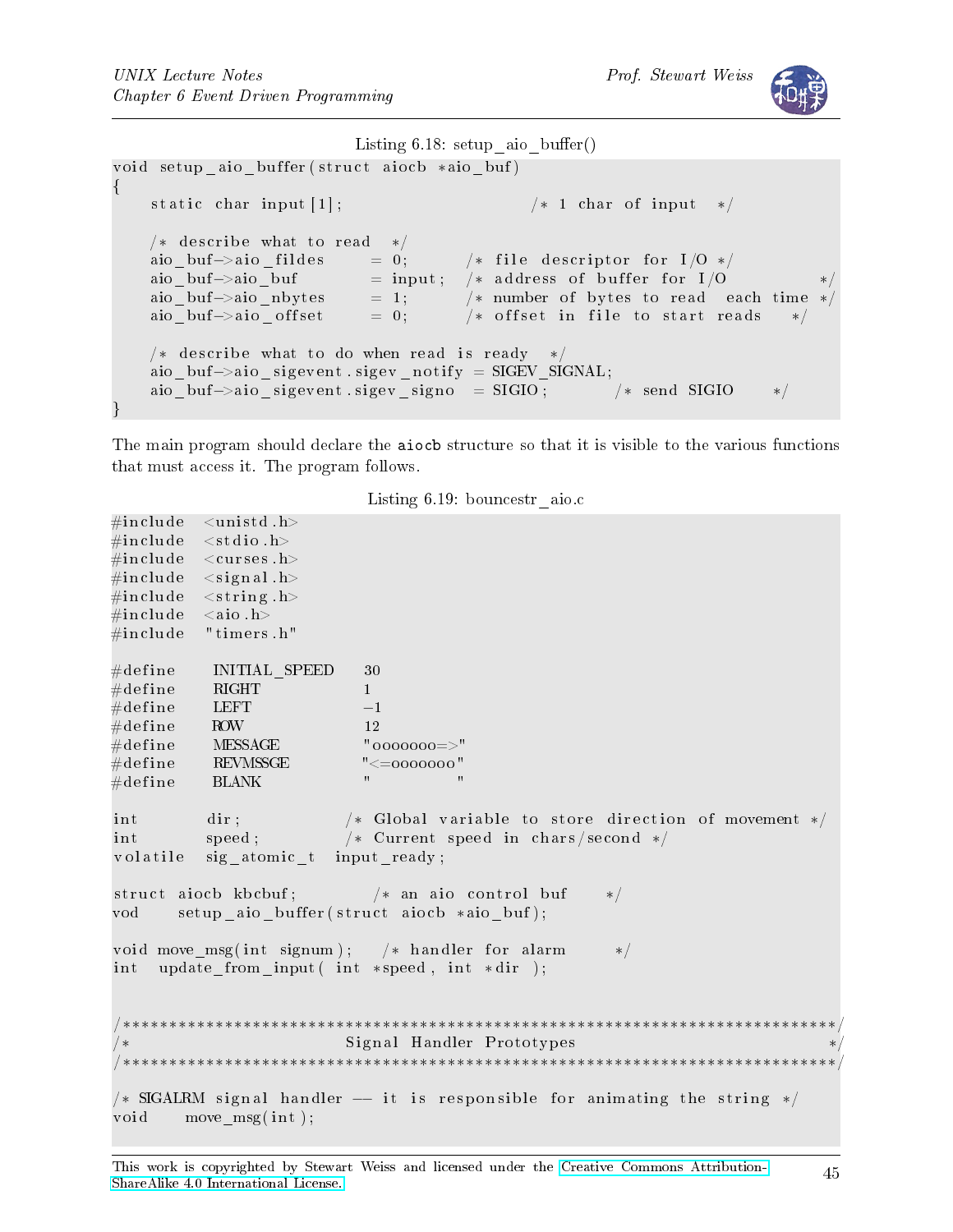UNIX Lecture Notes Chapter 6 Event Driven Programming



```
/* SIGIO signal handler -- it is responsible for retrieving user input */
void on input ( int ); /* h and ler f or keybd *//∗∗∗∗∗∗∗∗∗∗∗∗∗∗∗∗∗∗∗∗∗∗∗∗∗∗∗∗∗∗∗∗∗∗∗∗∗∗∗∗∗∗∗∗∗∗∗∗∗∗∗∗∗∗∗∗∗∗∗∗∗∗∗∗∗∗∗∗∗∗∗∗∗∗∗∗∗/
\rightarrow Main ∗/
/∗∗∗∗∗∗∗∗∗∗∗∗∗∗∗∗∗∗∗∗∗∗∗∗∗∗∗∗∗∗∗∗∗∗∗∗∗∗∗∗∗∗∗∗∗∗∗∗∗∗∗∗∗∗∗∗∗∗∗∗∗∗∗∗∗∗∗∗∗∗∗∗∗∗∗∗∗/
int main (int argc, char * argv \vert \vert)
{
     struct sigaction newhandler; /* new settings
     sigset_t blocked; /* set of blocked sigs
     int finished;
     newhandler : sa\_handler = on\_input ; /* handler function */
    newhandler sa flags = SA RESTART; /* options *//* then build the list of blocked signals */
     sigemptyset (& blocked); \frac{1}{2} /* clear all bits
    newhandler : sa\_mask = blocked ; /* store blockmask */
     if ( sigaction (SIGIO, &newhandler, NULL) = -1 )
        perror ("sigaction");
     newhandler . sa_handler = move_msg; /* handler function */if ( sigaction (SIGALRM, \&newhandler, NULL) = -1 )
        perror("sigmoid");
    /* prepare the terminal for the animation */
    initscr (); \sqrt{\frac{1}{\pi}} initialize the library and screen */
    cbreak (); /* put terminal into non-blocking input mode */noecho (); /* turn off echo */
    clear (); \overline{\qquad} /* clear the screen */
    curs set ( 0 ); /* hide the cursor */
    /* Initialize the parameters of the program */
    \text{dir} = RIGHT;
    finished = 0;
    speed = INTIAL SPEED ;/* initialize aio buffer for the first read and place call */setup aio buffer (kkbcbuf);
    aio \text{read}(\&\text{kbcbuf});
    /* Start the real time interval timer with delay interval size */
    set timer ( ITIMER REAL, 1000/\text{speed} , 1000/\text{speed} );
    mvaddstr (LINES−1, 0 , " Current speed : " ) ;
    refresh();
    /* Put the message into the first position and start */m\nu \text{addstr}(\text{ROW}, 0, \text{MESSAGE});while ( !finished )
        if ( input_ready ) {
```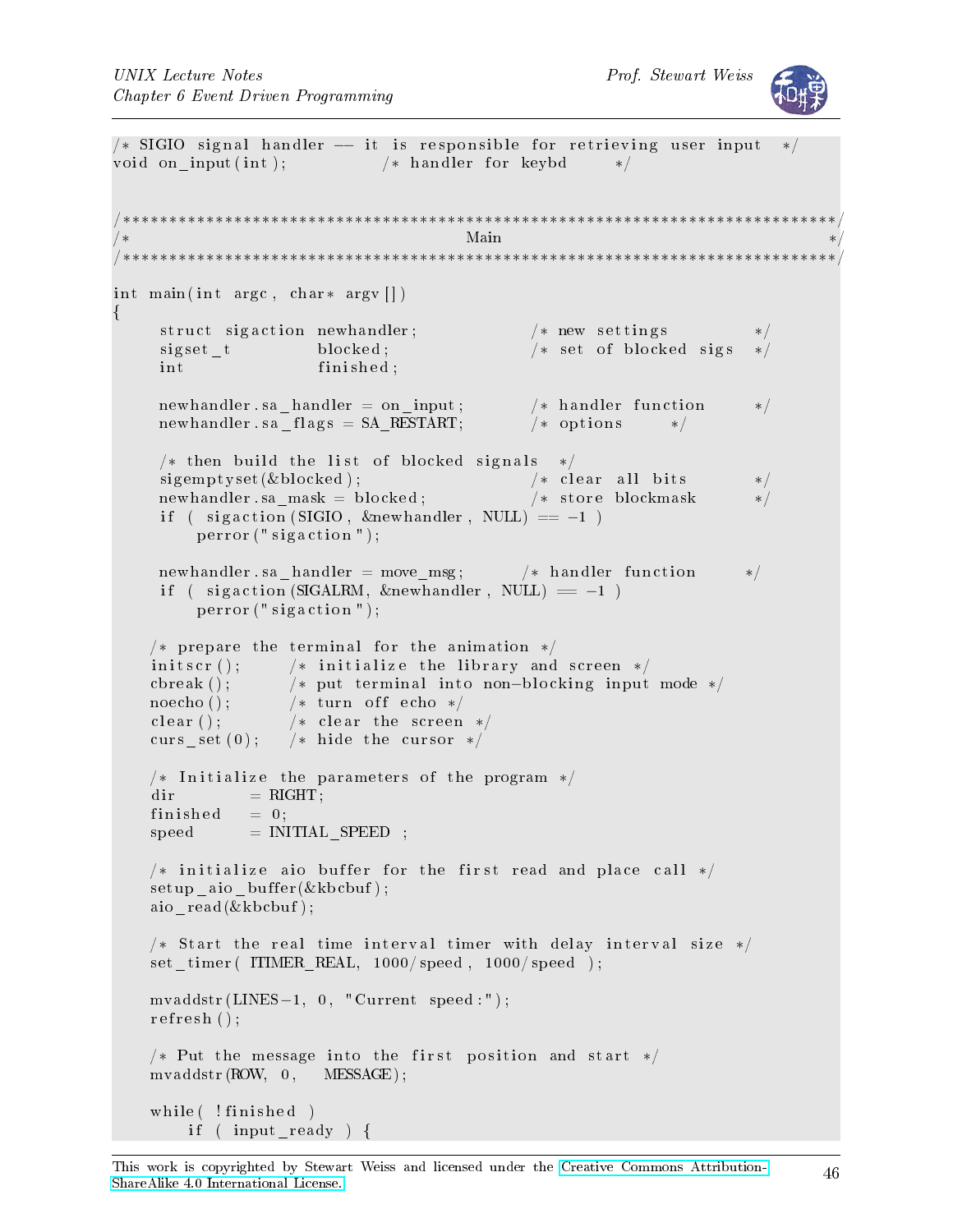```
finished = update from input(&speed, &dir);
             input ready = 0;
         }
         e l s e
             pause ( ) ;
    \text{clear}();
    endwin ( ) ;
    r et urn 0;
}
                         /∗∗∗∗∗∗∗∗∗∗∗∗∗∗∗∗∗∗∗∗∗∗∗∗∗∗∗∗∗∗∗∗∗∗∗∗∗∗∗∗∗∗∗∗∗∗∗∗∗∗∗∗∗∗∗∗∗∗∗∗∗∗∗∗∗∗∗∗∗∗∗∗∗∗∗∗∗/
                                  SIGIO Signal Handler
                        /∗∗∗∗∗∗∗∗∗∗∗∗∗∗∗∗∗∗∗∗∗∗∗∗∗∗∗∗∗∗∗∗∗∗∗∗∗∗∗∗∗∗∗∗∗∗∗∗∗∗∗∗∗∗∗∗∗∗∗∗∗∗∗∗∗∗∗∗∗∗∗∗∗∗∗∗∗/
/* Handler called when aio read () has stuff to read */void on input ( int signo )
{
    input ready = 1;
}
/* First check for any error codes, and if ok, then get the return code */
int update_from_input ( int *speed, int *dir )
\{int c;
    int is changed = 0;
    char *cp = (char *) kbcbuf aio buf ; /* cast to char * */
    char mssge [40];
    int finished =0;
    /* check for errors */if ( aio error (kkbcbuf) != 0 )
        perror ("reading failed");
    e l s e
         /* get number of chars read */
         if ( aio return (&kbcbuf ) == 1 ) {
             c = *cp;
             /*ndelay = 0; */switch (c) {
                 \cos e 'Q':
                  case 'q':
                      finished = 1; /* quit program */break ;
                  case ' ':
                      * \text{dir} = (*dir = LEFT)? RIGHT:LEFT; /* reverse direction */
                      break ;
                  case 'f':
                      if ( 1000/ (*speed) > 2 ) { / if interval > 2 */
                          *speed = *speed + 2; /* increase */
                          is changed = 1;
                      }
                      break ;
                  case 's':
```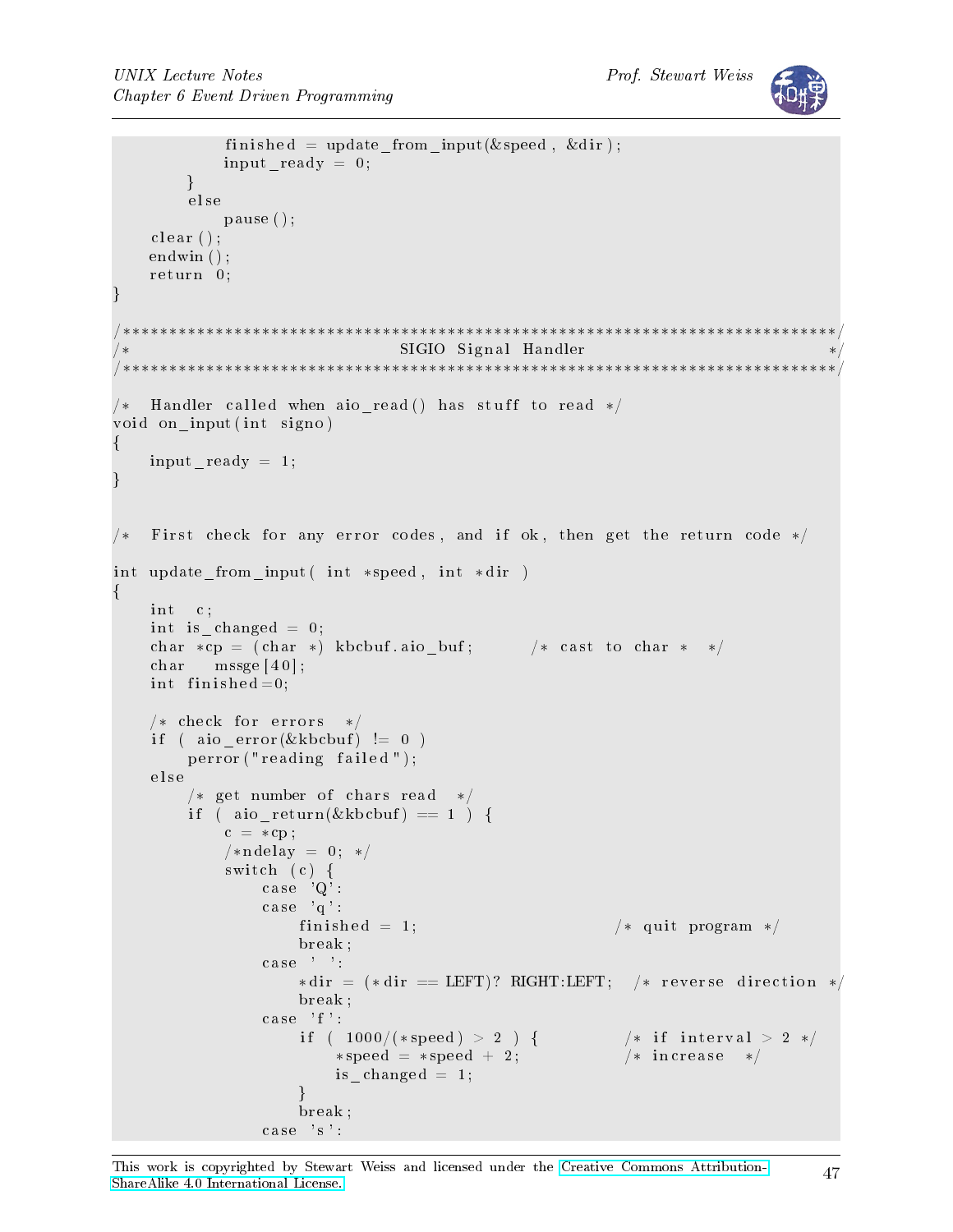

```
if (1000/(*speed) < 500) { /* if interval < 500 */
                            *speed = *speed - 2 ; /* decrease */
                           is changed = 1;
                       }
                       break ;
                   }
              if ( is changed ) \{set timer ( ITIMER REAL, 1000 / (* \text{speed}) , 1000 / (* \text{speed}) );
                  sprintf (mssge, "Current speed: %d (chars/sec)", *speed);
                  m\nu = d\,str(LINES-1, 0, msge);}
              /* write the status line message */
             move(LINES-1, COLS-12);
              sprint f (mssge, "Last Char: %c", c);ad dstr (mssge);refresh();
         }
    /* place a new request */aio \text{read} (\& \text{kbc} \text{buf});
    return finished;
}
                              /∗∗∗∗∗∗∗∗∗∗∗∗∗∗∗∗∗∗∗∗∗∗∗∗∗∗∗∗∗∗∗∗∗∗∗∗∗∗∗∗∗∗∗∗∗∗∗∗∗∗∗∗∗∗∗∗∗∗∗∗∗∗∗∗∗∗∗∗∗∗∗∗∗∗∗∗∗/
                                 SIGALRM Signal Handler
                            /∗∗∗∗∗∗∗∗∗∗∗∗∗∗∗∗∗∗∗∗∗∗∗∗∗∗∗∗∗∗∗∗∗∗∗∗∗∗∗∗∗∗∗∗∗∗∗∗∗∗∗∗∗∗∗∗∗∗∗∗∗∗∗∗∗∗∗∗∗∗∗∗∗∗∗∗∗/
/* SIGALRM handler −− moves string on the screen when the signal is received */
void move msg ( int signum )
{
    static int row = ROW;
    static int col = 0;
    mvaddstr (row, col, BLANK ); /* erase old string */
    col += dir; \sqrt{\frac{4}{\pi}} /* advance one column */
    move (row, col); /* move to new locataion */if ( RIGHT = dir ) {
         {\rm addstr}\,(\begin{array}{c} {\rm MESSAGE} \end{array}); /* add forward string */
         if (col+strlen(MESSAGE) >= COLS-1)dir = LEFT; /* reverse if hitting edge */}
    else \{addstr( REVMSSGE ); /* add reverse string */
         if ( col \le 0 )
              dir = RIGHT; /* reverse if hitting edge */}
    r \, \text{eff} \, \text{r} \, \text{sh} \, ( );
}
                           /∗∗∗∗∗∗∗∗∗∗∗∗∗∗∗∗∗∗∗∗∗∗∗∗∗∗∗∗∗∗∗∗∗∗∗∗∗∗∗∗∗∗∗∗∗∗∗∗∗∗∗∗∗∗∗∗∗∗∗∗∗∗∗∗∗∗∗∗∗∗∗∗∗∗∗∗∗/
                           Asynchronous I/O Library Setup
/∗∗∗∗∗∗∗∗∗∗∗∗∗∗∗∗∗∗∗∗∗∗∗∗∗∗∗∗∗∗∗∗∗∗∗∗∗∗∗∗∗∗∗∗∗∗∗∗∗∗∗∗∗∗∗∗∗∗∗∗∗∗∗∗∗∗∗∗∗∗∗∗∗∗∗∗∗/
/* The following function initializes the AIO structure to enable */
/* asynchronous I/O through the AIO library. */void setup aio buffer ( struct aiocb * aio buf )
```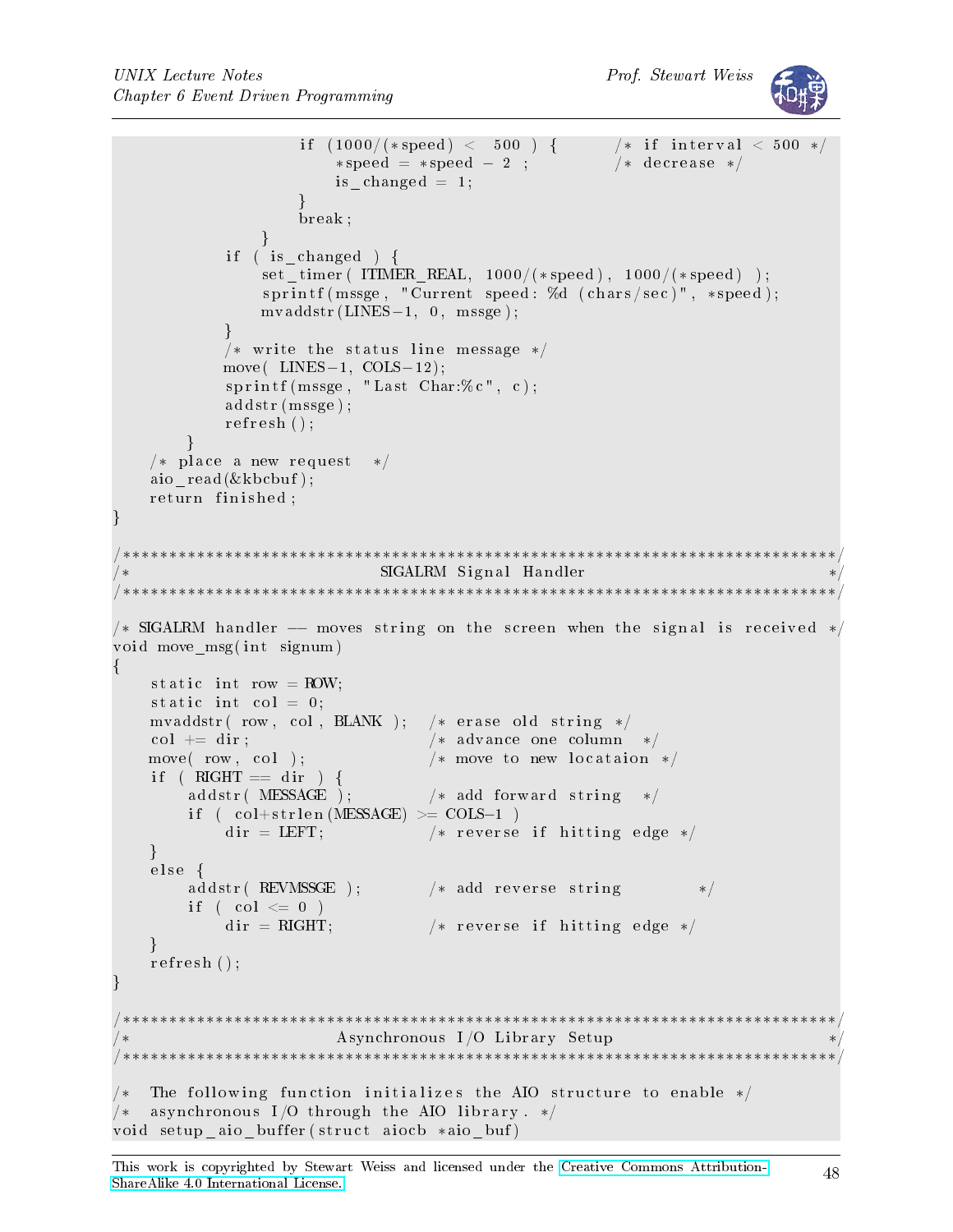

/\* Same as in Listing above \*/

#### 6.12.5 Simulating Multiple Timers

Even though a process can have only a single timer, it is still possible to animate an unlimited number of independently moving objects. The key is to simulate in the program exactly what the kernel does with its timers relatively to the system clock. The idea is to create an array of the objects to be animated. Each entry of the array can have all of the information needed to animate a single object, and in particular, the length of the interval between movements of that object. In the world of animation, these movable creatures are called sprites, so I will call them that here.

In essence, a sprite can be represented by a structure such as the one below.

```
struct sprite
{
   int interval; // number of time units between redraws
   int counter; // counter for elapsed time between redraws
   char shape; // shape used to draw object
   position display_pos; // current location on screen (int,int)
   position real_pos; // current real location (double, double)
   double dx; // current x-coordinate of direction
   double dy; // current y-coordinate of direction
};
```
For each tick of the process's single interval timer, it can iterate through an array of sprites, decrementing each counter. If any counter reaches 0, it copies the interval value into it and issues a request to move the sprite in the  $(dx, dy)$  direction from position real pos. The particular implementation above uses two positions, a real position and a display position. The idea is to keep track of the actual position as a floating point value, and display it in the cell in which its center of mass resides. The real position is updated by the  $(dx, dy)$  value and then the display position is calculated from that. The  $(dx, dy)$  pair is a vector of length 1 that is added to the real position of the point. The display cell is obtained by rounding the x and y values to the nearest integer. Moving a sprite can be accomplished with the following function.

Listing 6.20: move\_sprite()

```
void move sprite ( sprite ∗ sp )
{
     erase \text{sprite}(*\text{sp});
     sp\rightarrowreal pos y \mp sp\rightarrowdy;
     sp \rightarrow real \ pos x += sp \rightarrow dx ;sp\rightarrowdisplay pos r = (int) (s p \rightarrow real pos y + 0.5);
     sp \rightarrow display_pos.c = (int)(sp \rightarrow real_pos.x + 0.5);draw sprite (* sp);
     if ( ( sp->real pos y > LINES-0.5 ) && ( sp->dy > 0 ) )
           sp \rightarrow dy = -sp \rightarrow dy;
```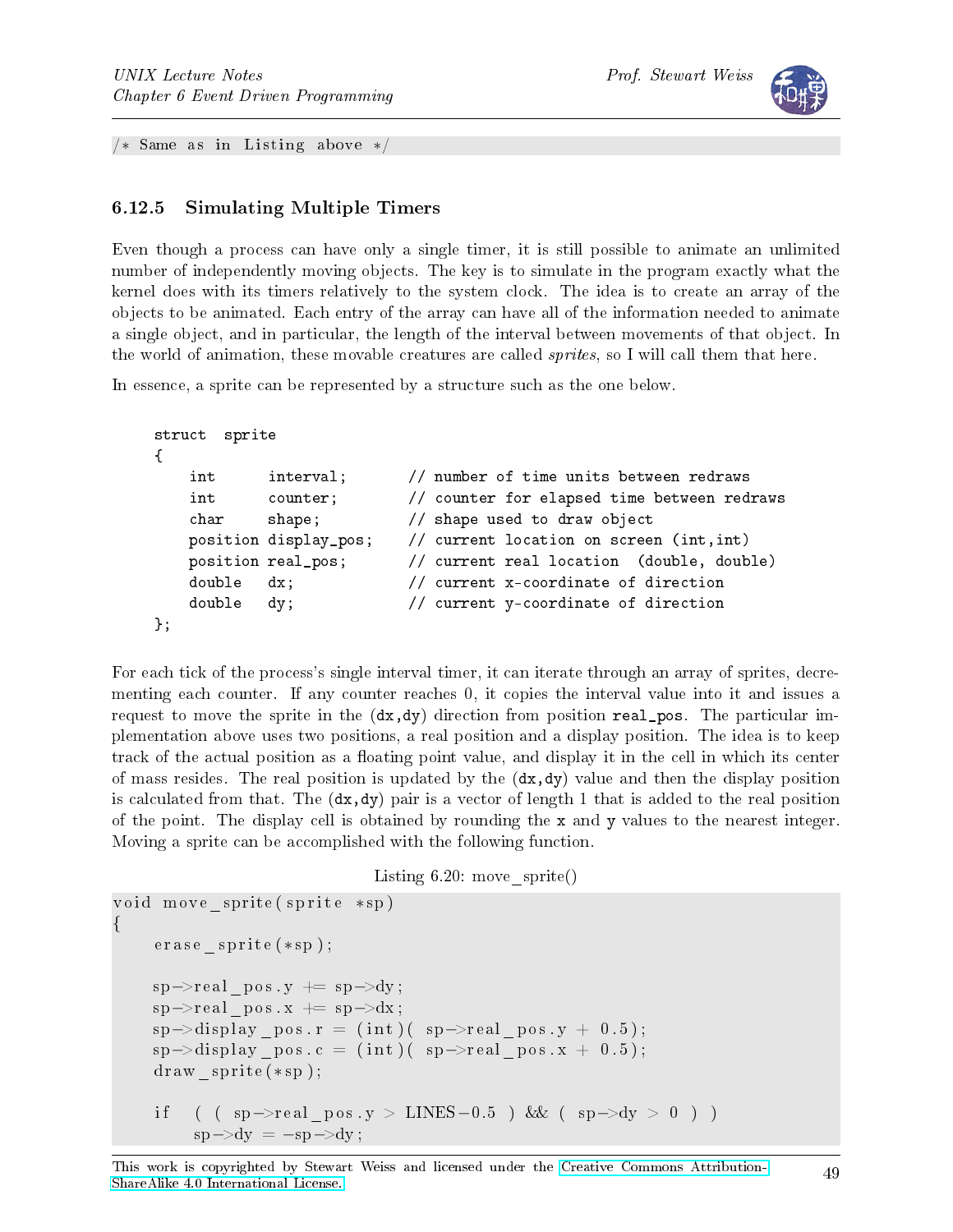}



```
else if ( ( sp->real pos y < 0.0 ) && ( sp->dy < 0 ) )
     sp \rightarrow dy = -sp \rightarrow dy;
if ( (sp \rightarrow real pos.x > COLS-0.5) && (sp \rightarrow dx > 0 ) )
     sp \rightarrow dx = -sp \rightarrow dx;
else if ( ( sp->real_pos x < 0.5 ) && ( sp->dx < 0 ) )
     sp \rightarrow dx = -sp \rightarrow dx;
```
An unsafe SIGALRM signal handler would be as follows:

```
void update_all(int signum)
\{int k;
     for ( k = 0; k < NUM OBJS; k++ )
          if (-\text{-} \text{object} [k] \cdot \text{counter} = 0)move \text{sprite}(\&(\text{object } [k] ));
               object [k]. counter = object [k]. interval;
          }
     move (LINES-1, COLS-1);refresh();
}
```
<span id="page-49-0"></span>The rest of this program is relatively easy to piece together. The main program follows in Listing [6.21.](#page-49-0)

Listing 6.21: Animating multiple objects: frenzy.c

```
\#\text{define} NUM_OBJS 5
s p r i t e o bject [NUM_OBJS];
void init sprites (sprite obj[], int intvl[], char shape [],
                  position pos [], position dir []);
void update all (int signum );int main (int argc, char * argv \vert\vert)
\mathcal{L}int done;
    int delay;
    int c;
    int interval [NUM_OBJS] = { 10, 15, 20, 5, 8 };
    char shape [NUM_OBJS] = {'x', 'o', '*', '+', 's' };
    position start [NUM_OBJS] = { { 0, 0, 0, 0 },
                                     \{10, 0, 10, 0\},\\{0, 20, 0, 20\},\\{0, 40, 0, 40\},\\{20, 0, 20, 0\}\};
    direction direction [NUM_OBJS] = { \{1, 2\}, \{0, 2\}, \{1, 0\}, \{2, 1\}, \{1, 2\} };
    struct sigaction newhandler; /* for installing handlers */sigset_t blocked; /* to set mask for handler */
```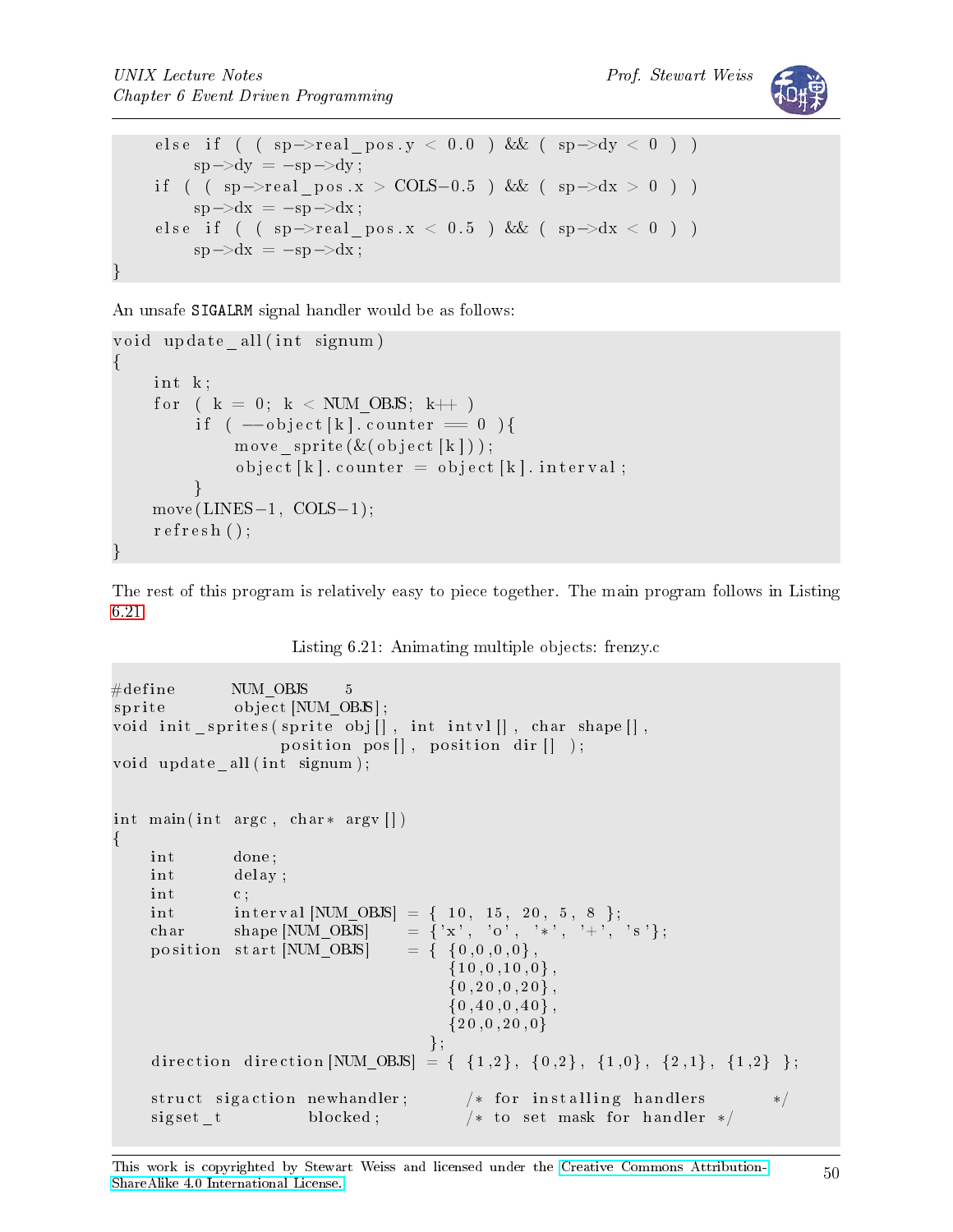

```
newhandler sa handler = update all ; /* name of handler */
newhandler sa flags = SA RESTART; /* flag is just RESTART */
sigemptyset (& blocked); \frac{1}{2} clear all bits of blocked set \frac{*}{2}newhandler sa mask = blocked; /* set this empty set to be the mask */if ( sigaction (SIGALRM, &newhandler, NULL) == -1 ){ /* try to install */
    perror("sigmoid");
    return (1);}
/* prepare the terminal for the animation */
initscr (); \sqrt{\frac{1}{\pi}} initialize the library and screen */cbreak (); /* put terminal into non-blocking input mode */noecho (); /* turn off echo */clear (); /* clear the screen */curs set ( 0 ); /* supposed to hide the cursor *//* initialize the parameters of the program */
done = 0;delay = 20;init sprites ( object, interval, shape, start, direction );
/* start the real time interval timer with delay interval size */
set timer ( ITIMER REAL, delay, delay );
while ( ! done ) {
    c = getch();switch (c) {
    case 'Q':case 'q':
        done = 1;
        break ;
    }
}
endwin ( ) ;
r et urn 0;
```
#### 6.12.6 Summary

}

This chapter introduced the NCurses library as a means for controlling the user's terminal in a simpler and more powerful way than was possible by modifying terminal driver attributes. It barely scratched the surface of the library's interface. It also introduced timers as a way of introducing timed events and motion. Finally, it introduced several different models of input/output, including signal-driven and asynchronous  $I/O$ , an well as several different models of terminal processing, such as raw, cbreak, and non-canonical mode.

More efficient processing and better control can be achieved by the use of multiple processes. This is the topic of the next chapter.